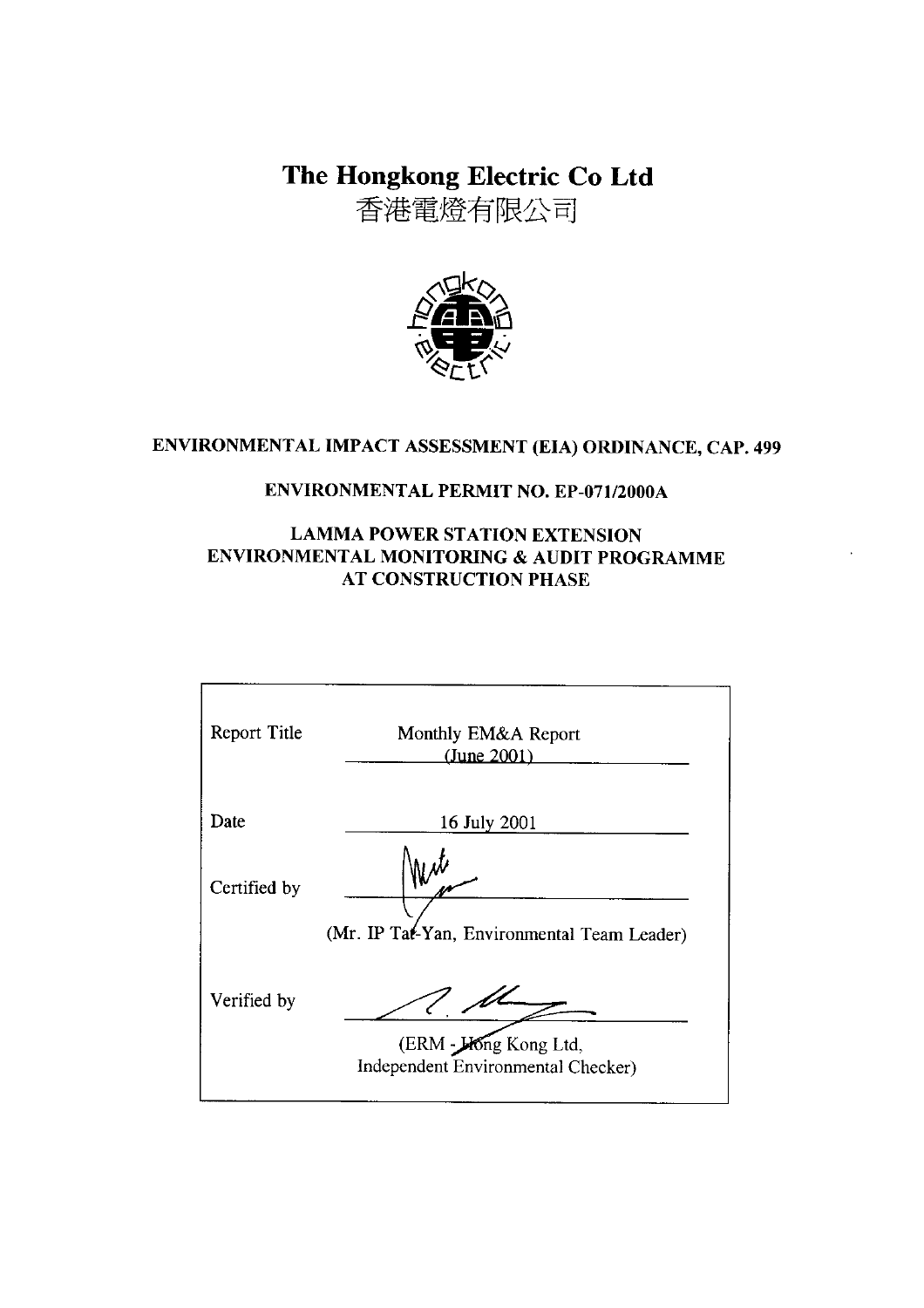## **TABLE OF CONTENT**

# **EXECUTIVE SUMMARY**

| 1.         |                                                                                                                              | 1                |
|------------|------------------------------------------------------------------------------------------------------------------------------|------------------|
| 1.1        | Background                                                                                                                   | $\mathbf{1}$     |
| 1.2        | Project Organisation                                                                                                         | $\mathbf{1}$     |
| 1.3        | Construction Works undertaken during the Reporting Month                                                                     | $\boldsymbol{2}$ |
| 1.4        | Summary of EM&A Requirements                                                                                                 | $\overline{3}$   |
| 2.         |                                                                                                                              | 6                |
| 2.1        | <b>Monitoring Requirements</b>                                                                                               | 6                |
| 2.2        | <b>Monitoring Locations</b>                                                                                                  | 6                |
| 2.3        | Monitoring Equipment                                                                                                         | 6                |
| 2.4        | Monitoring Parameters, Frequency and Duration                                                                                | $\overline{7}$   |
| 2.5        | Monitoring Procedures and Calibration Details                                                                                | 8                |
| 2.6        | <b>Results And Observations</b>                                                                                              | 9                |
| 3.         |                                                                                                                              | <b>11</b>        |
| 3.1        | <b>Monitoring Requirements</b>                                                                                               | 11               |
| 3.2        | <b>Monitoring Locations</b>                                                                                                  | 11               |
| 3.3        | Monitoring Equipment                                                                                                         | 11               |
| 3.4        | Monitoring Parameters, Frequency and Duration                                                                                | 12               |
| 3.5<br>3.6 | Monitoring Procedures and Calibration Details<br><b>Results &amp; Observations</b>                                           | 12<br>13         |
|            |                                                                                                                              |                  |
| 4.         |                                                                                                                              | .15              |
| 4.1        | <b>Monitoring Requirements</b>                                                                                               | 15               |
| 4.2        | <b>Monitoring Locations</b>                                                                                                  | 15               |
| 4.3        | <b>Monitoring Equipment</b>                                                                                                  | 16               |
| 4.4        | Monitoring Parameters, Frequency and Duration                                                                                | 16               |
| 4.5<br>4.6 | Monitoring Procedures and Calibration Details<br><b>Results and Observations</b>                                             | 17<br>20         |
|            |                                                                                                                              |                  |
| 5.         |                                                                                                                              | 33               |
| 5.1        | Review of Environmental Monitoring Procedures                                                                                | 33               |
| 5.2        | <b>Assessment of Environmental Monitoring Results</b>                                                                        | 33               |
| 5.3<br>5.4 | <b>Site Environmental Audit</b>                                                                                              | 34               |
| 5.5        | <b>Status of Environmental Licensing and Permitting</b><br><b>Implementation Status of Environmental Mitigation Measures</b> | 35<br>35         |
| 5.6        | <b>Implementation Status of Action/Limit Plans</b>                                                                           | 36               |
| 5.7        | <b>Implementation Status of Environmental Complaint Handling Procedures</b>                                                  | 36               |
| 6.         |                                                                                                                              | 38               |
| 6.1        | <b>Status of Natural Gas supply</b>                                                                                          | 38               |
| 6.2        | Key Issues for the Coming Month                                                                                              | 38               |
| 6.3        | Monitoring Schedules for the Next 3 Months                                                                                   | 38               |
| 6.4        | Construction Program for the Next 3 Months                                                                                   | 38               |
| 7.         |                                                                                                                              | .39              |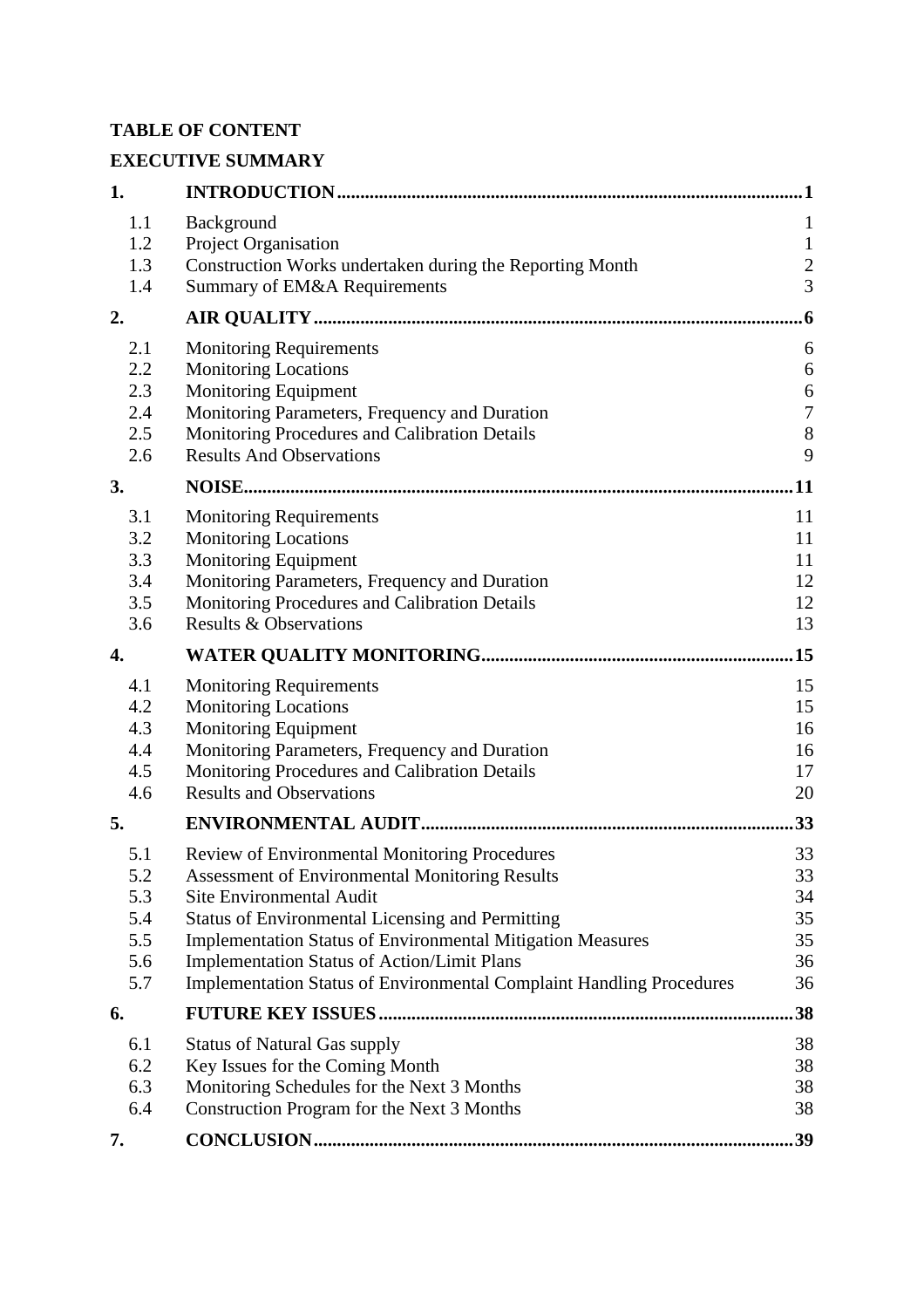#### **LIST OF TABLES**

- Table 1.1 Construction Activities and Their Corresponding Environmental Mitigation Measures
- Table 2.1 Air Quality Monitoring Locations
- Table 2.2 Air Quality Monitoring Equipment
- Table 2.3 Air Quality Monitoring Parameter, Duration and Frequency
- Table 3.1 Noise Monitoring Locations
- Table 3.2 Noise Monitoring Equipment
- Table 3.3 Noise Monitoring Duration and Parameter
- Table 4.1 Water Quality Monitoring Locations
- Table 4.2 Water Quality Monitoring Equipment
- Table 4.3 Water Quality Monitoring Parameters and Frequency
- Table 4.4 Laboratory Analysis Methodologies of Marine Water Samples
- Table 5.1 Summary of AL Level Exceedances on Monitoring Parameters
- Table 5.2 Estimated Amounts of Waste Generated in June 2001
- Table 5.3 Summary of Environmental Licensing and Permit Status
- Table 5.4 Environmental Complaints / Enquiries Received in June 2001
- Table 5.5 Outstanding Environmental Complaints / Enquiries Received Before

### **LIST OF FIGURES**

- Figure 1.1 Layout of Work Site
- Figure 1.2 Location of Dumping Area (from  $24<sup>th</sup>$  May 2001)
- Figure 2.1 Location of Air Quality Monitoring Stations
- Figure 3.1 Location of Noise Monitoring Stations
- Figure 4.1 Location of Water Quality Monitoring Stations

### **APPENDICES**

- Appendix A Organization Chart
- Appendix B Amount of Dredged and Dumped Marine Sediment
- Appendix C Action and Limit Levels for Air Quality, Noise, Water quality Monitoring
- Appendix D Environmental Monitoring Schedule
- Appendix E Air Quality Monitoring Results for June 2001
- Appendix F Noise Monitoring Results for June 2001
- Appendix G Water Quality Monitoring Results for June 2001
- Appendix H The QA/QC Procedures and Results
- Appendix I Event/Action Plans
- Appendix J Site Audit Summary
- Appendix K Summary of EMIS
- Appendix L Tentative Construction Programme
- Appendix M Photograph for the Observation During Water Sampling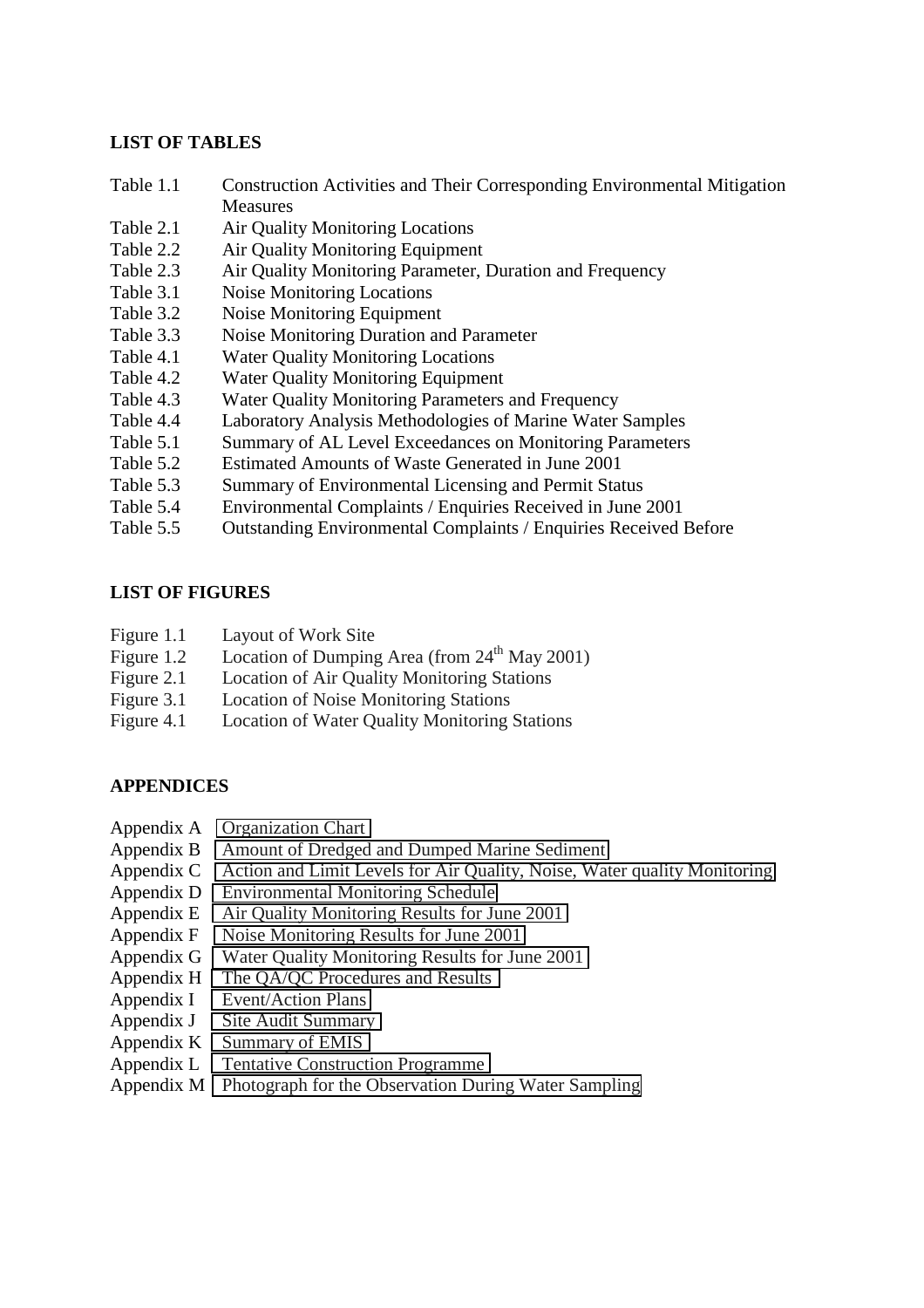### **EXECUTIVE SUMMARY**

This is the third monthly Environmental Monitoring and Audit (EM&A) report for the Project "Construction of Lamma Power Station Extension" prepared by the Environmental Team (ET). This report presents the results of impact monitoring on air quality, noise and marine water quality for the said project in June 2001.

Air, noise and water quality monitoring were performed. The results were checked against the established Action/Limit (AL) levels. An on-site audit was conducted once per week. The implementation status of the environmental mitigation measures, Event/Action Plan and environmental complaint handling procedures were also checked.

#### **Construction Activities Undertaken**

Construction activities undertaken during the reporting month were dredging and dumping of dredged mud. 1,018,674m<sup>3</sup> of marine mud was dredged from site and dumped at the allocated dumping area in Cheung Chau during the month. No filling activities were undertaken in the reporting month.

#### **Environmental Monitoring Works**

Two marine water quality monitoring works on  $8<sup>th</sup>$  June 2001 and  $27<sup>th</sup>$  June 2001 were rescheduled due to adverse weather conditions. The makeup sampling for  $8<sup>th</sup>$  June 2001 was scheduled on  $14<sup>th</sup>$  June 2001 while that for  $27<sup>th</sup>$  June 2001 was arranged on  $28<sup>th</sup>$  June 2001. Other than these, all monitoring work at designated stations was performed on schedule in the reporting period.

#### *Air Quality*

No exceedance of Action and Limit levels for air quality was recorded in the month.

#### *Noise*

With the availability of the Construction Noise Permits, construction work was carried out during the restricted hours including evening time, holidays and night-time. No exceedance of Action and Limit levels for noise was recorded in the month.

#### *Water Quality*

There were 309 cases of Action level exceedance and 142 cases of Limit Level exceedance in the reporting month. 238 out of 451 cases of action/limit level exceedances were contributed by TIN and  $NH<sub>3</sub>-N$  while 205 cases by DO. For these exceedances, comprehensive investigations have been carried out. It is found that similar measurement results were also obtained at the control stations during the monitoring period, suggesting that the background DO levels were also low and TIN  $&$  NH<sub>3</sub>-N levels high. Furthermore, when compared with EPD's published monitoring data at the monitoring locations adjacent to Lamma Island, all the measurement results exceeding Action/Limit Levels lay within the range of EPD's data. This showed that the Action/Limit level as established by the baseline monitoring work which was carried out during cooler season, was not appropriate for the current water body condition.

Hence, all of these exceedances were considered not related to site activities and have been explained to the satisfaction of EPD. No further action was required. Nevertheless, HEC would review with EPD the impact-monitoring programme for water quality and would revise the criteria for establishing action and limit levels accordingly.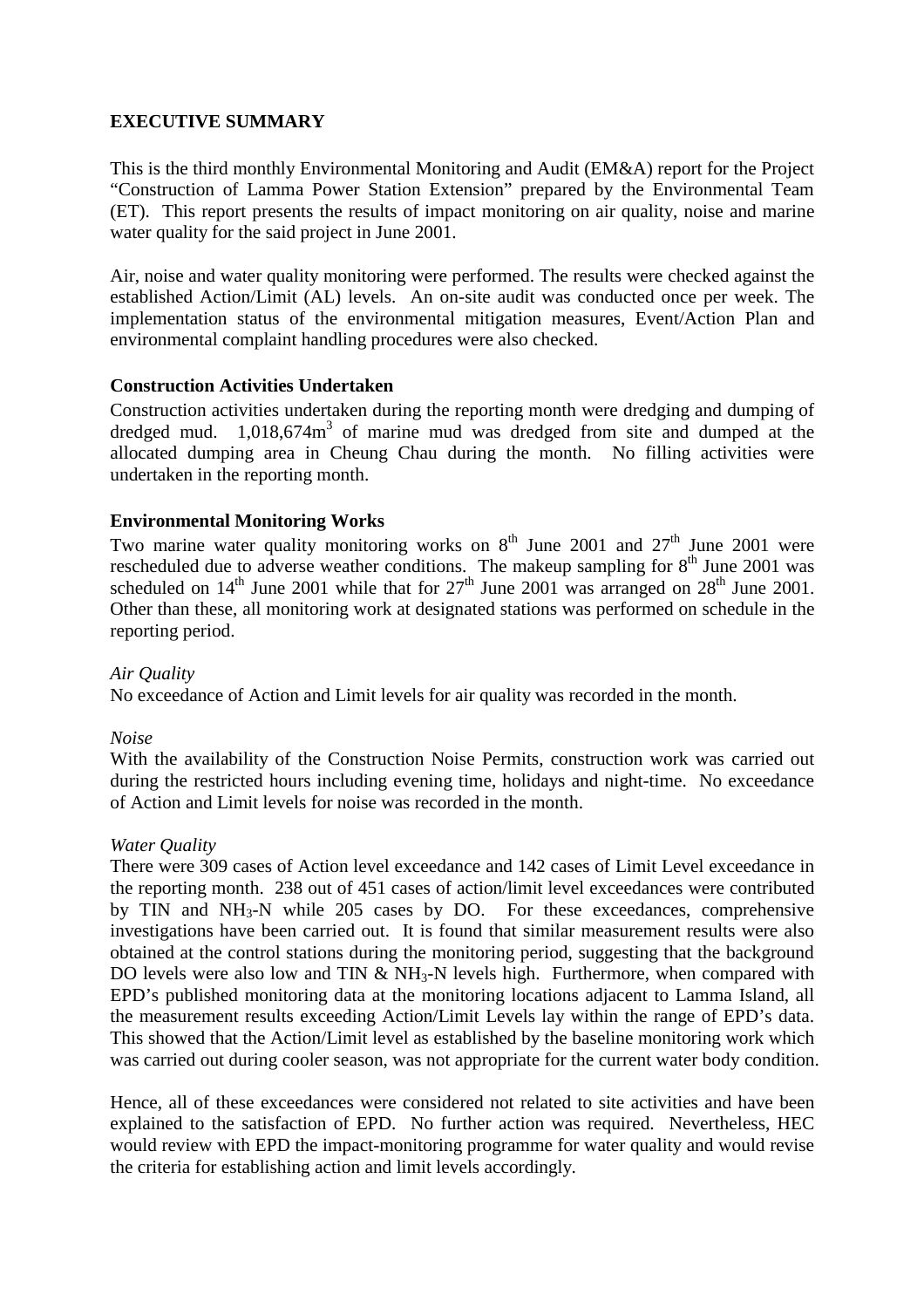#### **Site Environmental Audit**

EPD officials have inspected the construction site on  $20<sup>th</sup>$  June 2001. They were generally satisfied with the environmental performance of the Project. Site audits were carried out on a weekly basis to monitor environmental issues on the construction site. The site conditions were generally satisfactory. All required mitigation measures were implemented.

| <b>Description</b>        | Permit No.      | <b>Valid Period</b> |                | <b>Issued To</b> | Date of         |
|---------------------------|-----------------|---------------------|----------------|------------------|-----------------|
|                           |                 | From                | T <sub>0</sub> |                  | <b>Issuance</b> |
| Varied Environmental      | EP-071/2000/A   | 22/12/00            |                | <b>HEC</b>       | 22/12/00        |
| Permit                    |                 |                     |                |                  |                 |
| <b>Construction Noise</b> | GW-UW0109-01    | 02/04/01            | 01/10/01       | Contractor       | 31/03/01        |
| Permit                    |                 |                     |                |                  |                 |
|                           | GW-UW0180-01    | 08/05/01            | 18/10/01       | Contractor       | 08/05/01        |
|                           | (supserseded by |                     |                |                  |                 |
|                           | GW-UW0256-01)   |                     |                |                  |                 |
|                           |                 |                     |                |                  |                 |
|                           | GW-UW0256-01    | 29/06/01            | 07/12/01       | Contractor       | 29/0601         |
| Dumping Permit            | EP/MD/01-174    | 07/04/01            | 06/10/01       | Contractor       | 27/03/01        |

#### **Environmental Licensing and Permitting**

#### **Implementation Status of Environmental Mitigation Measures**

Environmental mitigation measures for the dredging activities as recommended in the EM&A manual were implemented in the reporting month.

### **Environmental Complaints**

No complaint against the construction activities was received in the reporting month.

#### **Future Key Issues**

The future key issues to be considered in the coming month are as follows:

- to prepare the CNP application for bored piling works;
- to continue with the preventive measures for noise exceedance and keep monitoring the performance;
- to review the monitoring results and to take actions, if necessary, to ensure the sea water quality;
- to provide routine inspection and necessary maintenance for the silt curtains.

#### **Concluding Remarks**

The environmental performance of the project was generally satisfactory.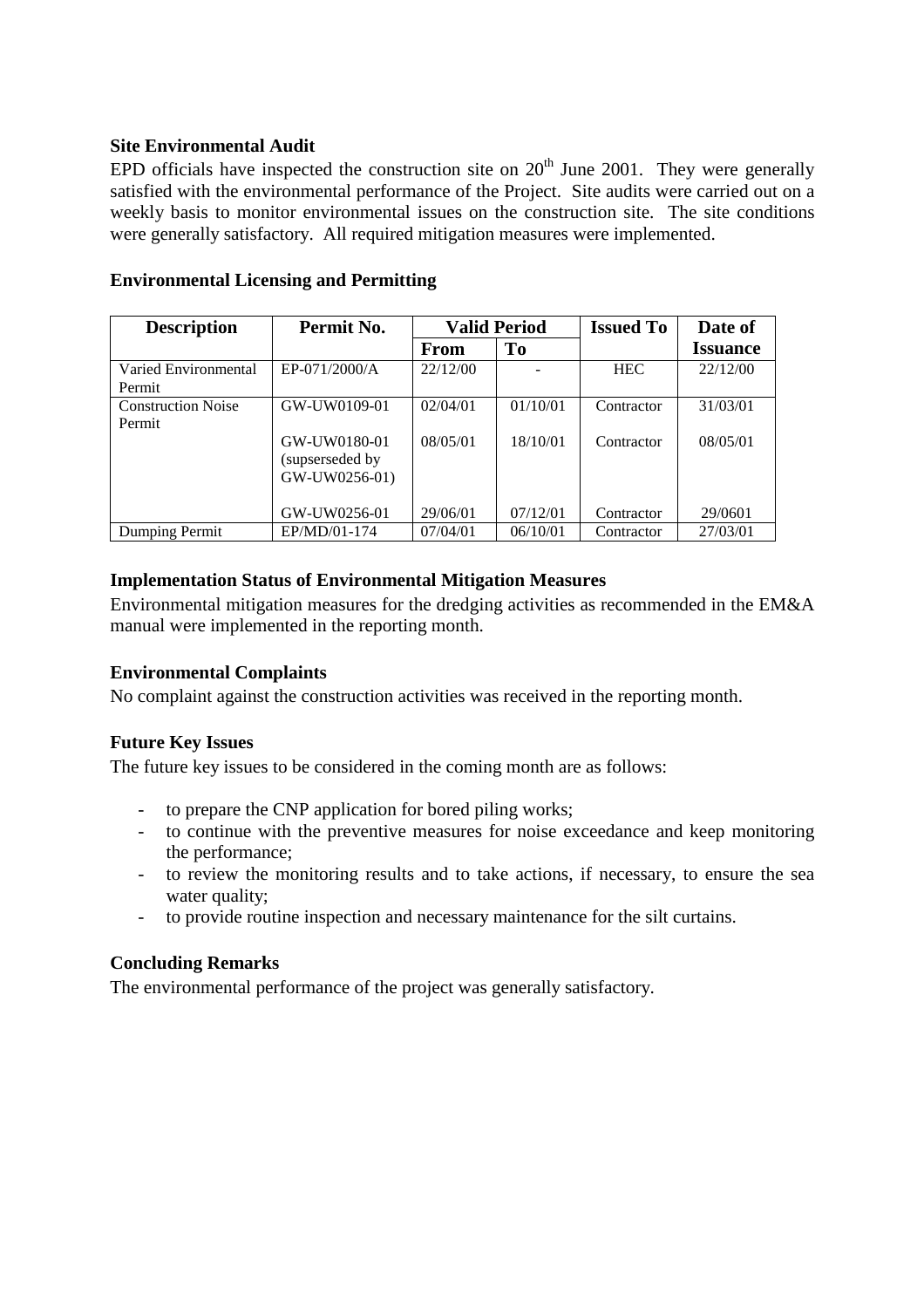# **1. INTRODUCTION**

### **1.1 Background**

The Environmental Team (hereinafter called the "ET") was formed within the Hongkong Electric Co. Ltd (HEC) to undertake Environmental Monitoring and Audit for "Construction of Lamma Power Station Extension" (hereinafter called the "Project"). Under the requirements of Section 6 of Environmental Permit EP-071/2000/A, an EM&A programme for impact environmental monitoring set out in the EM&A Manual (Construction Phase) is required to be implemented. In accordance with the EM&A Manual, environmental monitoring of air quality, noise and water quality and regular environmental audits are required for the Project.

The Project involves the construction of a gas-fired power station employing combined cycled gas turbine technology, forming an extension to the existing Lamma Power Station. The key elements of the Project including the construction activities associated with the transmission system and submarine gas pipeline are outlined as follows.

- dredging and reclamation to form approximately 22 hectares of usable area;
- construction of six 300MW class gas-fired combined cycle units;
- construction of a gas receiving station;
- construction of a new transmission system linking the Lamma Extension to load centres on Hong Kong Island;
- laying of a gas pipeline for the supply of natural gas to the new power station

This report summarizes the environmental monitoring and audit work for the Project for the month of June 2001

### **1.2 Project Organisation**

An Environmental Management Committee (EMC) has been set up in HEC to oversee the Project. The management structure includes the following:

- Environmental Protection Department (The Authority);
- Environmental Manager (The Chairman of the Environmental Management Committee);
- Engineer;
- Independent Environmental Checker (IEC);
- Environmental Team (ET);
- Contractor.

The project organisation chart for the construction EM&A programme is shown in Appendix A.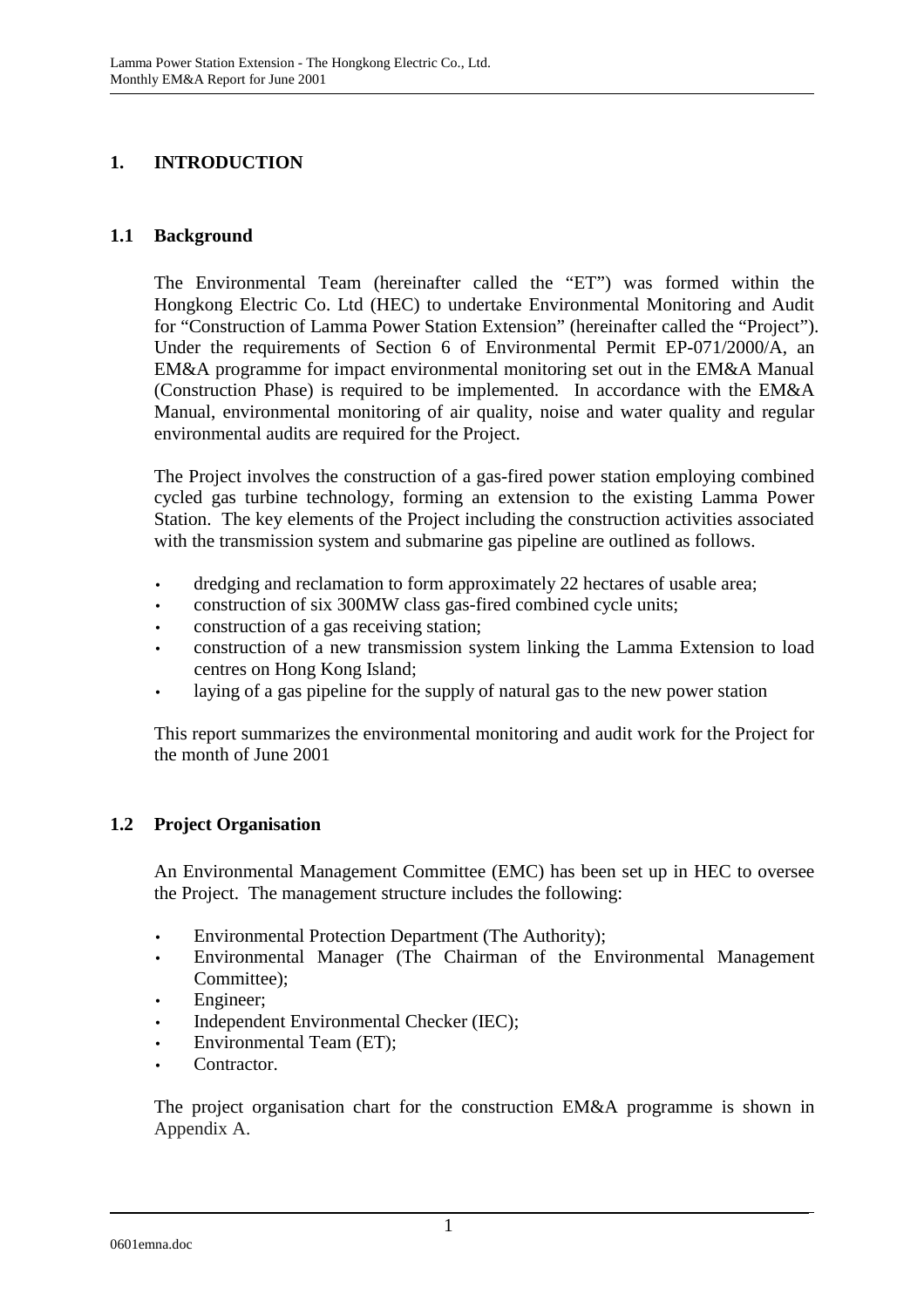### **1.3 Construction Works undertaken during the Reporting Month**

Construction activities undertaken during the reporting month were dredging and dumping of dredged mud. A Layout Plan showing the dredging locations for the Project is shown in Figure 1.1. The total volume of dredged material from  $1<sup>st</sup>$  to  $30<sup>th</sup>$ June 2001 was 1,018,674m<sup>3</sup>. No filling activities were undertaken in the month. Uncontaminated materials were dumped at the assigned location within the South Cheung Chau Spoil Disposal Area and the total dumped volume in June 2001 was 1,018,674m<sup>3</sup> . Figure 1.2 shows dumping location for this project in June 2001. Daily records of dredged / dumped volume are presented in Appendix B.

The main construction activities carried out during the reporting month and the corresponding environmental mitigation measures are summarized in Table 1.1. The implementation of major mitigation measures in the month is provided in Appendix K.

| <b>Item</b> | <b>Construction</b><br><b>Activities</b> | <b>Environmental Mitigation Measures</b>                                                                                                                                                                                                                                                                                     |
|-------------|------------------------------------------|------------------------------------------------------------------------------------------------------------------------------------------------------------------------------------------------------------------------------------------------------------------------------------------------------------------------------|
|             | Dredging                                 | The following mitigation measures related to dredging<br>have been implemented:<br>Installation of silt curtains;<br>$a_{-}$<br>b. Allowable equipment configuration and<br>maximum rates of dredging;<br>c. Appropriate procedures for preventing<br>leakage/spillage of dredged materials during<br>loading and transport; |
|             |                                          | Dredging equipment equipped with silencers or<br>d.<br>mufflers.                                                                                                                                                                                                                                                             |

Table 1.1 Construction Activities and Their Corresponding Environmental Mitigation **Measures**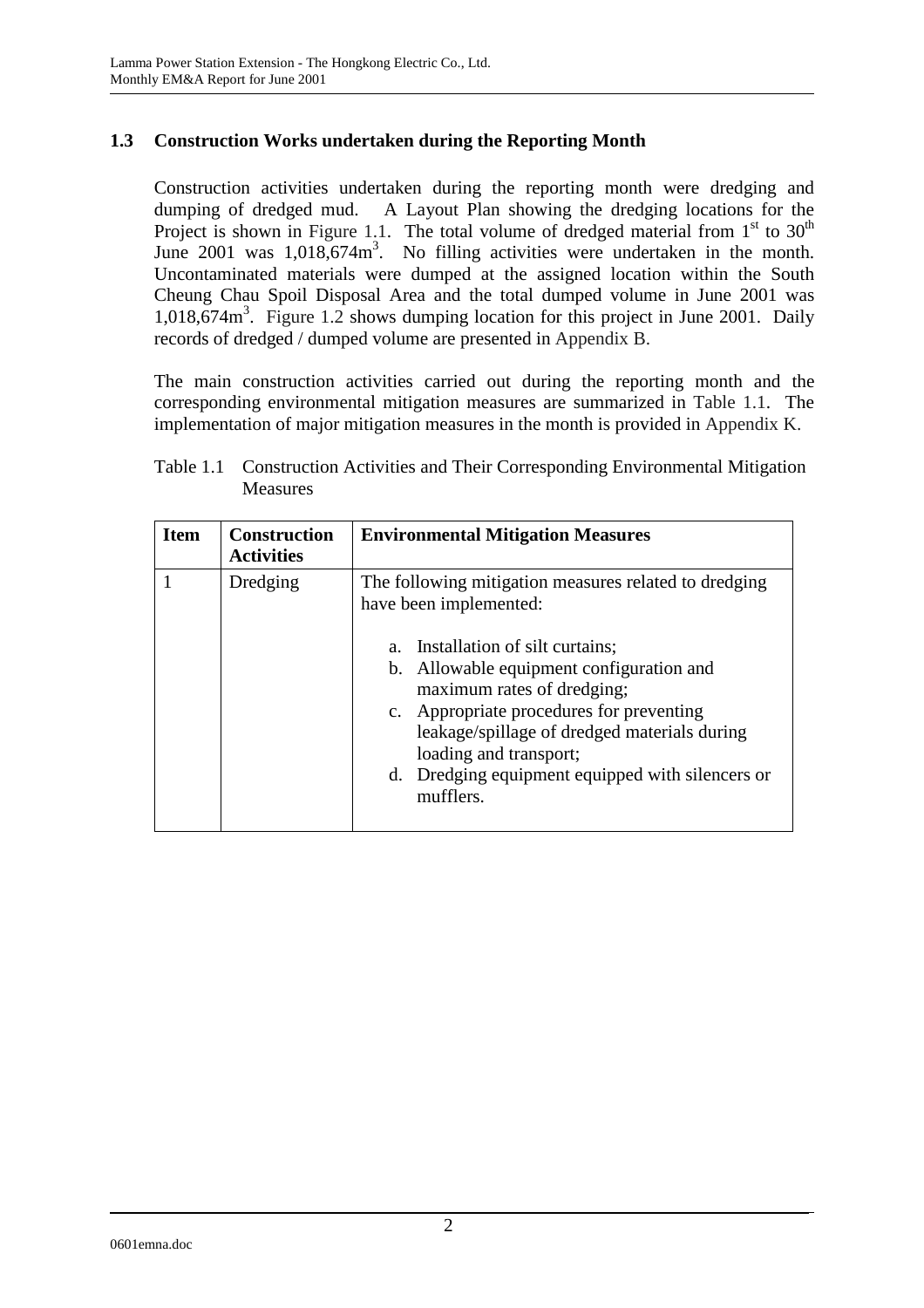### **1.4 Summary of EM&A Requirements**

The EM&A program requires environmental monitoring for air, noise and water quality. Regular environmental site audits for air quality, noise, water quality and waste management were carried out. The detailed EM&A monitoring work for air quality, noise and water quality are described in Sections 2, 3 and 4 respectively.

The following environmental audits are summarized in Section 5 of this report:

- Environmental monitoring results;
- Waste Management Records;
- Weekly site audit results;
- The status of environmental licensing and permits for the Project;
- The implementation status of environmental protection and pollution control/ mitigation measures.

Future key issues will be reported in Section 6 of this report.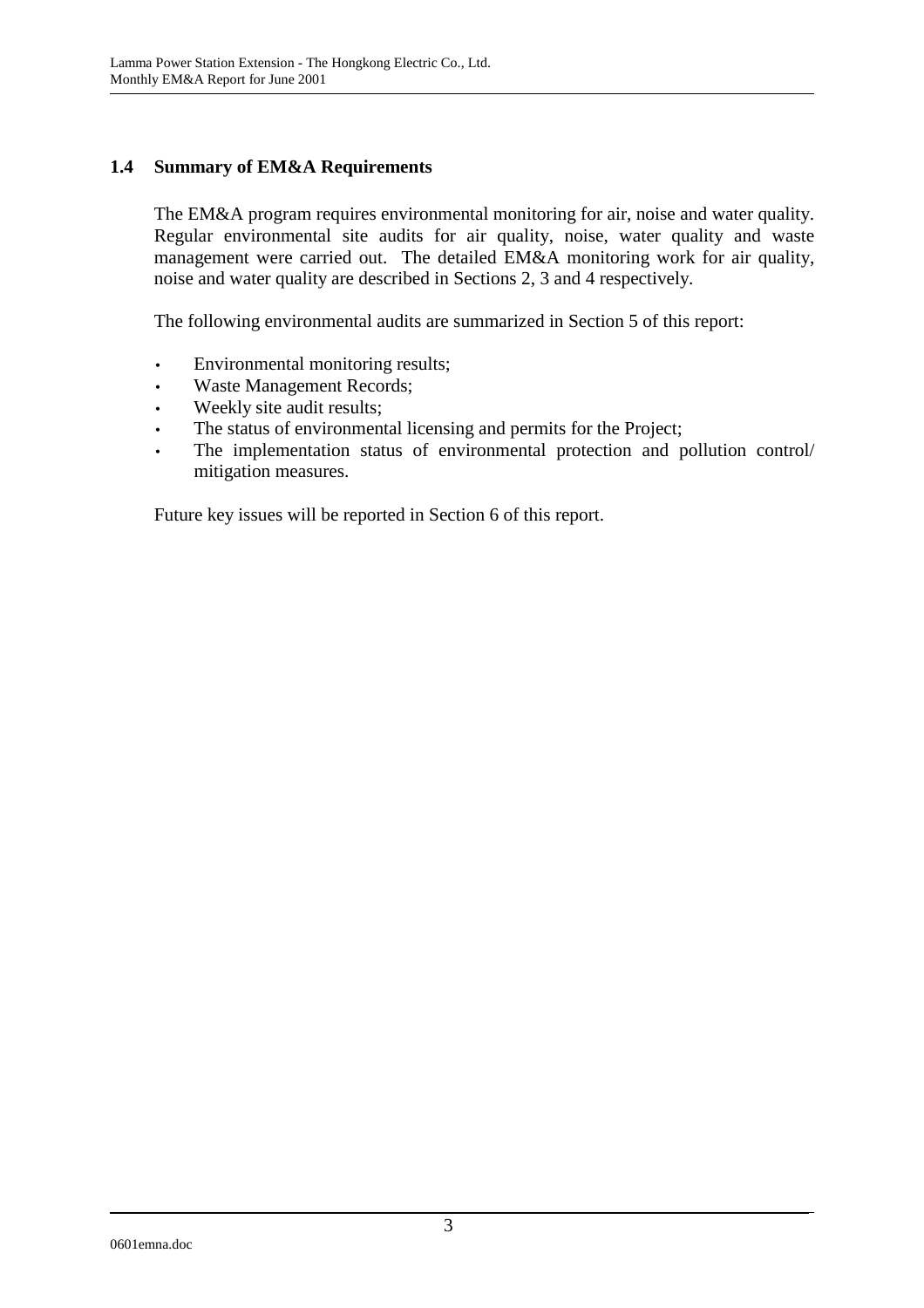

Figure 1.1 Layout of Work Site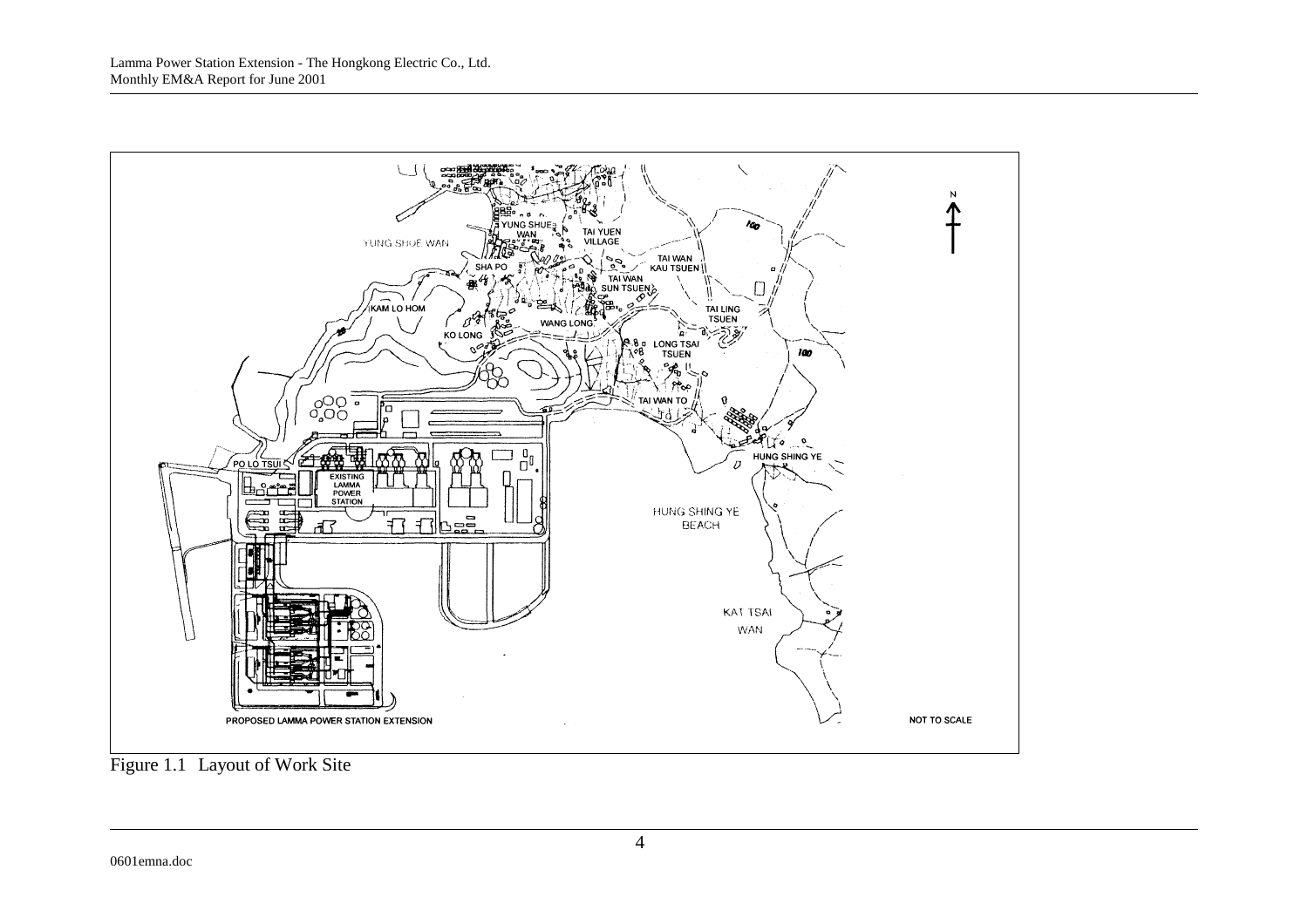

Figure 1.2 Location of Dumping Area (from  $24<sup>th</sup>$  May 2001)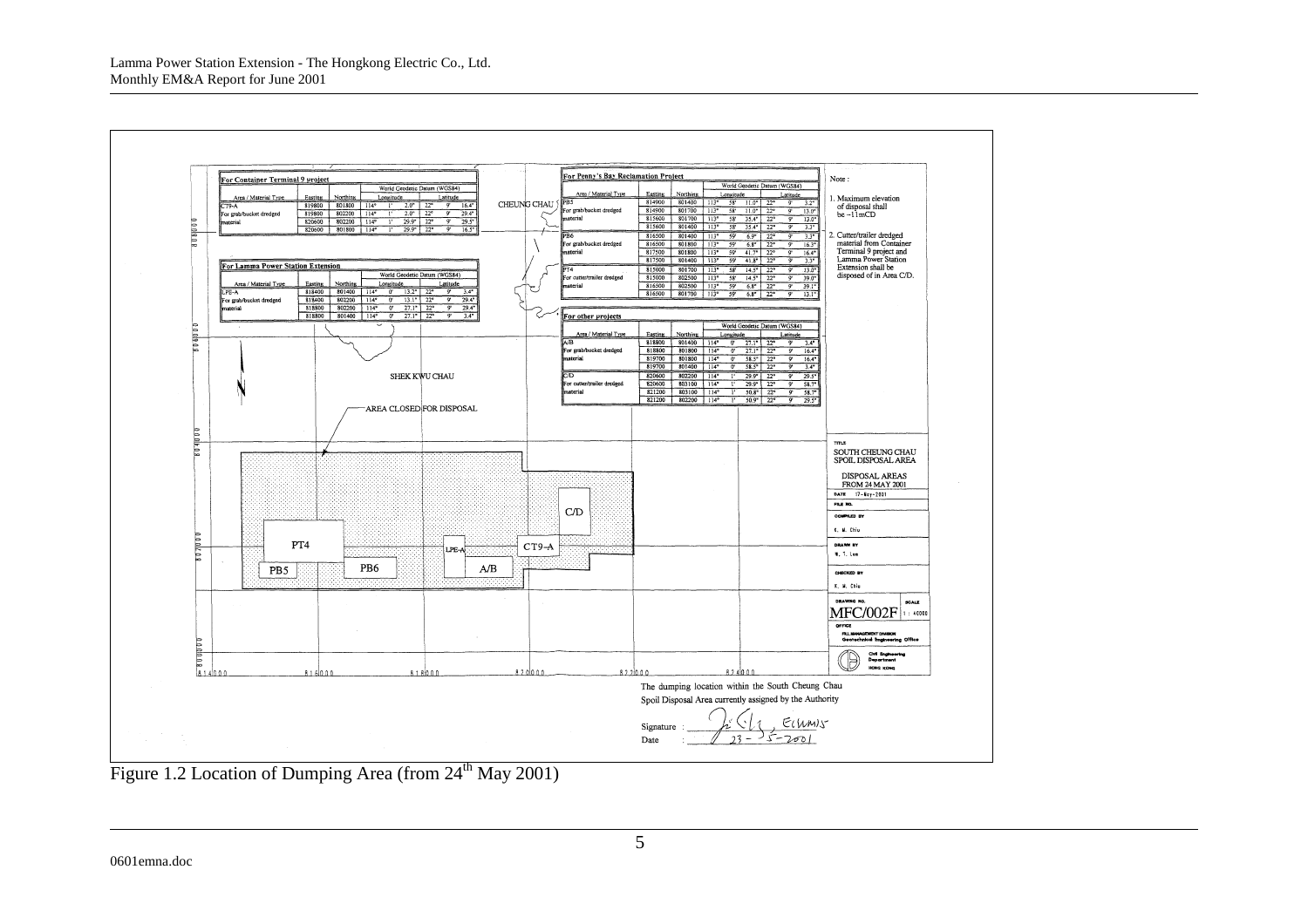# **2. AIR QUALITY**

### **2.1 Monitoring Requirements**

1-hour and 24-hour TSP monitoring at agreed frequencies were conducted to monitor air quality. The impact monitoring data were checked against the Action/Limit Levels as determined in the Baseline Monitoring Report (Construction Phase). Appendix C shows the established Action/Limit Levels for Air Quality.

### **2.2 Monitoring Locations**

Three dust monitoring locations were selected for 1-hour TSP sampling (AM1, AM2 & AM3) while four monitoring locations were selected for 24-hour TSP sampling (AM1, AM2, AM3 and AM4). Table 2.1 tabulates the monitoring stations. The locations of the monitoring stations are shown in Figure 2.1.

| <b>Location I.D.</b> | <b>Description</b> |
|----------------------|--------------------|
| AM1                  | Reservoir          |
| AM2                  | <b>East Gate</b>   |
| AM3                  | Ash Lagoon         |
| AM4                  | Tai Yuen Village   |

Table 2.1 Air-Quality Monitoring Locations

## **2.3 Monitoring Equipment**

Continuous 24-hour TSP air quality monitoring was performed using the GS2310 High Volume Air Samplers (HVAS), Partisol Model 2000 Sampler and the MINIVOL Portable Sampler at AM1&2, AM3 and AM4 respectively. TEOM Model 1400a continuous dust monitors were used to carry out 1-hour TSP monitoring at AM1, AM2 and AM3. Table 2.2 summarises the equipment used in dust monitoring.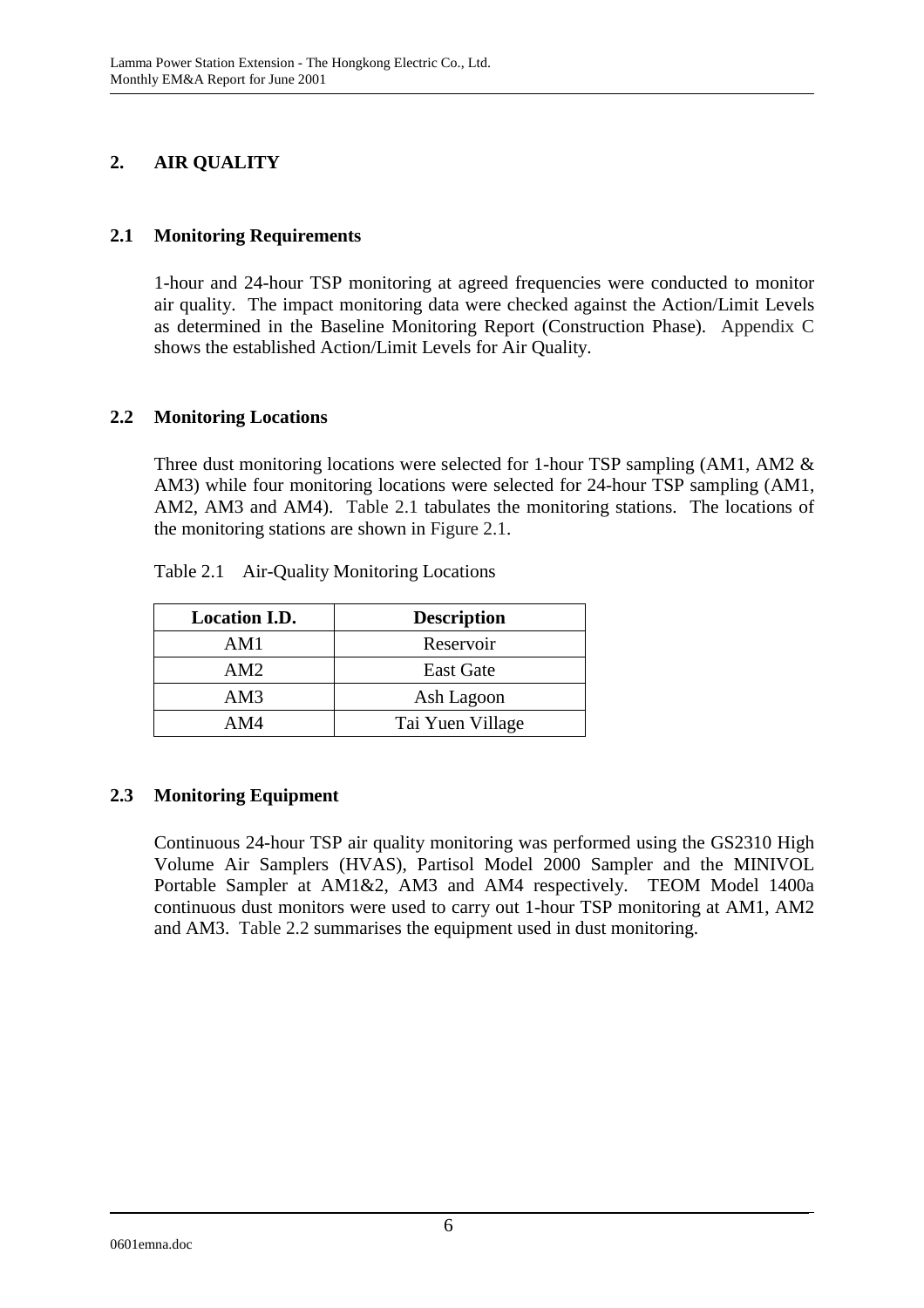| Equipment                        | <b>Model and Make</b>     |
|----------------------------------|---------------------------|
| 24-hour sampling:                |                           |
| <b>HVAS</b> Sampler              | Model GS2310              |
|                                  | Anderson Instruments Inc. |
| Partisol Air Sampler             | Partisol Model 2000       |
|                                  | Rupprecht & Patashnick    |
| <b>MINIVOL Portable Sampler</b>  | <b>AIRMETRICS</b>         |
| 1-hour sampling:                 |                           |
| <b>Continuous TSP Dust Meter</b> | <b>TEOM Model 1400a</b>   |
|                                  | Rupprecht & Patashnick    |

Table 2.2 Air Quality Monitoring Equipment

# **2.4 Monitoring Parameters, Frequency and Duration**

Table 2.3 summarises the monitoring parameters, duration and frequency of air quality monitoring. The monitoring schedule for the reporting month is shown in Appendix D.

|  |  | Table 2.3 Air Quality Monitoring Parameter, Duration and Frequency |  |  |
|--|--|--------------------------------------------------------------------|--|--|
|--|--|--------------------------------------------------------------------|--|--|

| <b>Monitoring</b><br><b>Stations</b> | <b>Parameter</b> | <b>Duration</b> | <b>Frequency</b>              |
|--------------------------------------|------------------|-----------------|-------------------------------|
| AM1                                  | 1-hour TSP       |                 | 3 hourly samples every 6 days |
|                                      | 24-hour TSP      | 24              | Once every 6 days             |
| AM2                                  | 1-hour TSP       |                 | 3 hourly samples every 6 days |
|                                      | 24-hour TSP      | 24              | Once every 6 days             |
| AM3                                  | 1-hour TSP       |                 | 3 hourly samples every 6 days |
|                                      | 24-hour TSP      | 24              | Once every 6 days             |
| AM4                                  | 24-hour TSP      | 24              | Once every 6 days             |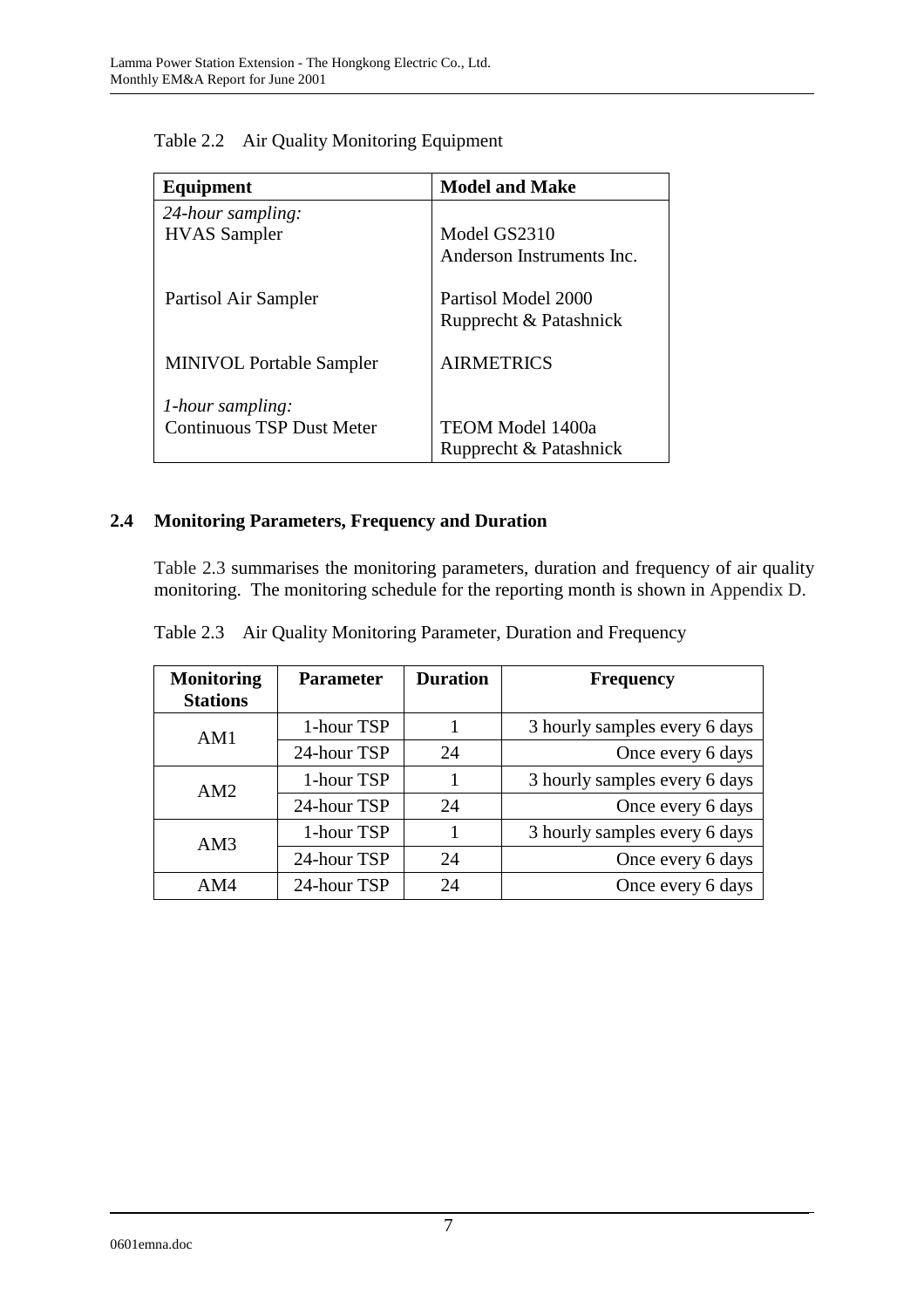# **2.5 Monitoring Procedures and Calibration Details**

24- hour TSP Monitor:

### *Preparation of Filter Papers*

- Visual inspection of filter papers was carried out to ensure that there were no pinholes, tears and creases;
- The filter papers were then labelled before sampling.
- The filter papers were equilibrated at room temperature and relative humidity  $<$  50% for at least 24 hours before weighing.

### *Field Monitoring*

- During collection of the sampled filter paper, the information on the elapse timer was logged. Site observations around the monitoring stations, which might have affected the monitoring results, were also recorded. Major pollution sources, if any, would be identified and reported. The flow record chart for the previous sampling was checked to see if there was any abnormality.
- The post-sampling filter papers were removed carefully from the filter holder and folded to avoid loss of fibres or dust particles from the filter papers;
- The filter holder and its surrounding were cleaned;
- A pre-weighed blank filter paper for the next sampling was put in place and aligned carefully. The filter holder was then tightened firmly to avoid leakage;
- A new flow record chart was loaded into the flow recorder;
- The programmable timer was set for the next 24 hrs sampling period,  $\pm$  1/2 hr;
- The post-sampling filter papers were equilibrated at room temperature and relative humidity < 50% for at least 24 hours before weighing.

### 1- hour TSP Monitor:

- The following parameters of the TEOM model dust meters are regularly checked to ensure proper functionality:
	- o Mass concentration;
	- o Total mass;
	- o Frequency of the tapered element;
	- o Electrical noise;
	- o Main flow;
	- o Auxiliary flow.

### *Maintenance & Calibration*

- The monitoring equipment and their accessories are maintained in good working conditions.
- Monitoring equipment is calibrated at monthly intervals. Calibration details are shown in Appendix H.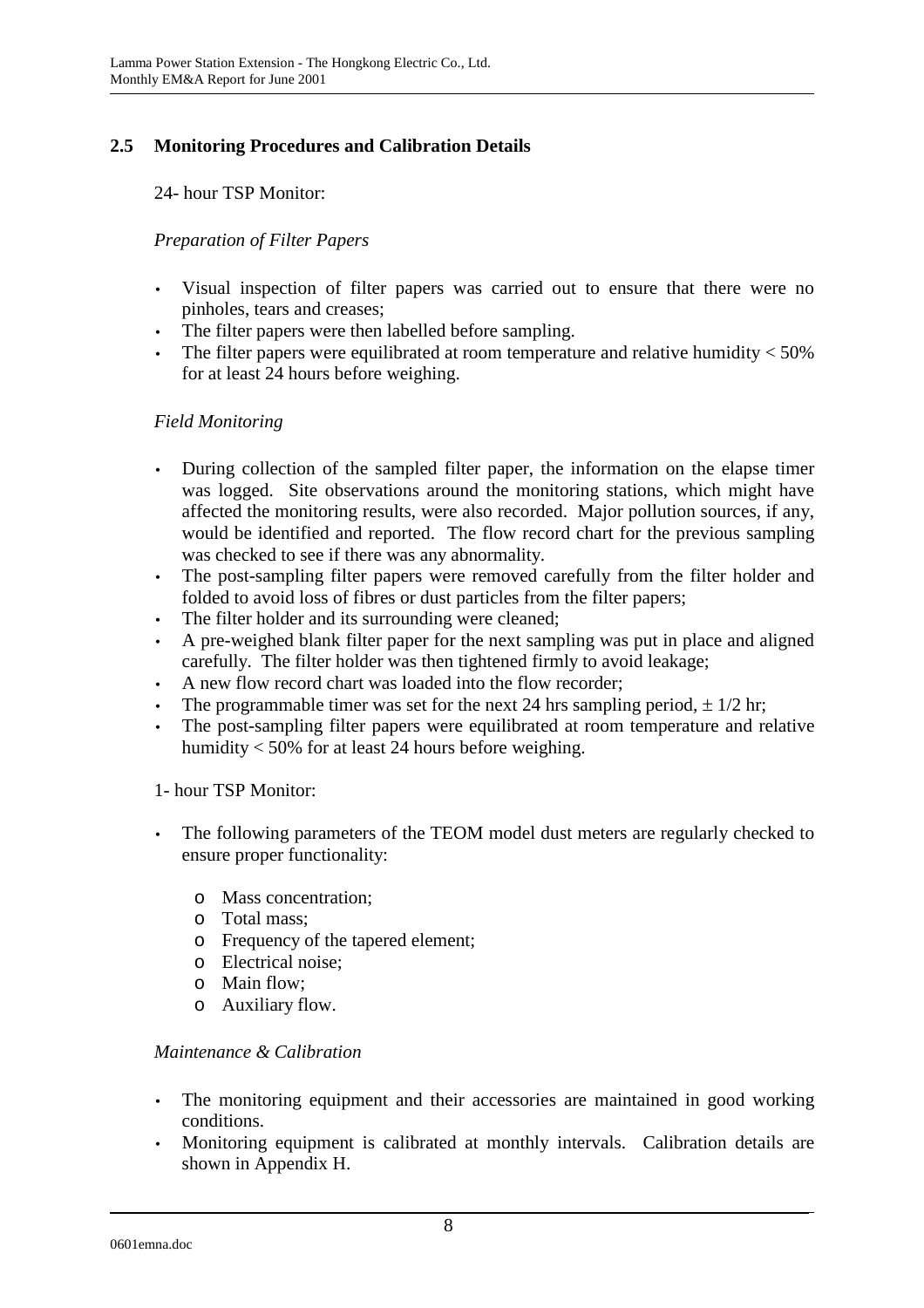### **2.6 Results And Observations**

Dust monitoring was conducted as scheduled in the reporting month. All monitoring data and graphical presentation of the monitoring results are provided in Appendix E. Key findings and observations are provided below:

*1-hour TSP* 

No exceedance of 1-hour TSP Action/Limit Level was recorded in the month.

*24-hour TSP* 

No exceedance of 24-hour TSP Action/Limit Level was recorded in the month.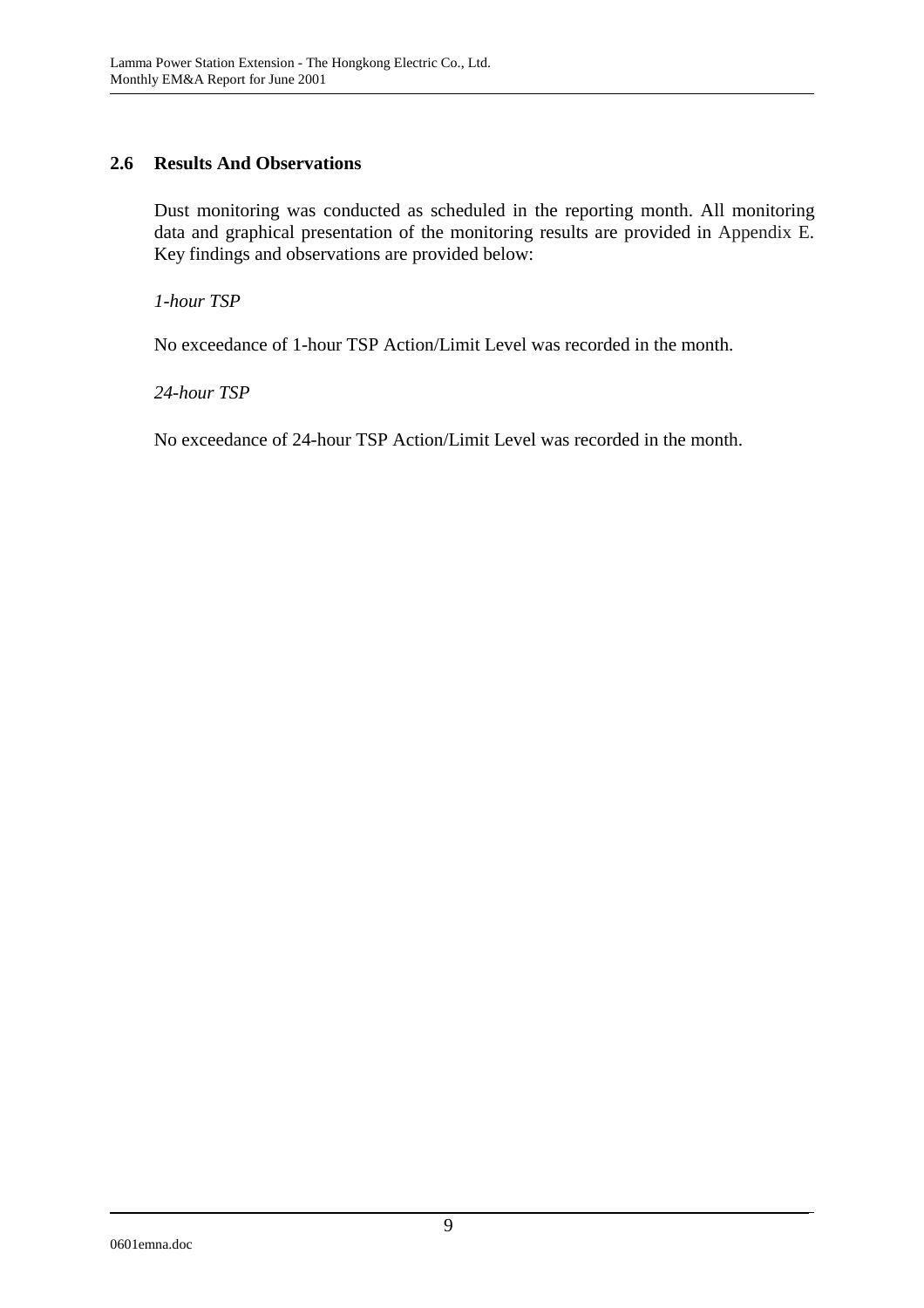

Figure 2.1 Location of Air Quality Monitoring Stations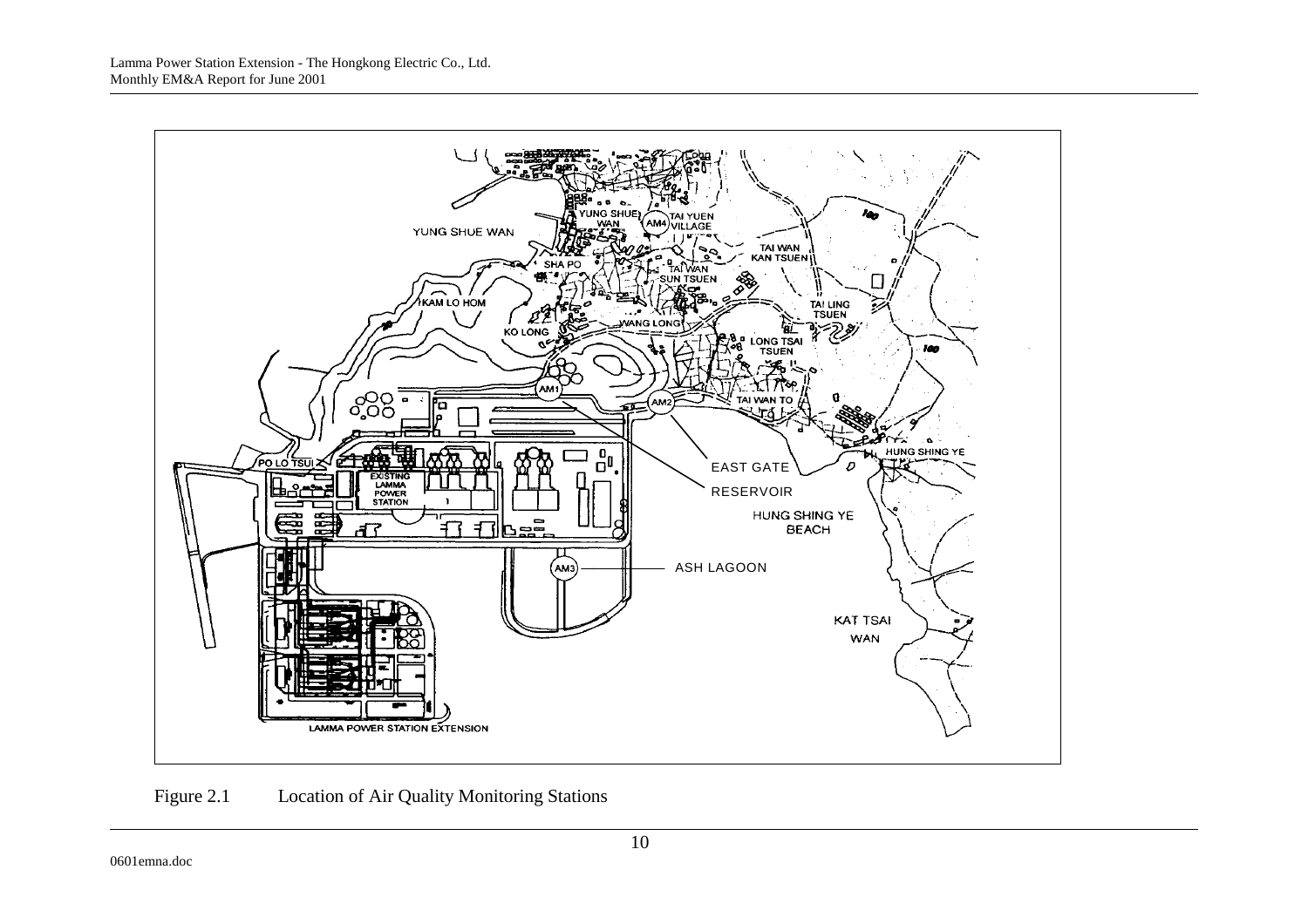### **3. NOISE**

### **3.1 Monitoring Requirements**

Continuous noise alarm monitoring at Ash Lagoon/Ching Lam were carried out to calculate the noise contributed by the construction activities at the two critical NSR's, viz Long Tsai Tsuen/Hung Shing Ye and the school within the village of Tai Wan San Tsuen. The impact monitoring data for construction noise other than percussive piling were checked against the limit levels specified in the EM&A Manual. With the availability of the construction noise permits, impact monitoring for the construction work during the restricted hours was also carried out. Section 5 presents the details of the construction noise permits.

As there were no activities for the construction of the transmission system, no manual noise measurement at the Pak Kok Tsui residences was carried out in the reporting month. Appendix C shows the established Action/Limit Levels for noise.

### **3.2 Monitoring Locations**

In accordance with the EM&A manual, the identified noise monitoring locations are listed in Table 3.1 and shown in Figure 3.1.

| Purpose of noise monitoring | <b>Monitoring Location</b> |  |
|-----------------------------|----------------------------|--|
| Lamma Extension             | Ash Lagoon                 |  |
| Lamma Extension             | Ching Lam                  |  |

### **3.3 Monitoring Equipment**

The sound level meters used for noise monitoring complied with International Electrotechnical Commission Publications 651:1979 (Type 1) and 804:1985 (Type 1). The noise monitoring equipment used is shown in Table 3.2.

| Equipment                      | <b>Model</b> |
|--------------------------------|--------------|
| Sound level meter              | Rion NA-27   |
| Calibrator (IEC 60942 Class 1) | Rion NC-74   |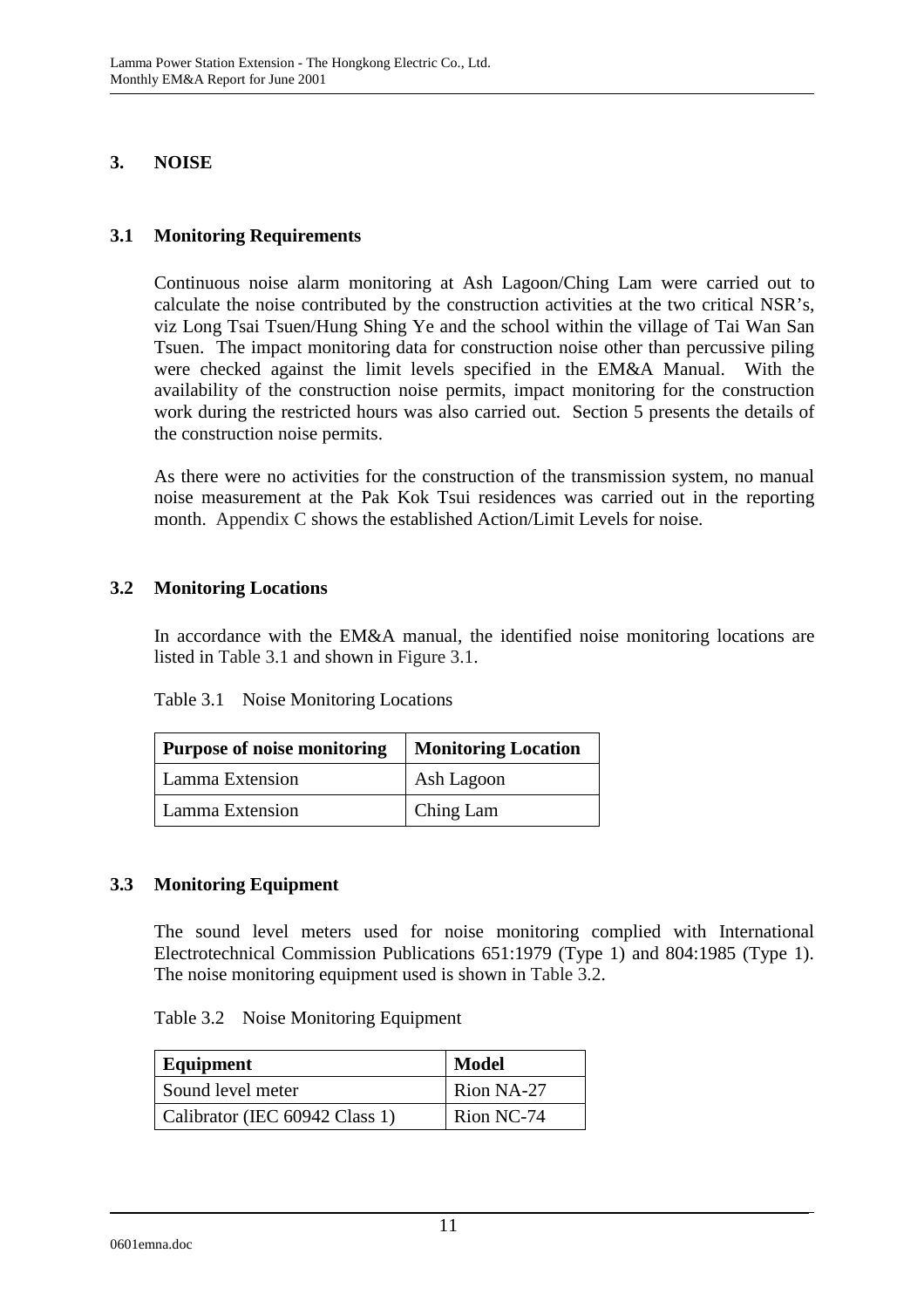### **3.4 Monitoring Parameters, Frequency and Duration**

Continuous noise alarm monitoring of A-weighted Leq levels was carried out at Ash Lagoon and Ching Lam. The measurement duration and parameter of noise monitoring were presented in Table 3.3 as follows:

| Location   | <b>Time Period</b>                                                                                   | <b>Frequency</b>                         | <b>Parameter</b>   |
|------------|------------------------------------------------------------------------------------------------------|------------------------------------------|--------------------|
|            | Daytime:<br>0700-1900 hrs on normal<br>weekdays                                                      | Daytime:<br>30 minutes                   | 30-min $L_{Aeq}$   |
| Ash Lagoon |                                                                                                      |                                          |                    |
| Ching Lam  | Evening-time $&$ holidays:<br>$0700-2300$ hrs on holidays;<br>and 1900-2300 hrs on all<br>other days | Evening-time<br>& holidays:<br>5 minutes | 5-min $L_{Aeq}$    |
|            | Night-time:<br>2300-0700 hrs of next day                                                             | Night-time:<br>5 minutes                 | $5$ -min $L_{Aea}$ |

Table 3.3 Noise Monitoring Duration and Parameter

### **3.5 Monitoring Procedures and Calibration Details**

### *Monitoring Procedures*

The measured noise levels (MNL's) were collected at the noise alarm monitoring stations at Ash Lagoon and Ching Lam. The notional background noise levels (viz. baseline noise data at Ash Lagoon and Ching Lam) were applied to correct the corresponding MNL's in  $30$ -min/5-min L<sub>Aeq</sub>.

A wind speed sensor was installed at Station Building Rooftop. The wind speed signal was used to determine whether the data from Ash Lagoon and Ching Lam noise alarm monitoring stations were affected. The instantaneous data was discarded in case the instantaneous wind speed exceeded 10 m/s. The  $30$ -min/5-min  $L_{Aeq}$  was considered valid only if the amount of valid data was equal to or above 70%.

When calibrating the noise measuring equipment, all observations around the monitoring stations, which might have affected the monitoring results, were recorded.

### *Equipment Calibration*

The sound level meters and calibrators were verified by the manufacturer. Monthly calibration of the noise measuring equipment was carried out. Calibration details are shown in Appendix H.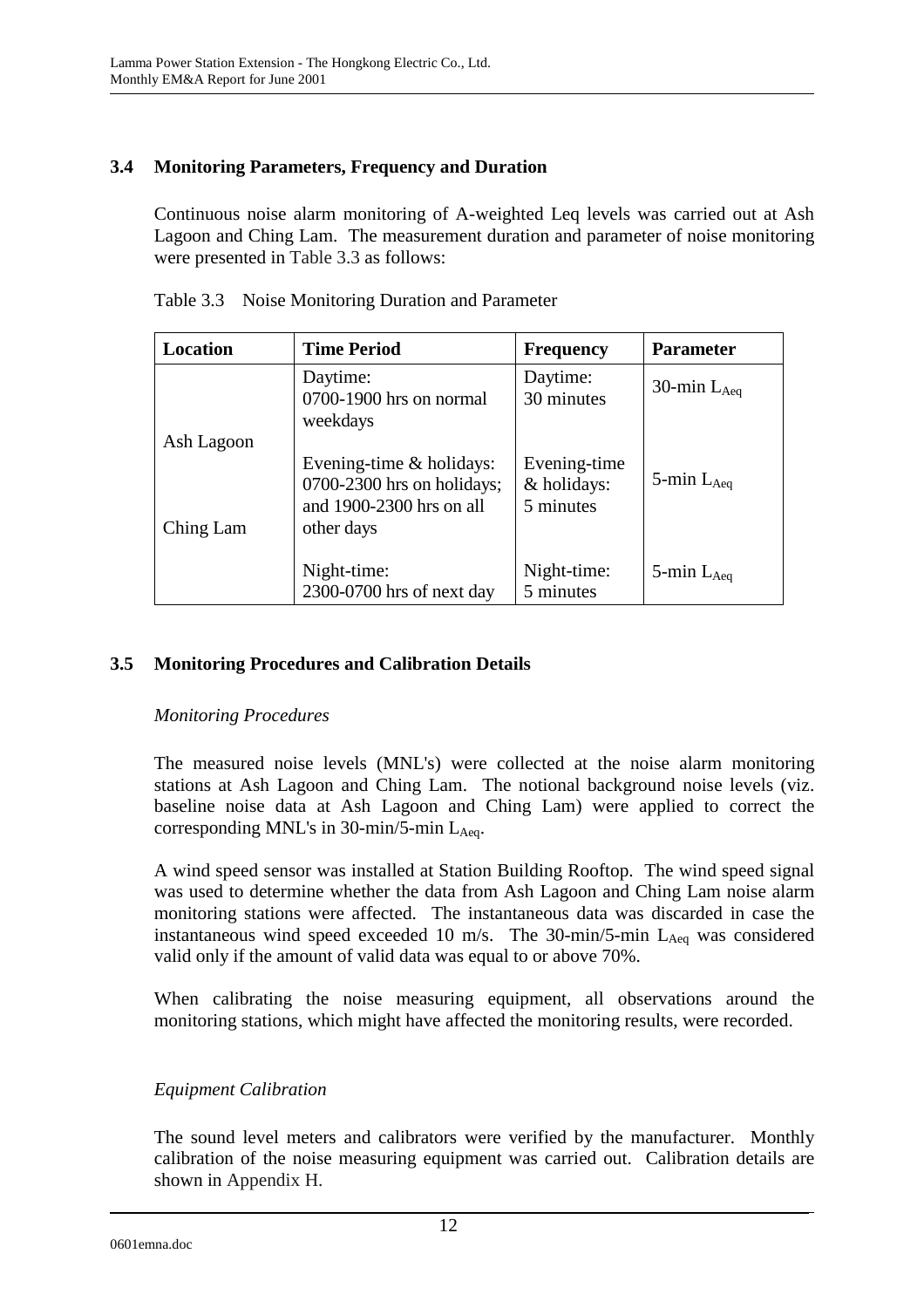### **3.6 Results & Observations**

Continuous noise monitoring was conducted at the two monitoring stations at Ash Lagoon and Ching Lam. All monitoring results and their graphical presentations are provided in Appendix F.

No exceedance of noise Action/Limit Level was recorded in the month.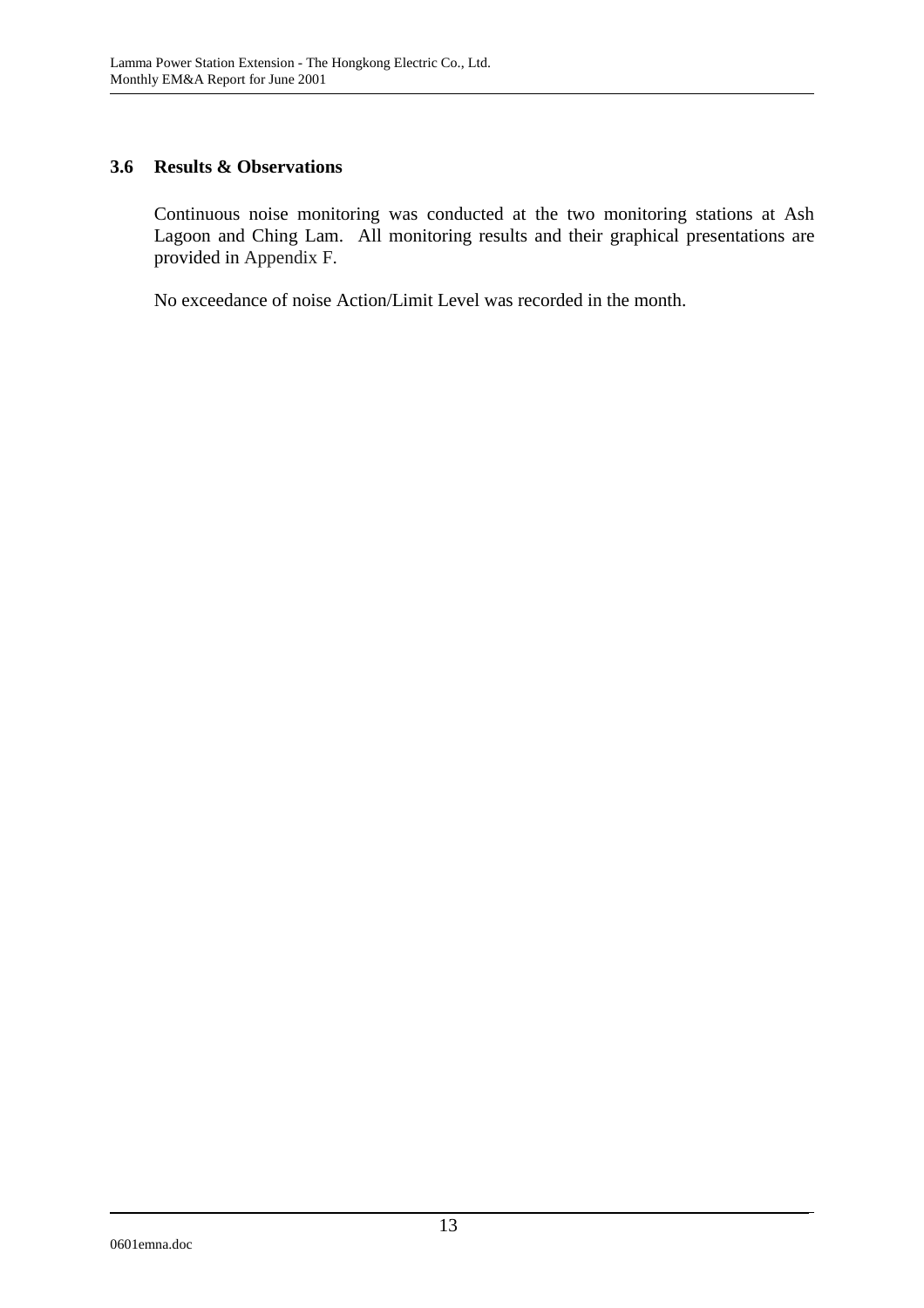

Figure 3.1 Location of Noise Monitoring Stations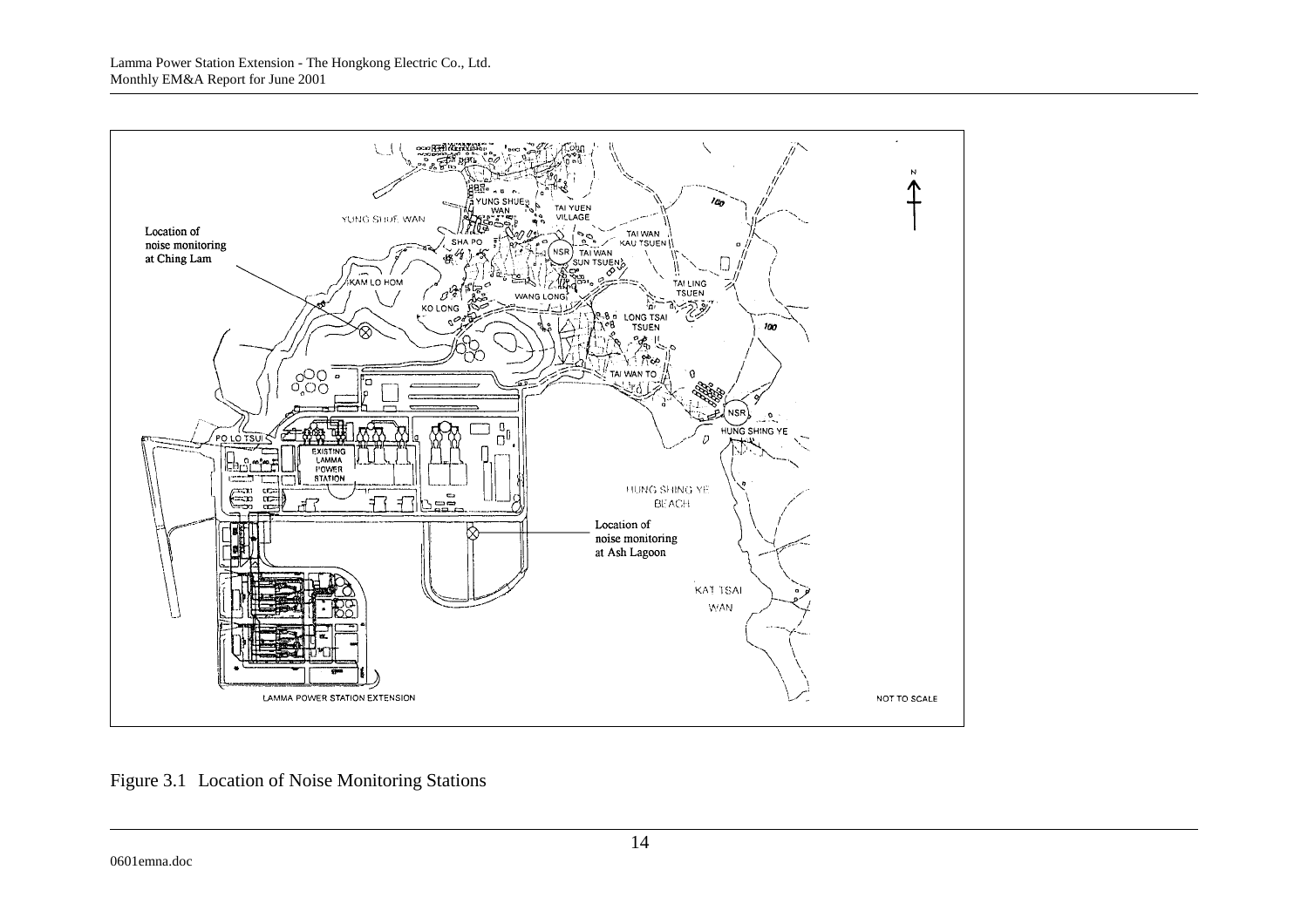# **4. WATER QUALITY MONITORING**

### **4.1 Monitoring Requirements**

Marine water quality monitoring at the monitoring locations adjacent to the dredging and filling operations for Lamma Extension was carried out by a monitoring consultant, HKPC. The purpose was to ensure that deterioration of water quality, if any, would be detected and that timely action could be taken to rectify the situation. The impact monitoring data were checked against the AL levels set out in the Baseline Monitoring Report (Construction Phase). As there were no activities for the laying of the gas pipeline in the reporting month, no water quality impact monitoring at the relevant stations was carried out. Appendix C shows the established Action/Limit Levels for water quality.

### **4.2 Monitoring Locations**

A total of 12 water quality monitoring locations were selected. 7 Sensitive Receiver (SR) stations were chosen on the basis of their proximity to the dredging and filling operations, 5 Marine Control (C) stations as recommended in the EIA were selected to facilitate comparison of the water quality of the SR stations with ambient water quality conditions. Table 4.1 describes the locations of these monitoring stations. Their locations are shown in Figure 4.1.

| <b>Type</b>                | <b>Monitoring</b><br><b>Location</b> | <b>HK Metric</b><br>Grid E  | <b>HK Metric</b><br>Grid N |
|----------------------------|--------------------------------------|-----------------------------|----------------------------|
| Sensitive                  | SR <sub>1</sub>                      | 830 224                     | 811 528                    |
| Receiver                   | SR2                                  | 829 004                     | 810 903                    |
| <b>Stations</b>            | SR <sub>3</sub>                      | 829 194<br>$(829\;166)^{1}$ | 808 600<br>$(808592)^{1}$  |
|                            | SR4                                  | 830 119                     | 808 650                    |
|                            | SR5                                  | 830 386                     | 807 189                    |
|                            | SR <sub>6</sub>                      | 829 977                     | 805 758                    |
|                            | SR7                                  | 829 566                     | 804 545                    |
| Marine                     | C <sub>1</sub>                       | 830 542                     | 813 492                    |
| Control<br><b>Stations</b> | C <sub>2</sub>                       | 828 608                     | 813 492                    |
|                            | C <sub>3</sub>                       | 826 776                     | 809 978                    |
|                            | C <sub>4</sub>                       | 826 776                     | 806 464                    |
|                            | C <sub>5</sub>                       | 830 440                     | 802 186                    |

Table 4.1 Water Quality Monitoring Locations

*1. Due to the construction programme, the monitoring location SR3 was slightly shifted since the monitoring on 16th April 2001. EPD has verbally been informed of the shift of the monitoring location.*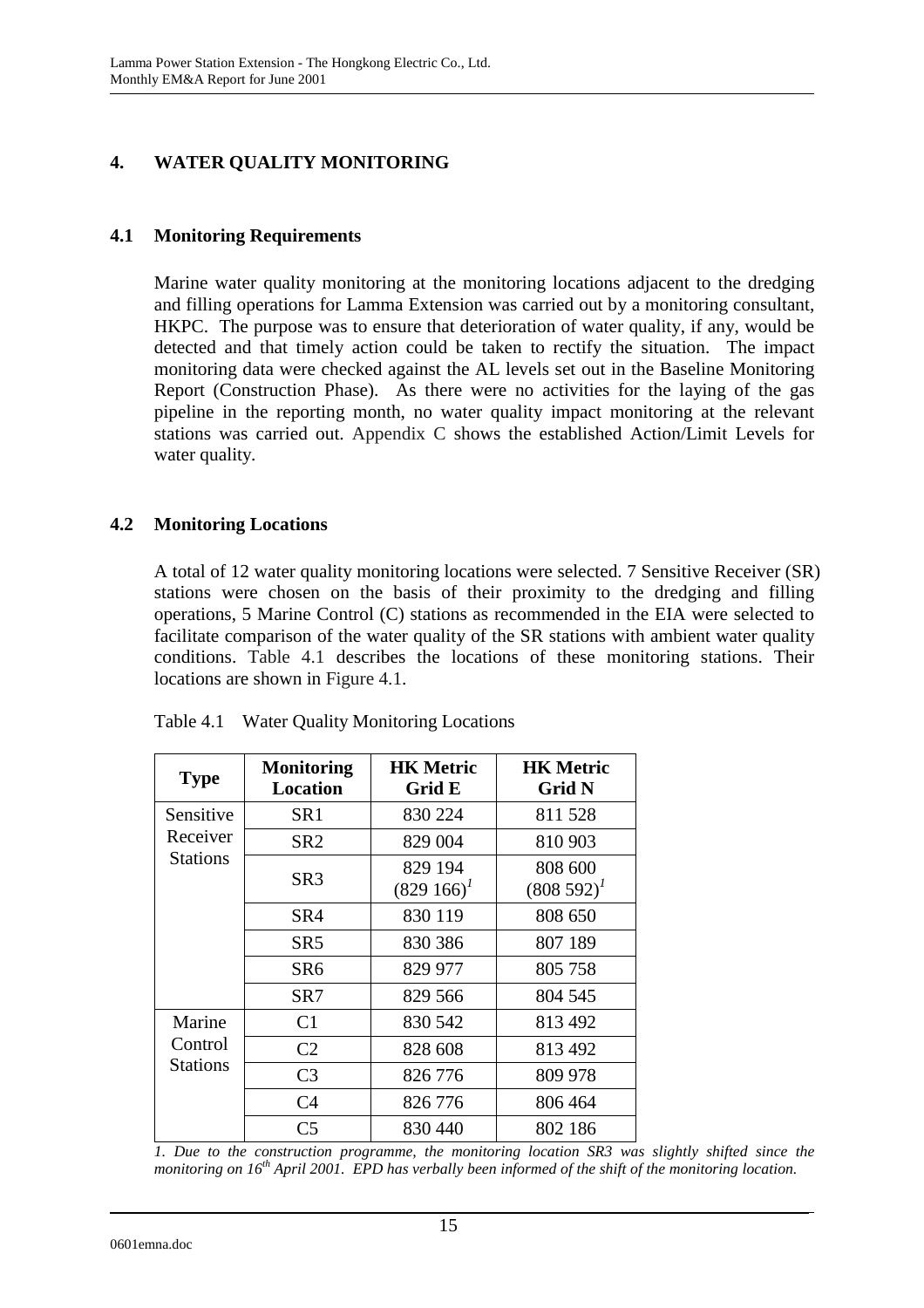# **4.3 Monitoring Equipment**

Table 4.2 summarizes the equipment used in the water-quality monitoring programme.

|  | Table 4.2 Water Quality Monitoring Equipment |  |  |
|--|----------------------------------------------|--|--|
|--|----------------------------------------------|--|--|

| Equipment                                | <b>Detection Limit</b>                                                                                                                                                                                                                                                                           |  |
|------------------------------------------|--------------------------------------------------------------------------------------------------------------------------------------------------------------------------------------------------------------------------------------------------------------------------------------------------|--|
| YSI 6820 Water<br><b>Quality Monitor</b> | Temperature: -5 to 50 <sup>0</sup> C; +/- 0.15 <sup>0</sup> C<br>Salinity: 0 to 70 ppt; $\pm$ /- 0.2 ppt<br>Dissolved Oxygen: 0 to $200\%$ ; +/- 0.5%<br>0 to 20 mg/L; $+/- 0.2$ mg/L<br>Turbidity: 0 to 100 and 100 to 1000 NTU;<br>$+/-$ 5% of the range<br>pH: 0 to 14 units; $+/- 0.2$ units |  |
| Trimble NT200 GPS                        | Accuracy better than 3m                                                                                                                                                                                                                                                                          |  |
| Leica GS5                                | Accuracy better than 3m                                                                                                                                                                                                                                                                          |  |

## **4.4 Monitoring Parameters, Frequency and Duration**

Table 4.3 summarizes the monitoring parameters, frequencies and total duration of water quality monitoring. The monitoring schedule for reporting month is shown in Appendix D.

| Table 4.3 Water Quality Monitoring Parameters and Frequency |
|-------------------------------------------------------------|
|                                                             |

| <b>Monitoring</b>         | <b>Parameters</b>           | <b>Frequency</b> | No. of        | No. of         |
|---------------------------|-----------------------------|------------------|---------------|----------------|
| <b>Stations</b>           |                             |                  | <b>Depths</b> | <b>Samples</b> |
| <b>Sensitive Receiver</b> | Depth, m                    | Three times      | 3             | $\overline{2}$ |
| <b>Stations</b>           | Temperature, <sup>o</sup> C | per week         | Surface,      | Mid-ebb        |
| SR1, SR2, SR4,            | Salinity, ppt<br>$\bullet$  |                  | Mid-Depth     | and Mid-       |
| SR5, SR6 & SR7            | DO, mg/L                    |                  | and Bottom    | flood          |
|                           | DO Saturation,              |                  |               |                |
| <b>Marine Control</b>     | $\%$                        |                  |               |                |
| <b>Stations</b>           | Turbidity, NTU              |                  |               |                |
| C1, C2, C3, C4 &          | SS, mg/L                    |                  |               |                |
| C <sub>5</sub>            | pH                          |                  |               |                |
|                           | Total inorganic             |                  |               |                |
|                           | nitrogen, mg/L              |                  |               |                |
|                           | Un-ionised                  |                  |               |                |
|                           | ammonia, mg/L               |                  |               |                |
|                           |                             |                  |               |                |

For laboratory analysis of marine water samples collected at SR3, only SS parameter was measured.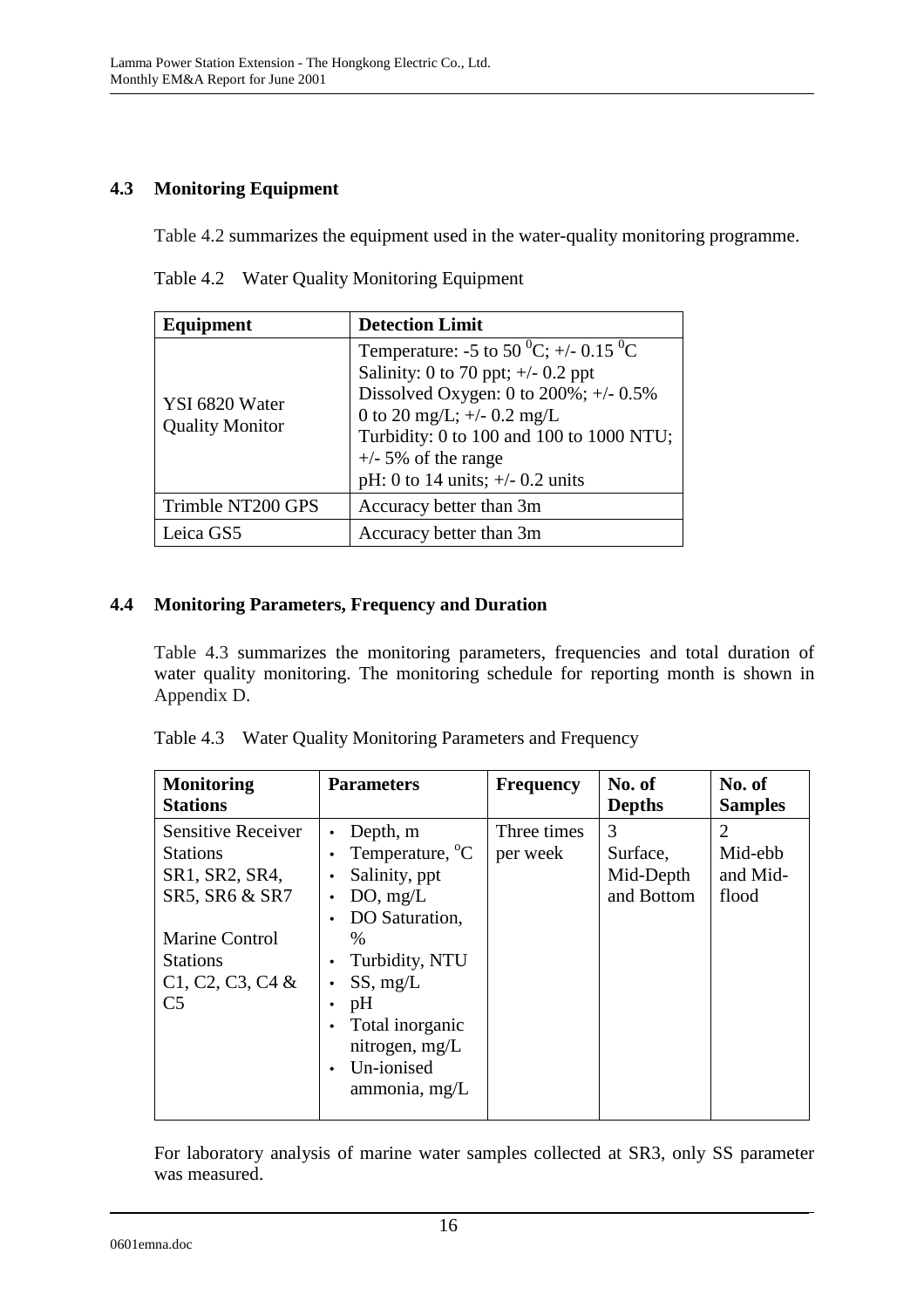### **4.5 Monitoring Procedures and Calibration Details**

### *Monitoring Procedures*

- The monitoring stations were accessed using survey boat to within 3m, guided by Differential Global Positioning System (DGPS).
- The depth of the monitoring location was measured using depth meter in order to determine the sampling depths. Afterwards, the water sampler was lowered into the water to the required depths of sampling. Upon reaching the pre-determined depth, a messenger to activate the sampler was then released to travel down the wire. The water sample was sealed within the sampler before retrieving.
- All in-situ measurements at each monitoring stations were taken at 3 water depths, where appropriate, namely 1m below water surface, mid-depth, and 1 meter from seabed, except where the water depth was less than 6m, the mid-depth measurement was omitted. If the water depth was less than 3m, only the middepth position was monitored.
- At each measurement/sampling depth, two consecutive measurements were taken. The probes were retrieved out of the water after the first measurement and then redeployed for the second measurement. Where the difference in the value between the first and the second readings of each set was more than 25% of the value of the first reading, the reading was discarded and further samplings were taken.
- The duplicate water samples for physical and chemical analysis were stored into a pre-labelled high-density polyethylene (HDPE) bottle pre-rinsed with the same water samples. The sample bottles were than packed in a cool-box (cooled to  $4^{\circ}C$ without being frozen) and delivered to a HOKLAS Laboratory for analysis upon the completion of each round of sampling.
- In addition, field information such as the general meteorological conditions and any observations regarding any significant activities in the vicinity of each monitoring location were also recorded. Major water pollution sources, if any, were identified and recorded.

## *Equipment Calibration*

The equipment deployed for in-situ measurement of marine water quality was calibrated before use. The methodologies for the calibration follow the instruction manuals provided by the corresponding manufacturers. The calibration records are shown in Appendix H.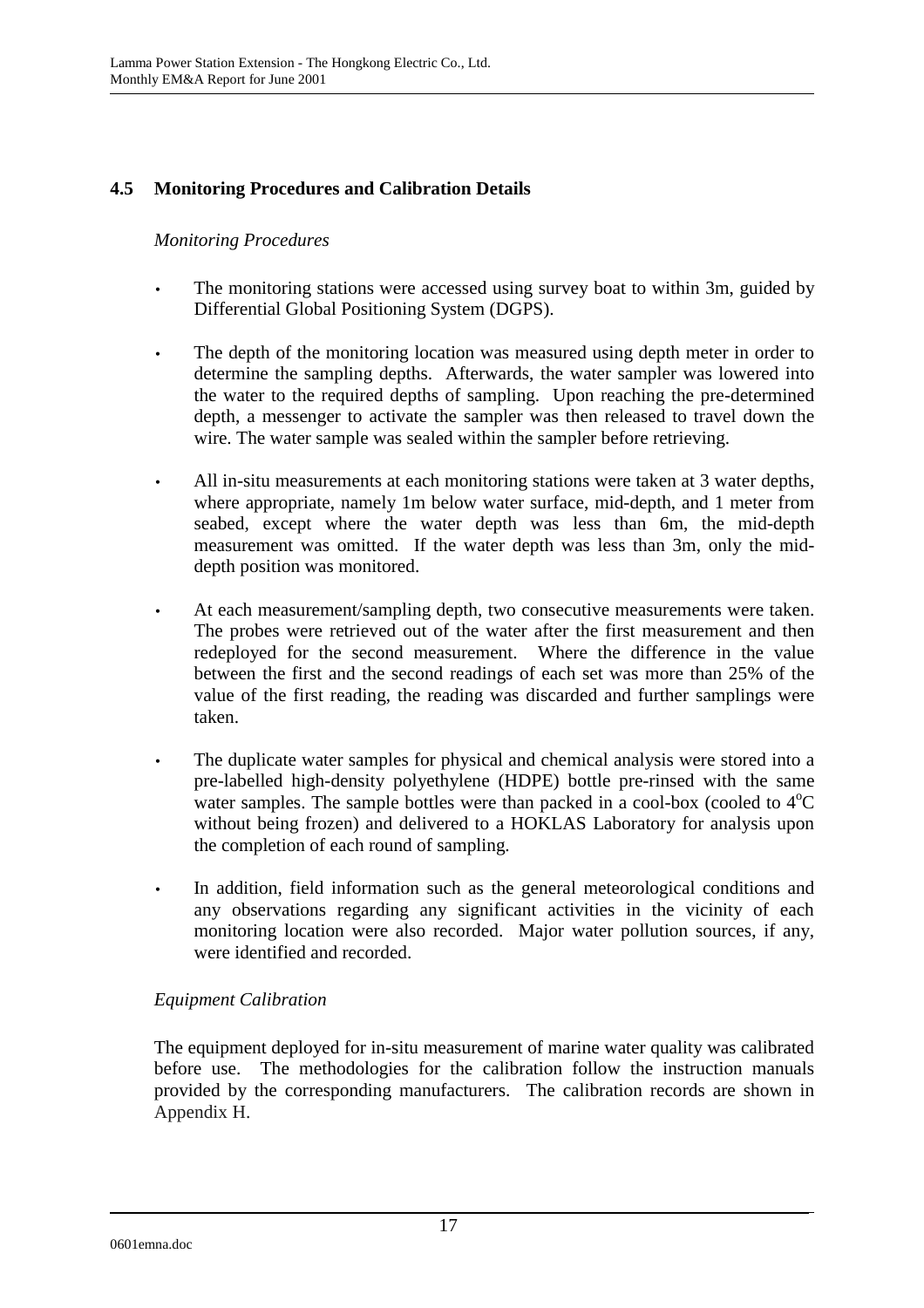### *Laboratory Analysis & QA/QC*

The collected marine water samples were analyzed for Suspended Solids, Total Inorganic Nitrogen and Unionized Ammonia with methodologies as summarized in Table 4.4.

|  |  |  |  |  | Table 4.4 Laboratory Analysis Methodologies of Marine Water Samples |
|--|--|--|--|--|---------------------------------------------------------------------|
|--|--|--|--|--|---------------------------------------------------------------------|

| <b>Parameter</b>           | <b>Method</b>                          | Limit of Reporting (mg/L) |
|----------------------------|----------------------------------------|---------------------------|
| <b>Suspended Solids</b>    | APHA 17 ed 2540 D                      | 1.0                       |
| Total Inorganic            | APHA 18 ed 4500 NO <sub>2</sub> B $\&$ | 0.01                      |
| Nitrogen                   | $NO3E + APHA$ 17ed 4500-               |                           |
|                            | NH <sub>3</sub> B, E                   |                           |
| <b>Ammoniacal Nitrogen</b> | APHA 17 ed 4500-NH <sub>3</sub> G      | 0.01                      |
| (Un-ionized)               |                                        | (Limit of Reporting for   |
| Ammonia)                   |                                        | Ammoniacal Nitrogen) x    |
|                            |                                        | degree of ionization      |

Note: The determination of unionized ammonia was based on the articles entitled "Aqueous Ammonia Equilibrium Calculation: Effect of pH and Temperature" and "Ionization of Ammonia in Seawater: Effects of Temperature, pH and Salinity" which was accepted by EPD.

In order to ensure that the laboratory analysis works were carried out properly, stringent QA/QC procedures (which includes the sample preparation as well as the subsequent instrumentation analysis) were followed. According to the requirements stipulated in the EM&A Manual, QA/QC requirements for laboratory testing include:

- 1) "Blind" duplicate samples analysis of 10% collected marine water samples; and
- 2) in-house QA/QC procedures of the testing laboratory (this includes the use of blank, batch duplicates, quality control samples and matrix spike recovery test).

Blind Duplicate:

In order to cross check the precision of the measurement results obtained from the laboratory analysis, "blind" duplicate samples of 10% of the collected marine water samples were analysed alongside the normal samples. The sample codes for the "blind" duplicates were determined by the sampling team and are not identifiable by the laboratory. The results of the "blind" duplicate samples are summarized in Appendix H.

In accordance with the QA/QC procedures of Environmental Management Laboratory of HKPC, QA/QC procedures were conducted for at least 5% of samples. A total of 858 sets of samples (for Total Inorganic Nitrogen and Unionized Ammonia) and 936 sets of samples (for Suspended Solids analysis) were received during the marine monitoring period including both ebb and flood tides. Therefore at least 5% laboratory blanks, batch duplicates, quality control samples and recovery tests for each parameter were conducted. The acceptance criteria are outlined in each type of Quality Control data.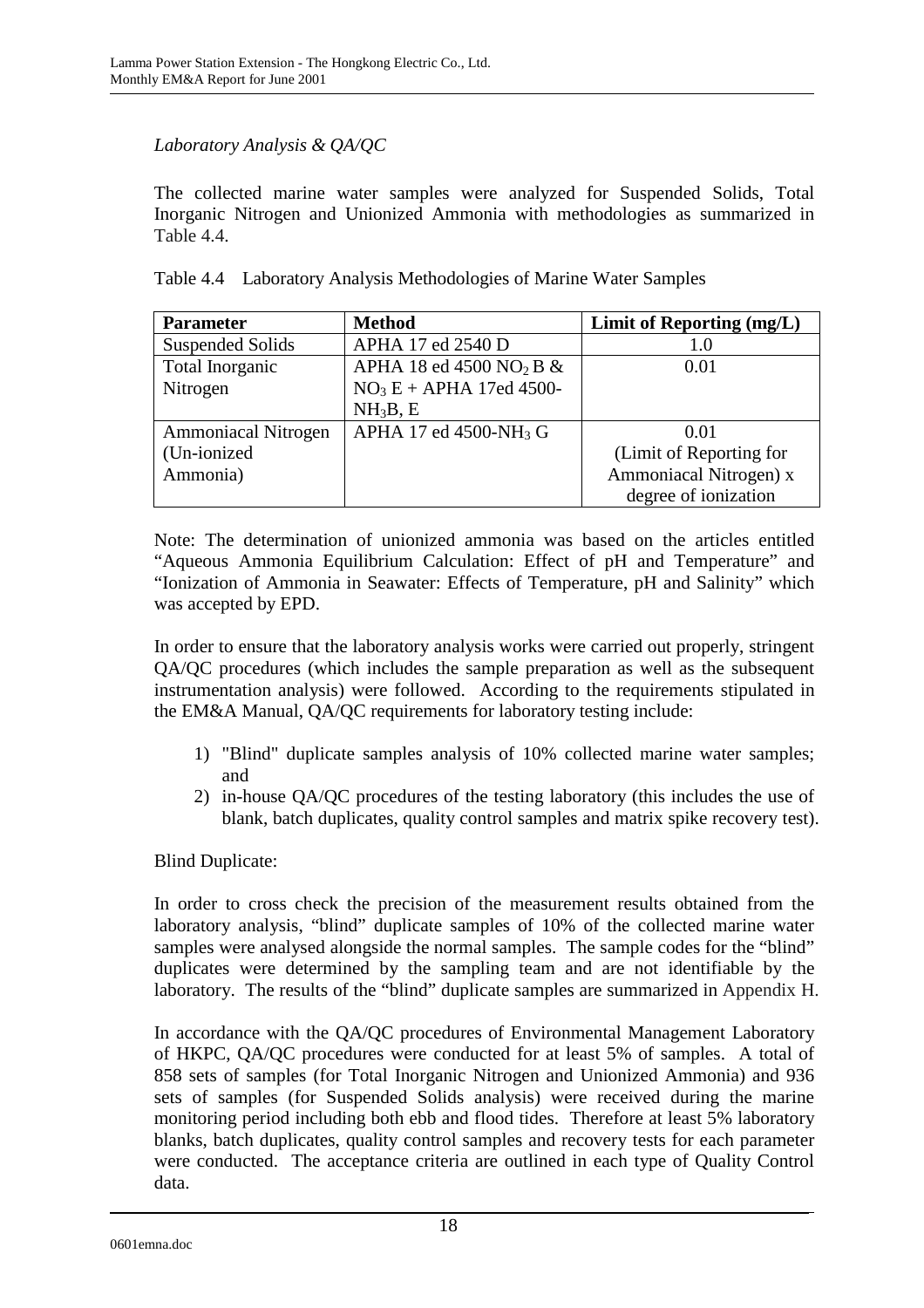### Blank:

A laboratory blank is an analyte free matrix to which all reagents are added in the same volumes or proportions as used in the standard sample preparation to monitor contamination introduced in laboratory. The acceptance criterion for laboratory blank in Environmental Management Division (EMD) Laboratory of HKPC stipulated in EMD Quality Manual is less than the detection limit. All the laboratory blank values and acceptance criterion of the following testing parameter are summarized in Appendix H.

- Suspended Solids
- Unionized Ammonia
- Total Inorganic Nitrogen

### Batch Duplicate:

Batch duplicate is an intra-laboratory split sample randomly selected from the sample batch to monitor the method precision in a given matrix. The acceptance limit of duplicate values of the following testing parameters and their duplicate results are summarized in Appendix H.

- Suspended Solids
- Unionized Ammonia
- Total Inorganic Nitrogen

Quality Control Sample:

The quality control sample is the analysis of a material with a known concentration of contaminants to determine the accuracy of results in a given matrix. The quality control samples are not applicable to all testing parameters due to the constraints of the testing parameters. The quality control samples results for the following testing parameters are shown in Appendix H.

- Unionized Ammonia
- Total Inorganic Nitrogen

Quality control sample testing is not applicable to the testing of Suspended Solids.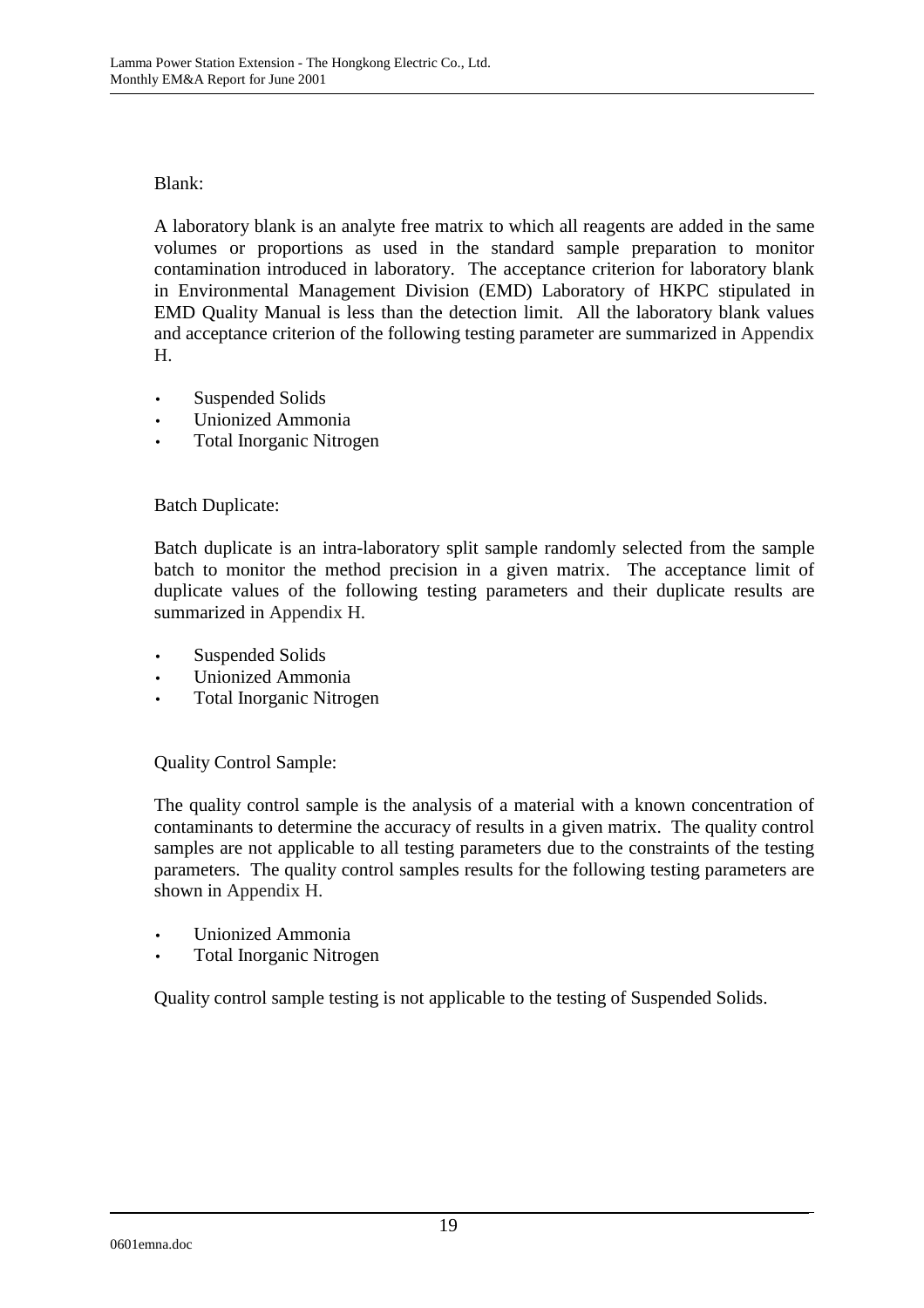### Matrix Spike:

Matrix spike is an intra-laboratory split of a digested sample spiked with target known concentration analyte to determine method bias in a given matrix. The matrix spike is applicable to the following tests:

- Unionized Ammonia
- Total Inorganic Nitrogen

Matrix spike testing is not applicable to testing of Suspended Solids. The matrix spike samples results are shown in Appendix H.

The QA/QC results in Appendix H indicated that the laboratory analysis works of the collected marine water samples were properly carried out and the measurement results obtained were valid in accordance with the Hong Kong Laboratory Accreditation Scheme (HOKLAS) requirements. On the other hand, the "blind" duplicate measurement results indicated that the precision of the measurements for Suspended Solids, Total Inorganic Nitrogen and Unionized Ammonia are in compliance with the HOKLAS requirements.

### **4.6 Results and Observations**

Two marine water quality monitoring works on  $8<sup>th</sup>$  June 2001 and  $27<sup>th</sup>$  June 2001 were rescheduled due to adverse weather conditions. The makeup sampling for  $8<sup>th</sup>$  June 2001 was scheduled on  $14<sup>th</sup>$  June 2001 while that for  $27<sup>th</sup>$  June 2001 was arranged on  $28<sup>th</sup>$ June 2001. Other than these, marine water monitoring was conducted as scheduled in the reporting month. All monitoring data and graphical presentation of the monitoring results are provided in Appendix G. Key findings and observations are provided in the following tables:

| Monitoring | Number of Exceedances                                                                          |             | <b>Investigation Findings</b>                                                                                                                                                                                                                                   |  |
|------------|------------------------------------------------------------------------------------------------|-------------|-----------------------------------------------------------------------------------------------------------------------------------------------------------------------------------------------------------------------------------------------------------------|--|
| Dates      | <b>Action Level</b>                                                                            | Limit Level | (if any)                                                                                                                                                                                                                                                        |  |
| 1st June   | 6 (SR1 & SR2)<br>during ebb tide<br>and flood tide<br>and $SR5 & SR6$<br>during flood<br>tide) | $\theta$    | Not related to site activities as by reviewing the<br>literature data from EPD in 1999(WM1 & SM5),<br>the said exceedances lay within the range of<br>measurement results, suggesting that the low DO<br>measurement might be due to background<br>fluctuation. |  |
| 4th June   | $\Omega$                                                                                       | $\Omega$    | N. A.                                                                                                                                                                                                                                                           |  |
| 6th June   | 6 (SR1, SR2 $&$<br>SR7 during ebb<br>tide and flood<br>tide)                                   | $\Omega$    | Not related to site activities as by reviewing the<br>literature data from EPD in 1999 (WM1 & SM5),<br>the said exceedances lay within the range of EPD's<br>measurement data, suggesting that the exceedances<br>might be due to background fluctuation.       |  |

Summary of Exceedances in Dissolved Oxygen (Surface and Middle) in June 2001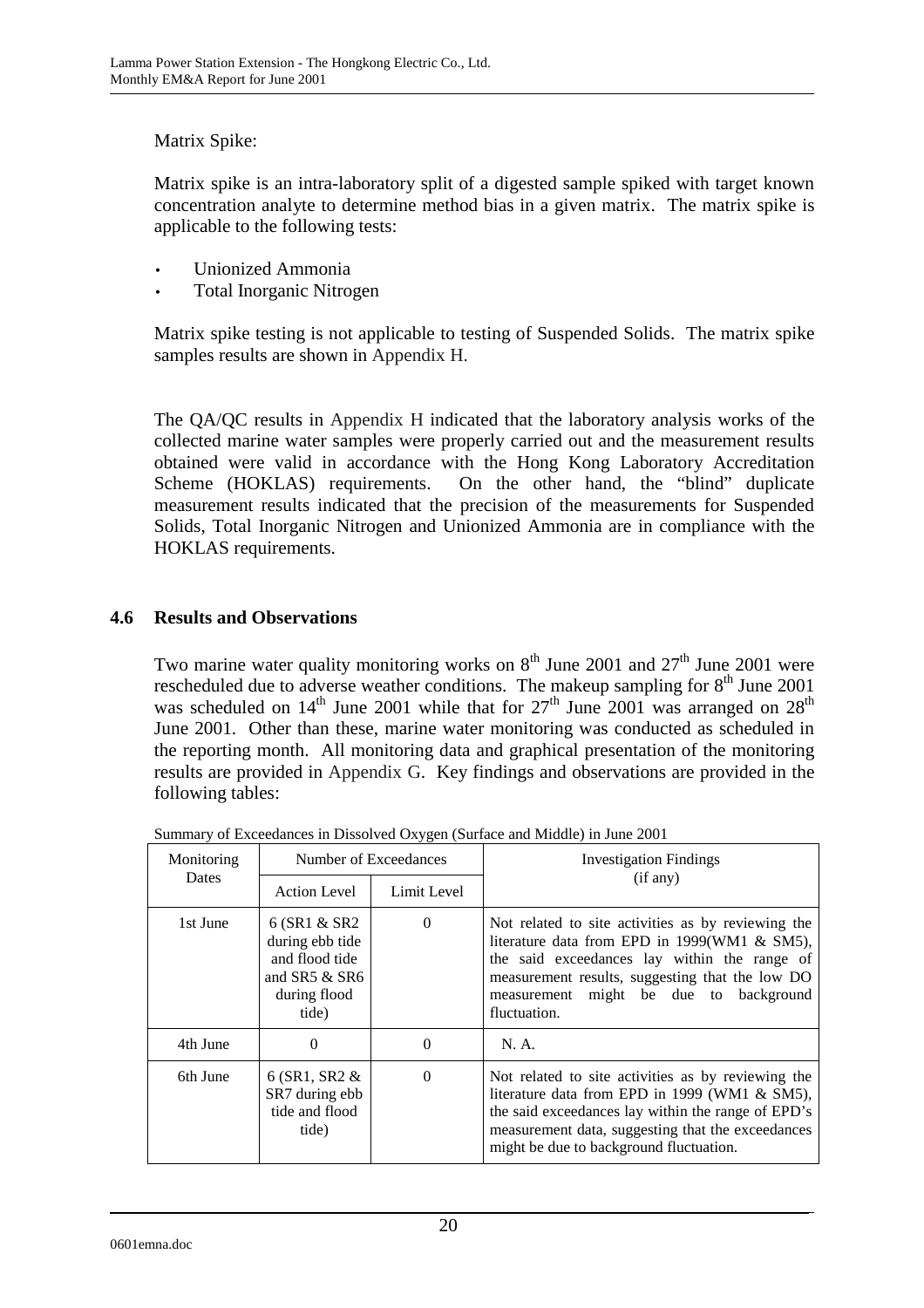| Monitoring | Number of Exceedances                                                                       |                  | <b>Investigation Findings</b>                                                                                                                                                                                                                                                                                                                                                                                                                           |  |
|------------|---------------------------------------------------------------------------------------------|------------------|---------------------------------------------------------------------------------------------------------------------------------------------------------------------------------------------------------------------------------------------------------------------------------------------------------------------------------------------------------------------------------------------------------------------------------------------------------|--|
| Dates      | <b>Action Level</b>                                                                         | Limit Level      | (if any)                                                                                                                                                                                                                                                                                                                                                                                                                                                |  |
| 11th June  | 12 (All stations<br>except SR3<br>during ebb tide<br>and flood tide)                        | $\mathbf{0}$     | Not related to site activities as the exceedances at<br>SR1 and SR2 lay within the range of measurement<br>data collected by EPD in 1999 (WM1), which<br>indicated that the exceedances might be due to<br>background fluctuation. For the exceedances at<br>SR4, SR5, SR6 and SR7, the measurement results<br>at upstream control were even lower than the<br>corresponding Action Levels, suggesting that the<br>background DO level was already low. |  |
| 13th June  | 5 (SR1 & SR7<br>during ebb tide<br>and flood tide<br>and SR2 during<br>flood tide)          | $\boldsymbol{0}$ | Not related to site activities as the measurement<br>results at upstream control stations were lower than<br>the corresponding Action Levels, suggesting that<br>the background DO was already low. Besides, all<br>exceedances lay within the range of measurement<br>result collected by EPD in 1999 (WM1 & SM5).                                                                                                                                     |  |
| 14th June  | 7 (SR1 & SR2<br>during ebb tide<br>and flood and<br>SR4, SR5 &<br>SR6 during<br>flood tide) | $\boldsymbol{0}$ | Not related to site activities as the measurement<br>results at upstream control stations were lower than<br>the corresponding Action Levels, suggesting that<br>the background DO was already low. Besides, all<br>exceedances lay within the range of measurement<br>result collected by EPD in 1999 (WM1 & SM5).                                                                                                                                     |  |
| 15th June  | 7 (SR1, SR2 &<br>SR7 during ebb<br>tide and flood<br>tide and SR6<br>during ebb tide)       | $\boldsymbol{0}$ | Not related to site activities as the measurement<br>results at upstream control stations were as low as<br>said exceedances,<br>suggesting<br>the<br>that<br>the<br>background DO was already low.                                                                                                                                                                                                                                                     |  |
| 18th June  | 2 (SR1 & SR7<br>during flood<br>tide)                                                       | $\boldsymbol{0}$ | Not related to site activities as the measurement<br>results at upstream control stations were as low as<br>said exceedances,<br>the<br>suggesting<br>that<br>the<br>background DO was already low.                                                                                                                                                                                                                                                     |  |
| 20th June  | 2 (SR1 & SR2<br>during flood<br>tide)                                                       | $\theta$         | Not related to site activities as by reviewing the<br>EPD's literature data of 1999 (WM1), the said<br>exceedances lay within the measurement range,<br>suggesting the low DO measurement results at said<br>impact locations might reflect the background<br>fluctuation.                                                                                                                                                                              |  |
| 22nd June  | 4 (SR1 & SR2)<br>during ebb tide<br>and flood tide)                                         | $\mathbf{0}$     | Not related to site activities as all measurement<br>results lay within the range of measurement results<br>collected by EPD in 1999 (WM1), suggesting that<br>the exceedances might be due to background<br>fluctuation.                                                                                                                                                                                                                               |  |
| 25th June  | 7 (SR1, SR6 &<br>SR7 during ebb<br>tide and flood<br>tide and SR2<br>during flood)          | $\boldsymbol{0}$ | Not related to site activities as the said exceedances<br>were as low as the measurement results at upstream<br>stations,<br>which<br>indicated<br>control<br>that<br>the<br>background DO level was already low.                                                                                                                                                                                                                                       |  |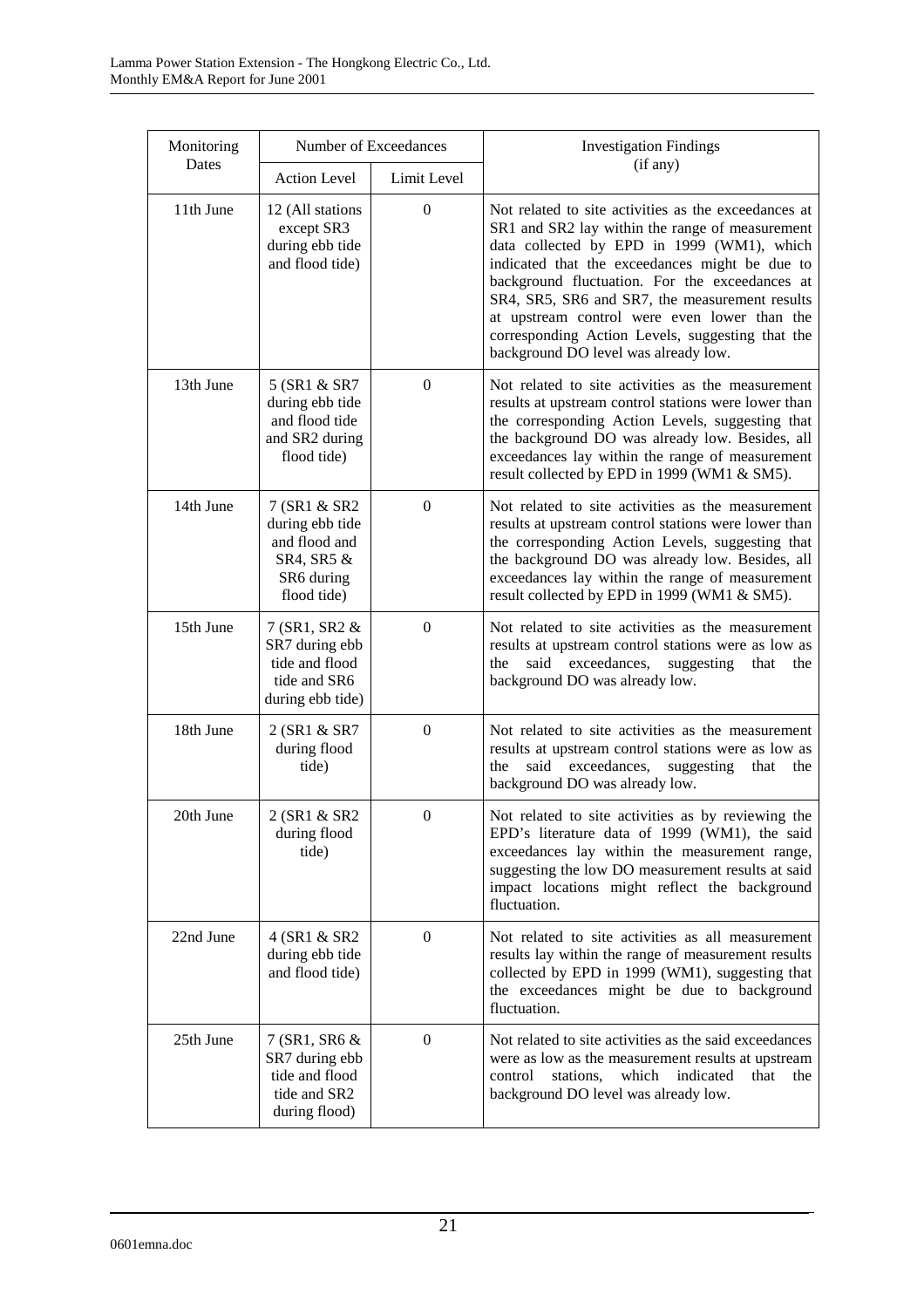| Monitoring | Number of Exceedances                                                 |             | <b>Investigation Findings</b>                                                                                                                                                                                                                                                                                                                                                                                                  |  |
|------------|-----------------------------------------------------------------------|-------------|--------------------------------------------------------------------------------------------------------------------------------------------------------------------------------------------------------------------------------------------------------------------------------------------------------------------------------------------------------------------------------------------------------------------------------|--|
| Dates      | <b>Action Level</b>                                                   | Limit Level | (if any)                                                                                                                                                                                                                                                                                                                                                                                                                       |  |
| 28th June  | 12 (All stations)<br>except SR3<br>during ebb tide<br>and flood tide) | $\Omega$    | Not related to site activities since all exceedances<br>during ebb tide were as low as the measurement<br>results at upstream control stations, suggesting that<br>the background DO was already low. For the<br>exceedances during flood tide, all measurement<br>results lay within the measurement range collected<br>by EPD in 1999 (WM1 & SM5), which indicated<br>that low DO might be due to background<br>fluctuation. |  |
| 29th June  | $6$ (SR1, SR2 $\&$<br>SR7 during ebb<br>tide and flood<br>tide)       | $\Omega$    | Not related to site activities since the said<br>exceedances lay within the measurement range<br>collected by EPD in 1999 (WM1 & SM5), which<br>indicated that low DO might be due to background<br>fluctuation.                                                                                                                                                                                                               |  |

|  |  |  | Summary of Exceedances in Dissolved Oxygen (Bottom) in June 2001 |
|--|--|--|------------------------------------------------------------------|

| Monitoring | Number of Exceedances                                                                          |              | <b>Investigation Findings</b>                                                                                                                                                                                                                                                                                                                                                                                                                                                                  |
|------------|------------------------------------------------------------------------------------------------|--------------|------------------------------------------------------------------------------------------------------------------------------------------------------------------------------------------------------------------------------------------------------------------------------------------------------------------------------------------------------------------------------------------------------------------------------------------------------------------------------------------------|
| Dates      | <b>Action Level</b><br>Limit Level                                                             |              | (if any)                                                                                                                                                                                                                                                                                                                                                                                                                                                                                       |
| 1st June   | 8 (SR1, SR2 &<br>SR5 during ebb<br>tide and flood<br>tide and SR4 &<br>SR6 during ebb<br>tide) | $\mathbf{0}$ | Not related to site activities as the measurement<br>results at upstream control stations were lower than<br>the said exceedances during ebb tide, suggesting<br>that the background was already low. For the<br>exceedances during flood tide, all measurement<br>results lay within the measurement range collected<br>by EPD in 1999 (WM1 $\&$ SM5), suggesting the<br>low DO might be due to background fluctuation.                                                                       |
| 4th June   | $\Omega$                                                                                       | $\Omega$     | N. A.                                                                                                                                                                                                                                                                                                                                                                                                                                                                                          |
| 6th June   | 9 (SR1, SR2,<br>SR6 & SR7<br>during ebb tide<br>and flood tide<br>and SR4 during<br>flood)     | $\Omega$     | Not related to site activities as by reviewing the<br>literature data from EPD in 1999 (WM1 & SM5),<br>the said exceedances lay within the ranges of<br>measurement data, suggesting that the exceedances<br>might be related to background fluctuation.                                                                                                                                                                                                                                       |
| 11th June  | 12 (All stations<br>except SR3<br>during ebb tide<br>and flood tide)                           | $\mathbf{0}$ | Not related to site activities as by reviewing the<br>literature data from EPD in 1999 (WM1 & SM5),<br>the exceedances at SR1 and SR2 lay within the<br>ranges of measurement data, suggesting that the<br>exceedances might be related to background<br>fluctuation. For the exceedances at SR4, SR5, SR6<br>and SR7, the measurement results at upstream<br>control stations were lower than the corresponding<br>Action Levels, suggesting that the background DO<br>level was already low. |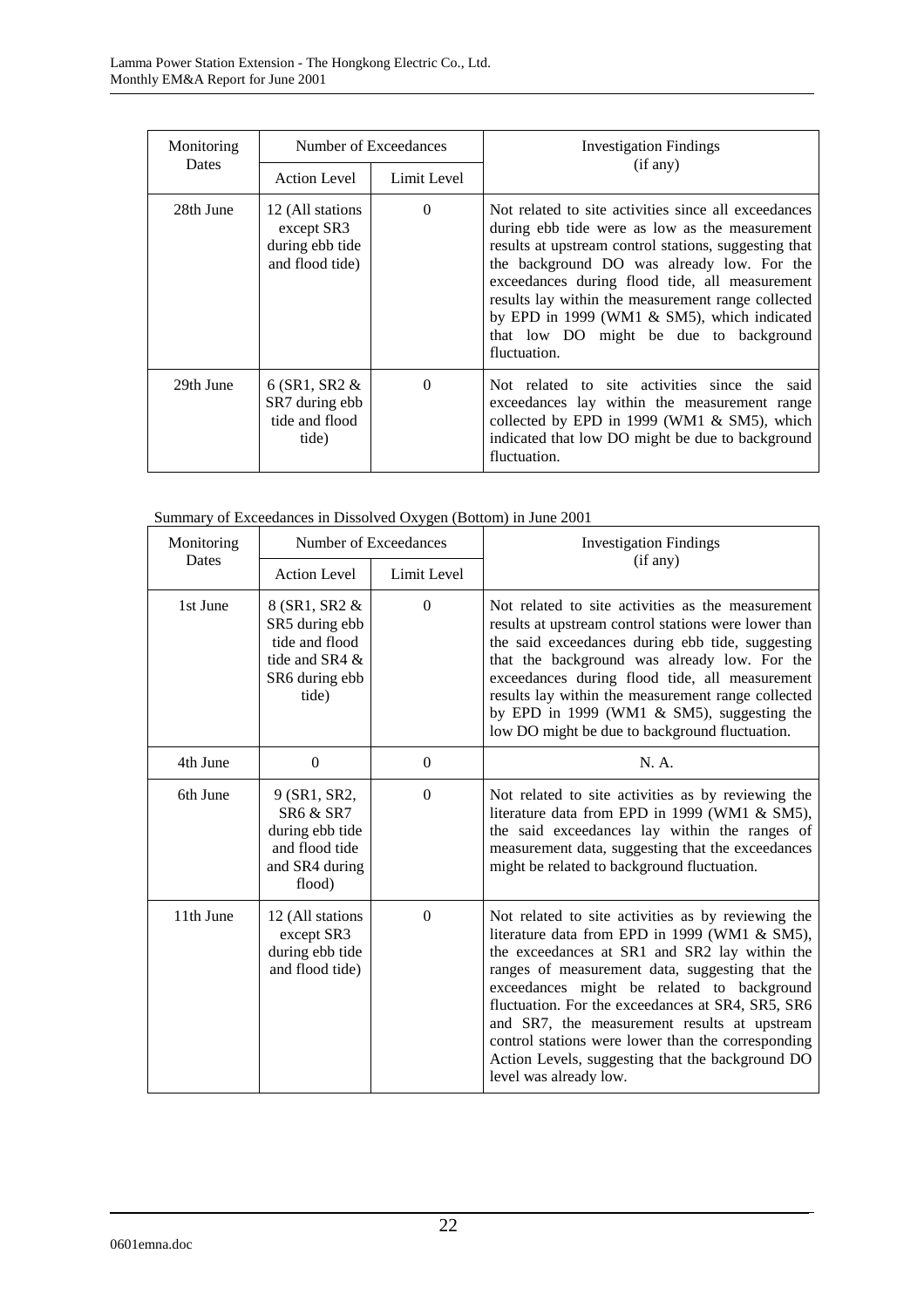| Monitoring | Number of Exceedances                                                                                           |                  | <b>Investigation Findings</b>                                                                                                                                                                                                                                                                                                                                                                                                                                                                                                                                                                                                                                                                                                      |
|------------|-----------------------------------------------------------------------------------------------------------------|------------------|------------------------------------------------------------------------------------------------------------------------------------------------------------------------------------------------------------------------------------------------------------------------------------------------------------------------------------------------------------------------------------------------------------------------------------------------------------------------------------------------------------------------------------------------------------------------------------------------------------------------------------------------------------------------------------------------------------------------------------|
| Dates      | <b>Action Level</b>                                                                                             | Limit Level      | (if any)                                                                                                                                                                                                                                                                                                                                                                                                                                                                                                                                                                                                                                                                                                                           |
| 13th June  | 10 (SR1, SR2,<br><b>SR6 &amp; SR7</b><br>during ebb tide<br>and flood tide<br>and SR4 &<br>SR5 during<br>flood) | $\boldsymbol{0}$ | Not related to site activities as by reviewing the<br>literature data from EPD in 1999 (WM1 & SM5),<br>all exceedances lay within the ranges of<br>measurement data, suggesting that the exceedances<br>might be related to background fluctuation.<br>Besides, the measurement results at upstream<br>control stations were lower than the corresponding<br>Action Levels, suggesting that the background DO<br>level was already low.                                                                                                                                                                                                                                                                                            |
| 14th June  | 12 (All stations<br>except SR3<br>during ebb tide<br>and flood tide)                                            | $\mathbf{0}$     | Not related to site activities as by reviewing the<br>literature data from EPD in 1999 (WM1 & SM5),<br>all exceedances (except the exceedance at SR7) lay<br>within the ranges of measurement data, suggesting<br>that the exceedances might be related to<br>background fluctuation. For the exceedance at SR7<br>during flood tide, the marine water flowed from<br>South to North during sampling at SR7 which was<br>located upstream from the site. Therefore the<br>exceedance<br>might be<br>due to<br>background<br>fluctuation. Besides, the exceedance was recorded<br>again at SR7 during ebb tide, which indicated that<br>the low DO measurement result might be a<br>localized event at SR7 during the sampling day. |
| 15th June  | 12 (All stations<br>except SR3<br>during ebb tide<br>and flood tide)                                            | $\mathbf{0}$     | Not related to site activities as the measurement<br>results at upstream control stations were as low as<br>the said exceedances (except result at SR2),<br>suggesting the background DO was also low. By<br>reviewing the literature data from EPD in 1999<br>(WM1), the measurement results at SR2 lay within<br>the ranges of measurement data, suggesting that the<br>exceedances might be related to background<br>fluctuation.                                                                                                                                                                                                                                                                                               |
| 18th June  | 12 (All stations<br>except SR3<br>during ebb tide<br>and flood tide)                                            | $\boldsymbol{0}$ | Not related to site activities as the measurement<br>results at upstream control stations were lower than<br>the said exceedances (except result at SR1 and SR6<br>during ebb tide). For the exceedances at SR1 and<br>SR6 during ebb tide, the measurement results at<br>upstream control stations were much lower than the<br>corresponding<br>Action Levels.<br>Hence,<br>the<br>background DO at the vicinity of study area was<br>also low.                                                                                                                                                                                                                                                                                   |
| 20th June  | 10 (SR1, SR2,<br>SR5, SR6 &<br>SR7 during ebb<br>tide and flood<br>tide)                                        | $\mathbf{0}$     | Not related to site activities as the measurement<br>results at upstream control stations were as low as<br>said<br>exceedance,<br>the<br>suggesting<br>that<br>the<br>background DO level was also low.                                                                                                                                                                                                                                                                                                                                                                                                                                                                                                                           |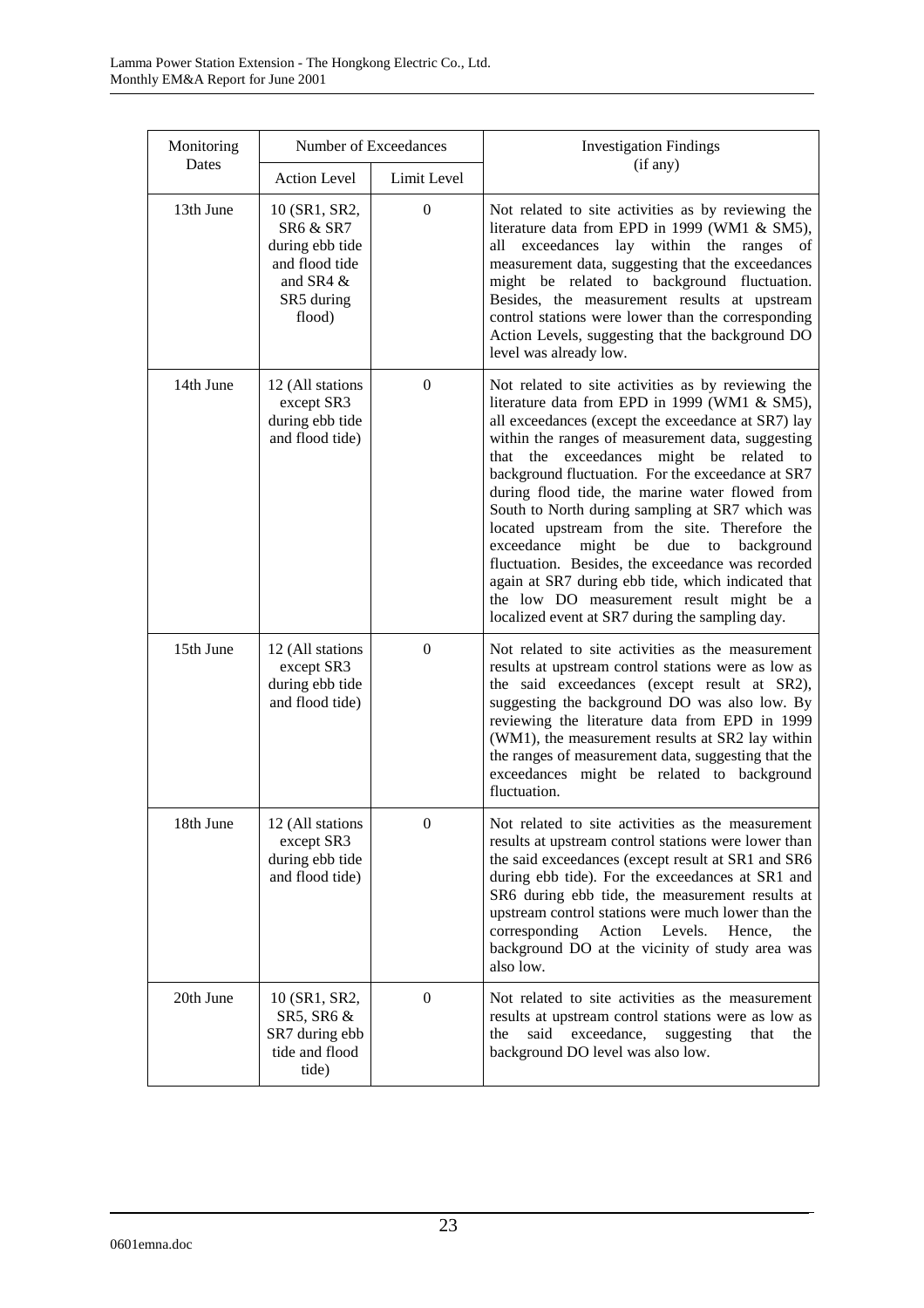| Monitoring | Number of Exceedances                                                                                |                  | <b>Investigation Findings</b>                                                                                                                                                                                                                                                                                                                                                                                                                                                                                                                                                                                                                                                                                                  |
|------------|------------------------------------------------------------------------------------------------------|------------------|--------------------------------------------------------------------------------------------------------------------------------------------------------------------------------------------------------------------------------------------------------------------------------------------------------------------------------------------------------------------------------------------------------------------------------------------------------------------------------------------------------------------------------------------------------------------------------------------------------------------------------------------------------------------------------------------------------------------------------|
| Dates      | <b>Action Level</b>                                                                                  | Limit Level      | (if any)                                                                                                                                                                                                                                                                                                                                                                                                                                                                                                                                                                                                                                                                                                                       |
| 22nd June  | 10 (SR1, SR2,<br>SR5, SR6 &<br>SR7 during ebb<br>tide and flood<br>tide)                             | $\boldsymbol{0}$ | Not related to site activities as the exceedance at<br>SR1, SR2 and SR6 during ebb tide and flood tide<br>and SR5 & SR7 during ebb tide, the measurement<br>results at the upstream control stations were even<br>lower than the said exceedances, suggesting that<br>the background DO was already low. For the<br>exceedances at the bottom level of SR5 and SR7<br>during flood tide, the measurement results of<br>upstream control stations were lower than the<br>corresponding Action Levels. Moreover,<br>the<br>marine water flowed from South to North during<br>sampling at SR5 and SR7 which was located<br>upstream from the site. Therefore the said<br>exceedance might<br>be due to background<br>fluctuation. |
| 25th June  | 12 (All stations<br>except SR3<br>during ebb tide<br>and flood tide)                                 | $\overline{0}$   | Not related to site activities as the measurement<br>results at upstream control stations were as low as<br>the said exceedances (except the measurement<br>result at SR1 during ebb tide), suggesting the<br>background DO was also low. For the exceedance<br>at SR1 during ebb tide, it lay within the range of<br>measurement results collected by EPD in 1999,<br>suggesting that the low DO might be due<br>background fluctuation.                                                                                                                                                                                                                                                                                      |
| 28th June  | 12 (All stations<br>except SR3<br>during ebb tide<br>and flood tide)                                 | $\overline{0}$   | Not related to site activities as the measurement<br>results at upstream control stations were as low as<br>said exceedances, suggesting<br>the<br>that<br>the<br>background DO level was also low.                                                                                                                                                                                                                                                                                                                                                                                                                                                                                                                            |
| 29th June  | 10 (SR1, SR2,<br>SR6 & SR7<br>during ebb tide<br>and flood tide<br>and SR4 &<br>SR5 during<br>flood) | $\overline{0}$   | Not related to site activities as by reviewing the<br>literature data from EPD in 1999 (WM1 & SM5),<br>all exceedances (except the result at SR7 during<br>flood tide) lay within the ranges of measurement<br>data, suggesting that the exceedances might be<br>related to background fluctuation.<br>For<br>the<br>exceedance<br>at SR7 during flood<br>tide,<br>the<br>measurement result at upstream control stations<br>were lower than the corresponding Action Levels,<br>suggesting that the background DO level was<br>already low.                                                                                                                                                                                   |

#### Summary of Exceedances in Turbidity (Depth Average) in June 2001

| Monitoring<br>Dates | No. of Exceedances  |             | <b>Investigation Findings</b> |
|---------------------|---------------------|-------------|-------------------------------|
|                     | <b>Action Level</b> | Limit Level | (if any)                      |
| 1st June            | $\theta$            |             | N. A.                         |
| 4th June            |                     |             | N. A.                         |
| 6th June            | O                   |             | N. A.                         |
| 11th June           |                     |             | N. A.                         |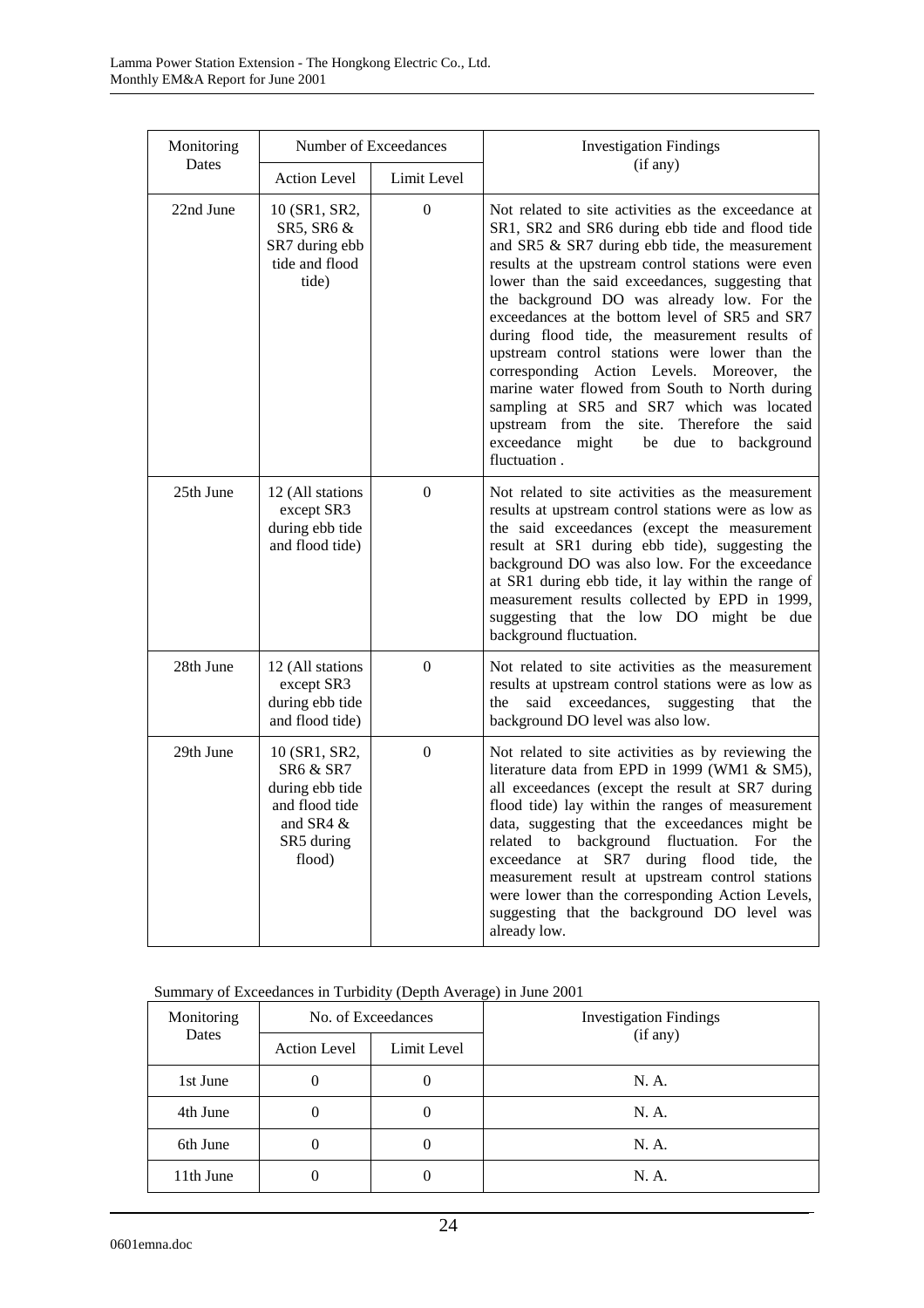| 13th June | $\mathbf{0}$ | $\theta$       | N. A. |
|-----------|--------------|----------------|-------|
| 14th June | $\mathbf{0}$ | $\overline{0}$ | N. A. |
| 15th June | $\mathbf{0}$ | $\theta$       | N. A. |
| 18th June | $\mathbf{0}$ | $\theta$       | N. A. |
| 20th June | $\mathbf{0}$ | $\theta$       | N. A. |
| 22nd June | $\mathbf{0}$ | $\theta$       | N. A. |
| 25th June | $\mathbf{0}$ | $\theta$       | N. A. |
| 28th June | $\mathbf{0}$ | $\theta$       | N. A. |
| 29th June | 0            | 0              | N. A. |

|  | Summary of Exceedances in Suspended Solids (Depth Average) in June 2001 |
|--|-------------------------------------------------------------------------|
|  |                                                                         |

| Monitoring |                                    | Number of Exceedances                | <b>Investigation Findings</b>                                                                                                                                                                                                                                                                                                                                                                                                                                                                                  |
|------------|------------------------------------|--------------------------------------|----------------------------------------------------------------------------------------------------------------------------------------------------------------------------------------------------------------------------------------------------------------------------------------------------------------------------------------------------------------------------------------------------------------------------------------------------------------------------------------------------------------|
| Dates      | <b>Action Level</b><br>Limit Level |                                      | (if any)                                                                                                                                                                                                                                                                                                                                                                                                                                                                                                       |
| 1st June   | $\boldsymbol{0}$                   | $\overline{0}$                       | N. A.                                                                                                                                                                                                                                                                                                                                                                                                                                                                                                          |
| 4th June   | $\overline{0}$                     | 2 (SR1& SR2<br>during flood<br>tide) | Not related to the site activities. Based on the on-<br>site observation made by the sampling team, no<br>obvious plume migrating from the site area to the<br>said monitoring station was observed during the<br>course of sampling; and no particular activities<br>were carried out in the vicinity of the sampling<br>location. Further, the measurement results on the<br>subsequent sampling were below the Action<br>Levels. Therefore, the said exceedances might be<br>due to background fluctuation. |
| 6th June   | $\Omega$                           | $\overline{0}$                       | N. A.                                                                                                                                                                                                                                                                                                                                                                                                                                                                                                          |
| 11th June  | $\Omega$                           | $\overline{0}$                       | N. A.                                                                                                                                                                                                                                                                                                                                                                                                                                                                                                          |
| 13th June  | $\boldsymbol{0}$                   | $\boldsymbol{0}$                     | N. A.                                                                                                                                                                                                                                                                                                                                                                                                                                                                                                          |
| 14th June  | $\Omega$                           | $\Omega$                             | N. A.                                                                                                                                                                                                                                                                                                                                                                                                                                                                                                          |
| 15th June  | 1 (SR4 during<br>ebb tide)         | $\boldsymbol{0}$                     | Not related to the site activities. Based on the on-<br>site observation made by the sampling team, no<br>obvious plume migrating from the site area to the<br>said monitoring station was observed during the<br>course of sampling; and no particular activities<br>were carried out in the vicinity of the sampling<br>location. Further, the measurement result on the<br>subsequent sampling was below the Action Level.<br>Therefore, the said exceedance might be due to<br>background fluctuation.     |
| 18th June  | $\boldsymbol{0}$                   | $\boldsymbol{0}$                     | N. A.                                                                                                                                                                                                                                                                                                                                                                                                                                                                                                          |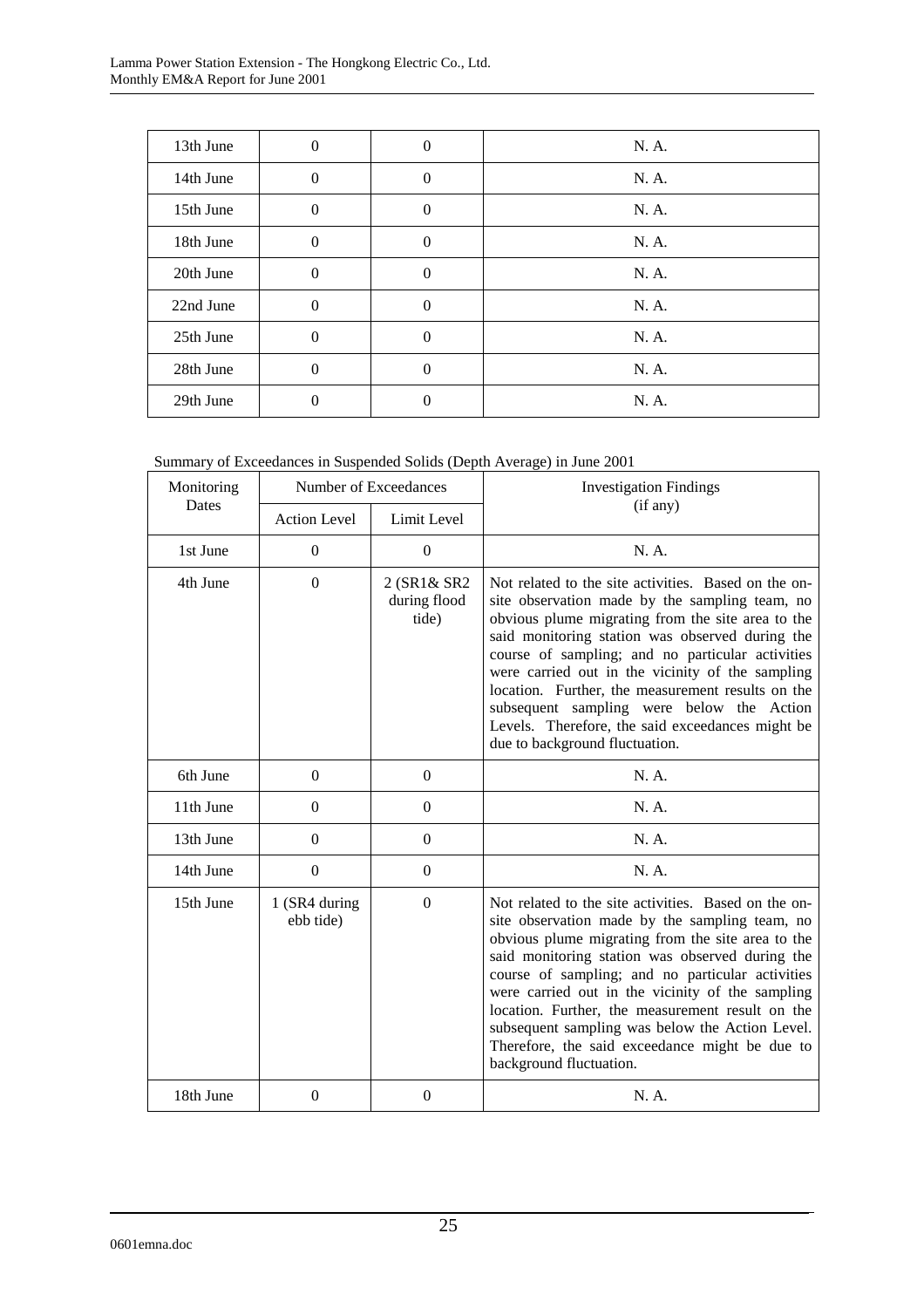| Monitoring |                                    | Number of Exceedances                | <b>Investigation Findings</b>                                                                                                                                                                                                                                                                                                                                                                                                                                                                            |
|------------|------------------------------------|--------------------------------------|----------------------------------------------------------------------------------------------------------------------------------------------------------------------------------------------------------------------------------------------------------------------------------------------------------------------------------------------------------------------------------------------------------------------------------------------------------------------------------------------------------|
| Dates      | <b>Action Level</b><br>Limit Level |                                      | (if any)                                                                                                                                                                                                                                                                                                                                                                                                                                                                                                 |
| 20th June  | 1 (SR6 during)<br>flood tide)      | 2 (SR1& SR2<br>during flood<br>tide) | Not related to site activities as the SR6 located at<br>the upstream to the site area during the course of<br>sampling and therefore the elevated SS result might<br>be associated with the marine water flow from the<br>southern area of Lamma Island. For the Limit level<br>exceedances at SR1 and SR2, the measurement<br>result at SR2 (which is located between SR1 and<br>the site) was lower than the result at SR1 therefore<br>the elevated result might be due to background<br>fluctuation. |
| 22nd June  | $\Omega$                           | 1 (SR1 during<br>flood tide)         | Not related to site activities. This was because the<br>measurement result at SR2 (which is located<br>between SR1 and the site) was much lower than the<br>result at SR1 therefore the elevated result might be<br>due to background fluctuation.                                                                                                                                                                                                                                                       |
| 25th June  | $\Omega$                           | 1 (SR1 during<br>flood tide)         | Not related to the site activities. Based on the on-<br>site observation made by the environmental<br>consultant, a container vessel was just traveling in<br>the vicinity of the sampling location, which<br>resulted in the re-suspension of sediment from the<br>A photograph showing the container<br>bottom.<br>vessel is given in Appendix M.                                                                                                                                                      |
| 28th June  | $\Omega$                           | $\Omega$                             | N. A.                                                                                                                                                                                                                                                                                                                                                                                                                                                                                                    |
| 29th June  | $\Omega$                           | $\theta$                             | N. A.                                                                                                                                                                                                                                                                                                                                                                                                                                                                                                    |

| Summary of Exceedances in Unionized Ammonia (Depth Average) in June 2001 |  |  |  |
|--------------------------------------------------------------------------|--|--|--|
|                                                                          |  |  |  |

| Monitoring<br>Dates | Number of Exceedances                                                                                    |             | <b>Investigation Findings</b>                                                                                                                                                                                                                                                                                                                                                                                                                                                                                          |
|---------------------|----------------------------------------------------------------------------------------------------------|-------------|------------------------------------------------------------------------------------------------------------------------------------------------------------------------------------------------------------------------------------------------------------------------------------------------------------------------------------------------------------------------------------------------------------------------------------------------------------------------------------------------------------------------|
|                     | <b>Action Level</b>                                                                                      | Limit Level | (if any)                                                                                                                                                                                                                                                                                                                                                                                                                                                                                                               |
| 1st June            | 9 (SR2, SR5,<br><b>SR6 &amp; SR7</b><br>during ebb tide<br>and flood tide<br>and SR1 during<br>ebb tide) | $\Omega$    | Not related to site activities as the measurement<br>result at upstream control stations were higher than<br>the exceedances during ebb tide. On the other hand,<br>by reviewing the literature data from EPD in 1999<br>(WM1 & SM5), all exceedances during flood tide<br>lay within the ranges of measurement data,<br>suggesting that the exceedances might be related to<br>background fluctuation.                                                                                                                |
| 4th June            | 11 (SR1, SR2,<br>SR5, SR6 &<br>SR7 during ebb<br>tide and flood<br>tide and SR4<br>during ebb<br>tide)   | $\Omega$    | Not related to site activities as the measurement<br>result at upstream control stations were higher than<br>the exceedances at SR6 & SR7 during ebb tide and<br>flood tide and SR4 & SR5 during ebb tide.<br>Further, SR5 is upstream of the site area during<br>flood tide, therefore the elevated NH3 result might<br>be due to background fluctuation. Similarly, SR1 &<br>SR2 are upstream of the site area during ebb tide,<br>therefore the elevated NH3 result might also be due<br>to background fluctuation. |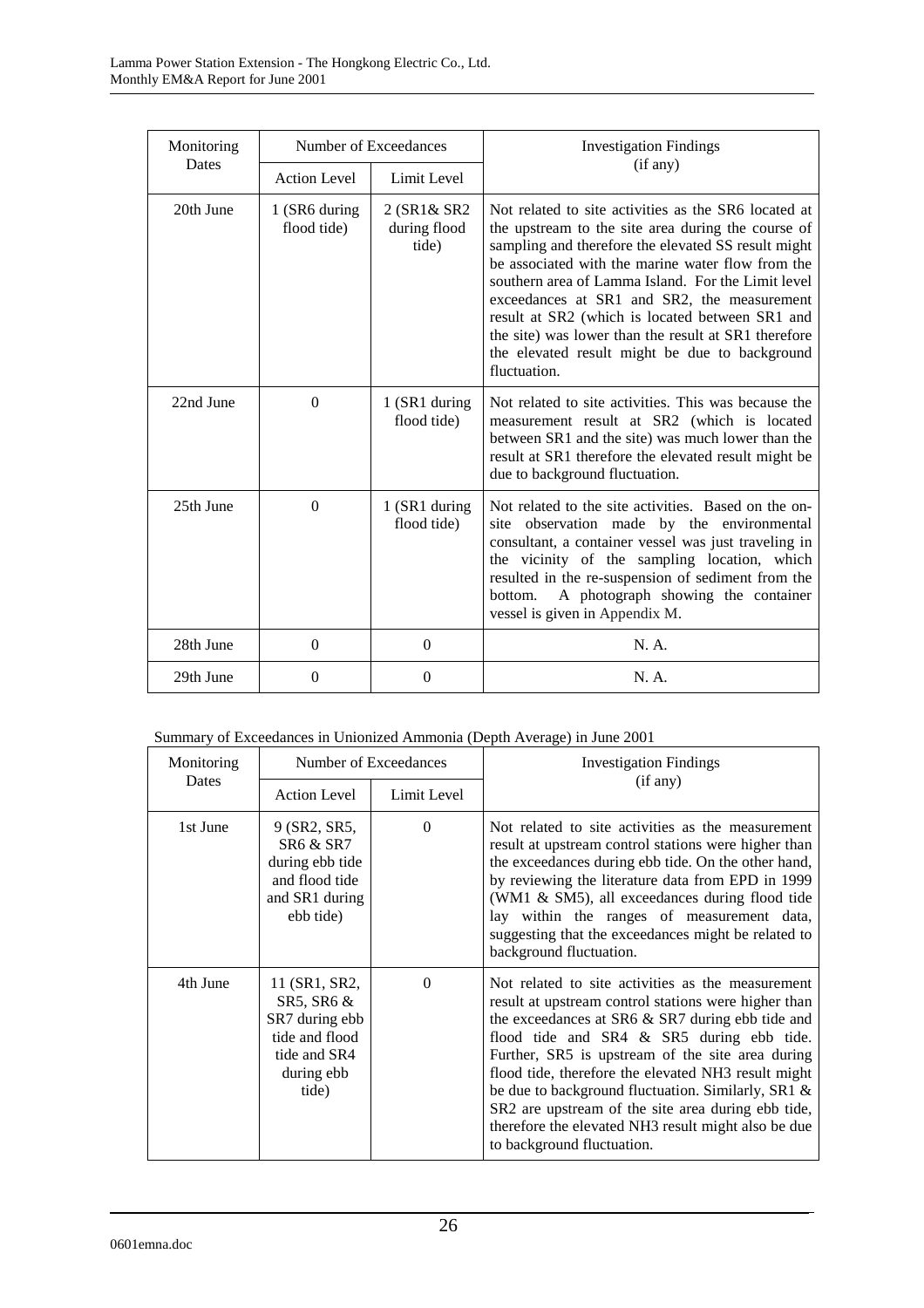| Monitoring | Number of Exceedances                                                                                    |                  | <b>Investigation Findings</b>                                                                                                                                                                                                                                                                                                                                                                                                                                                                                                |
|------------|----------------------------------------------------------------------------------------------------------|------------------|------------------------------------------------------------------------------------------------------------------------------------------------------------------------------------------------------------------------------------------------------------------------------------------------------------------------------------------------------------------------------------------------------------------------------------------------------------------------------------------------------------------------------|
| Dates      | <b>Action Level</b>                                                                                      | Limit Level      | (if any)                                                                                                                                                                                                                                                                                                                                                                                                                                                                                                                     |
| 6th June   | 9 (SR2, SR5,<br><b>SR6 &amp; SR7</b><br>during ebb tide<br>and flood tide<br>and SR4 during<br>ebb tide) | $\theta$         | Not related to site activities as the measurement<br>results at the upstream control stations were even<br>higher than the impact monitoring results,<br>suggesting that the background concentrations were<br>already high.                                                                                                                                                                                                                                                                                                 |
| 11th June  | 11 (SR2, SR4,<br>SR5, SR6 &<br>SR7 during ebb<br>tide and flood<br>tide and SR1<br>during ebb<br>tide)   | $\overline{0}$   | Not related to site activities since the measurement<br>results of the upstream control stations were much<br>higher than the impact stations' results.                                                                                                                                                                                                                                                                                                                                                                      |
| 13th June  | 10 (SR2, SR4,<br>SR5, SR6 &<br>SR7 during ebb<br>tide and flood<br>tide)                                 | $\boldsymbol{0}$ | Not related to site activities since the measurement<br>results of SR6 & SR7 during flood tide and all<br>exceedances during ebb tide were as high as the<br>measurement results at upstream control stations,<br>suggesting that the background NH3 concentration<br>was also high. For the exceedances at SR2, SR4 &<br>SR5, the measurement results of upstream control<br>stations were as high as the corresponding Action<br>Levels,<br>suggesting<br>that<br>background<br>NH <sub>3</sub><br>concentration was high. |
| 14th June  | 2 (SR2 during<br>ebb tide and<br>SR5 during<br>flood)                                                    | $\theta$         | Not related to site activities since the measurement<br>results of the upstream control stations were much<br>higher than the impact stations' results.                                                                                                                                                                                                                                                                                                                                                                      |
| 15th June  | 7 (SR4 during<br>ebb tide and<br>SR5, SR6 &<br>SR7 during ebb<br>tide and flood<br>tide)                 | $\boldsymbol{0}$ | Not related to site activities as the measurement<br>results at the upstream control stations were as high<br>as that at the impact stations.                                                                                                                                                                                                                                                                                                                                                                                |
| 18th June  | 7 (SR4 during<br>ebb tide and<br>SR5, SR6 &<br>SR7 during ebb<br>tide and flood<br>tide)                 | $\boldsymbol{0}$ | Not related to site activities since the measurement<br>results of the upstream control stations were as<br>high as that at the impact stations except the<br>exceedance at SR4 during ebb tide. For the<br>SR4<br>exceedance<br>during<br>ebb<br>at<br>tide.<br>the<br>measurement results of upstream control stations<br>were higher than the corresponding Action Levels,<br>suggesting that background NH3 concentration was<br>high.                                                                                   |
| 20th June  | 6 (SR4 & SR6<br>during ebb tide<br>and SR5 $\&$<br>SR7 during ebb<br>tide and flood<br>tide)             | $\overline{0}$   | Not related to site activities since the measurement<br>results of the upstream control stations were as<br>high as the impact stations' results.                                                                                                                                                                                                                                                                                                                                                                            |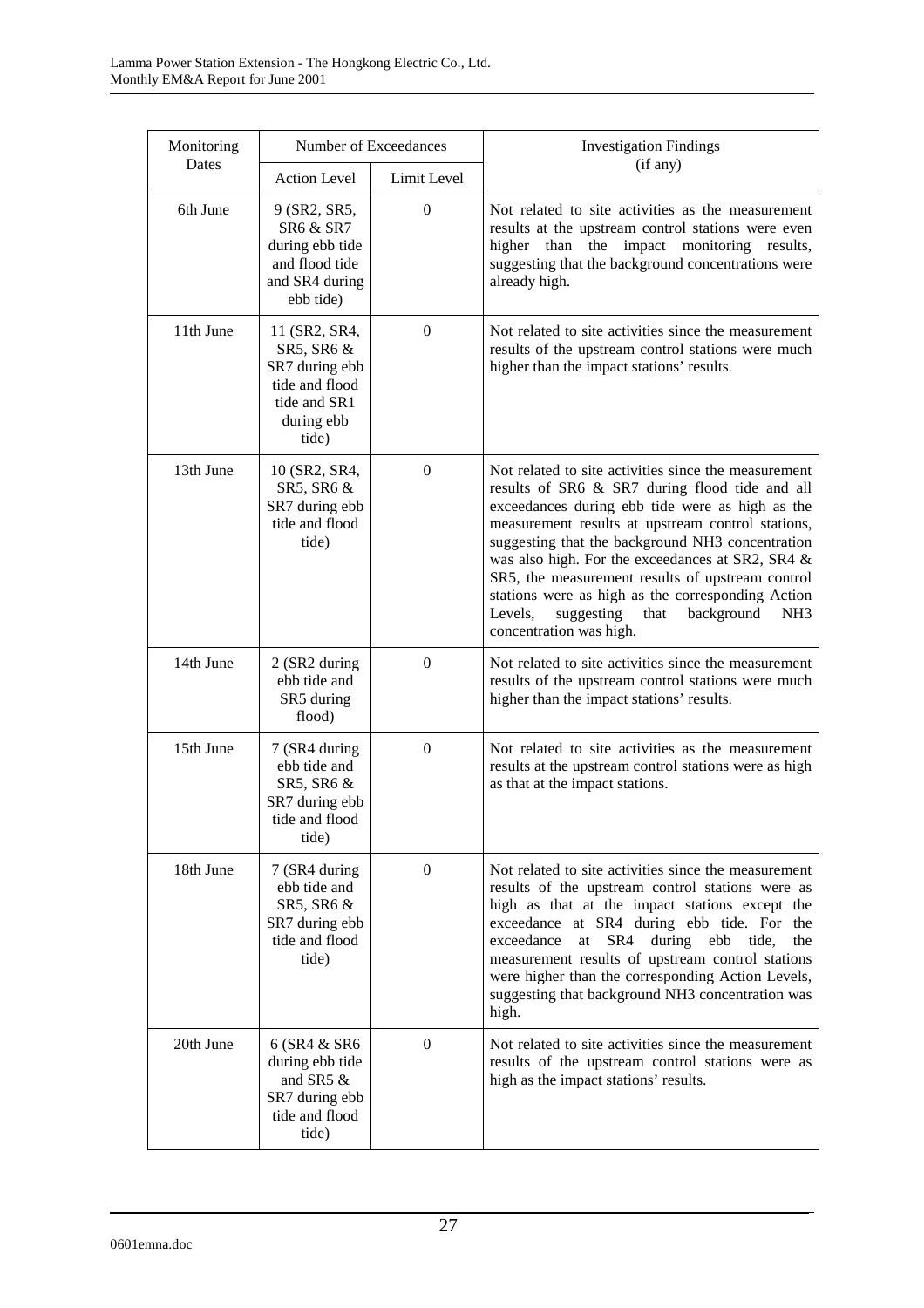| Monitoring | Number of Exceedances                                                                     |             | <b>Investigation Findings</b>                                                                                                                                                                                                                 |
|------------|-------------------------------------------------------------------------------------------|-------------|-----------------------------------------------------------------------------------------------------------------------------------------------------------------------------------------------------------------------------------------------|
| Dates      | <b>Action Level</b>                                                                       | Limit Level | (if any)                                                                                                                                                                                                                                      |
| 22nd June  | $6$ (SR5, SR6 $\&$<br>SR7 during ebb<br>tide and flood<br>tide)                           | $\Omega$    | Not related to site activities since the measurement<br>results at the upstream control stations were as high<br>as that at the impact stations.                                                                                              |
| 25th June  | 3 (SR5 during<br>ebb tide and<br>flood tide and<br>SR6 during ebb<br>tide)                | $\Omega$    | Not related to site activities as by reviewing the<br>literature data from EPD in 1999 (SM5), all<br>exceedances lay within the ranges of measurement<br>data, suggesting that the exceedances might be<br>related to background fluctuation. |
| 28th June  | 6 (SR5 & SR6<br>during ebb tide<br>and flood tide<br>and SR4 $\&$<br>SR7 during<br>flood) | $\Omega$    | Not related to site activities since the measurement<br>results of the upstream control stations were much<br>higher than that at the impact stations.                                                                                        |
| 29th June  | 3 (SR5 during<br>ebb and flood<br>tide & SR6<br>during ebb<br>tide)                       | $\Omega$    | Not related to site activities since the measurement<br>results at the upstream control stations were much<br>higher than that at the impact stations.                                                                                        |

| Summary of Exceedances in Total Inorganic Nitrogen (Depth Average) in June 2001 |  |  |
|---------------------------------------------------------------------------------|--|--|
|                                                                                 |  |  |

| Monitoring | Number of Exceedances                          |                                              | <b>Investigation Findings</b>                                                                                                                                                                                                                                                                                                                                                                                                                                                                                                                                                               |  |
|------------|------------------------------------------------|----------------------------------------------|---------------------------------------------------------------------------------------------------------------------------------------------------------------------------------------------------------------------------------------------------------------------------------------------------------------------------------------------------------------------------------------------------------------------------------------------------------------------------------------------------------------------------------------------------------------------------------------------|--|
| Dates      | <b>Action Level</b>                            | Limit Level                                  | (if any)                                                                                                                                                                                                                                                                                                                                                                                                                                                                                                                                                                                    |  |
| 1st June   | $2$ (SR1 during<br>ebb tide and<br>flood tide) | 2 (SR2 during<br>ebb tide and<br>flood tide) | Not related to site activities since the measurement<br>results at the upstream control stations were higher<br>than that at SR1 and SR2 during flood tide.<br>For SR2 during ebb tide, based on the on-site<br>observation made by the sampling team, no<br>particular activities were carried out in the vicinity<br>of the sampling location which resulted in the<br>elevated measurement result at SR2. Further, the<br>measurement result on subsequent sampling was<br>below the said exceedance. Therefore, the said<br>might be due to<br>exceedance<br>background<br>fluctuation. |  |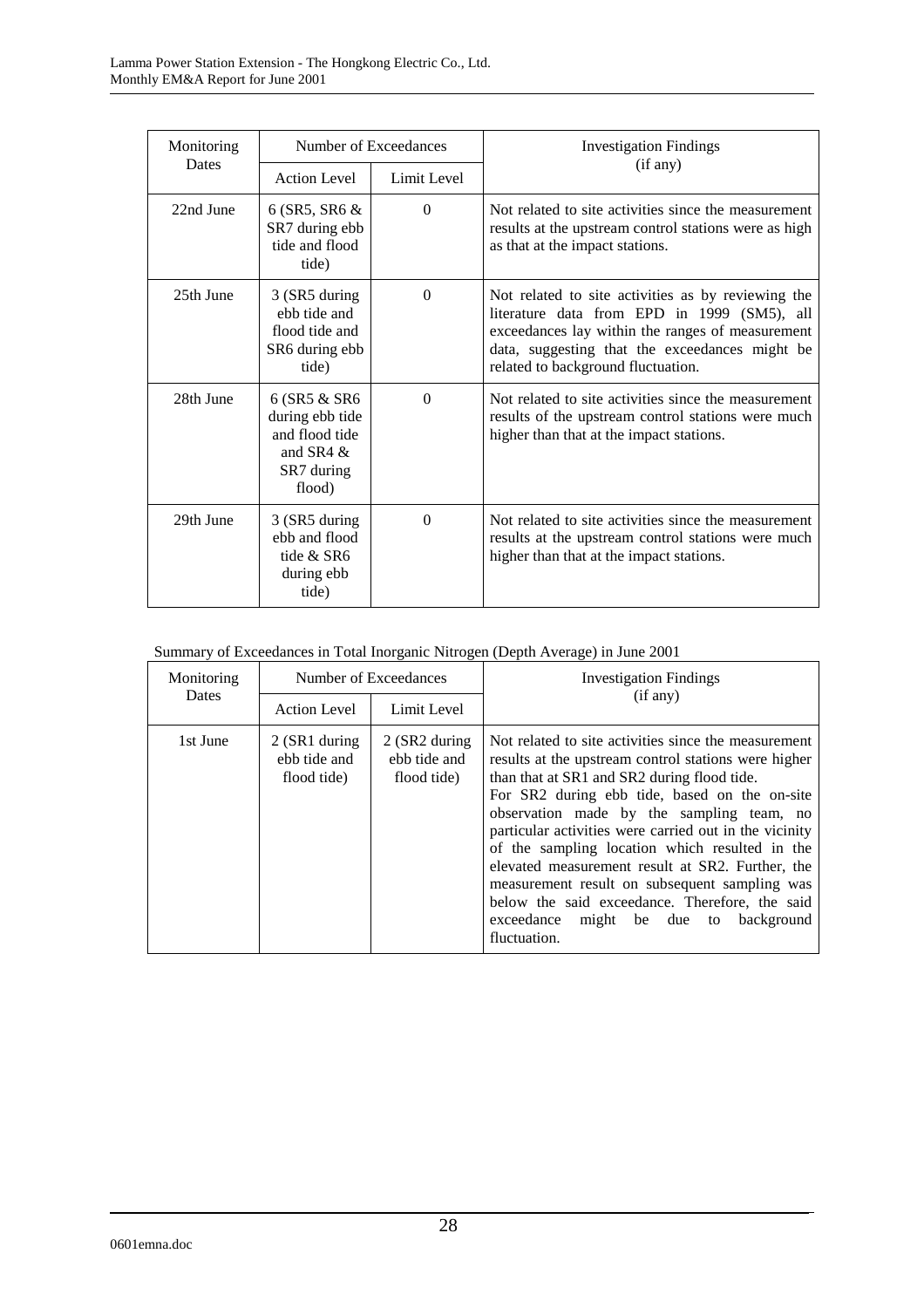| Monitoring |                            | Number of Exceedances                                                                                    | <b>Investigation Findings</b>                                                                                                                                                                                                                                                                                                                                                                                                                                                                                                                                                                                                                                                                                                                       |
|------------|----------------------------|----------------------------------------------------------------------------------------------------------|-----------------------------------------------------------------------------------------------------------------------------------------------------------------------------------------------------------------------------------------------------------------------------------------------------------------------------------------------------------------------------------------------------------------------------------------------------------------------------------------------------------------------------------------------------------------------------------------------------------------------------------------------------------------------------------------------------------------------------------------------------|
| Dates      | <b>Action Level</b>        | Limit Level                                                                                              | (if any)                                                                                                                                                                                                                                                                                                                                                                                                                                                                                                                                                                                                                                                                                                                                            |
| 4th June   | 1 (SR1 during<br>ebb tide) | 11 (SR1 during<br>flood tide and<br>SR2, SR4,<br>SR5, SR6 &<br>SR7 during ebb<br>tide and flood<br>tide) | Not related to site activities since the measurement<br>results of the upstream control stations were higher<br>than the impact stations' results during ebb tide.<br>For the exceedances at SR4, SR5, SR6 & SR7<br>during flood tide, by reviewing the literature data<br>from EPD in 1999 (WM1 & SM5), all exceedances<br>lay within the ranges of measurement data,<br>suggesting that the exceedances might be related to<br>background fluctuation. Besides, no noticeable<br>activities were observed from the direction of<br>construction site which might result in the elevated<br>TIN measurement. Therefore, the exceedances at<br>SR1 and SR2 during flood tide might be due to<br>background fluctuation rather than site activities. |
| 6th June   | $\boldsymbol{0}$           | 12 (All stations<br>except SR3<br>during ebb tide<br>and flood tide)                                     | Not related to site activities since the measurement<br>results at the upstream control stations were higher<br>than that at SR1, SR4 & SR5 during ebb tide and<br>SR6 & SR7 during ebb tide and flood tide. For the<br>exceedances at SR5 during flood tide and SR2<br>during ebb tide, the measurement results at<br>upstream control stations were higher than the<br>corresponding Limit Levels. Therefore, the said<br>exceedances<br>might<br>due<br>be<br>background<br>to<br>fluctuation.                                                                                                                                                                                                                                                   |
| 11th June  | $\overline{0}$             | 12 (All stations<br>except SR3<br>during ebb tide<br>and flood tide)                                     | Not related to site activities since the measurement<br>results at the upstream control stations were higher<br>than that at SR1, SR4 & SR7. For the exceedances<br>at SR2, SR5 & SR6, the measurement results at<br>upstream control stations were higher than the<br>corresponding Limit Levels. Therefore, the said<br>exceedances<br>might be<br>due<br>background<br>to<br>fluctuation.                                                                                                                                                                                                                                                                                                                                                        |
| 13th June  | $\overline{0}$             | 12 (All stations<br>except SR3<br>during ebb tide<br>and flood tide)                                     | Not related to site activities since the measurement<br>results at the upstream control stations were higher<br>than that at SR1 & SR7 during flood tide and all<br>exceedances during ebb tide. For the exceedances<br>at SR2, SR4, SR5 & SR6 during flood tide, the<br>measurement results at upstream control stations<br>were higher than the corresponding Limit Levels.<br>Therefore, the said exceedances might be due to<br>background fluctuation.                                                                                                                                                                                                                                                                                         |
| 14th June  | $\mathbf{0}$               | 12 (All stations<br>except SR3<br>during ebb tide<br>and flood tide)                                     | Not related to site activities since the measurement<br>results at the upstream control stations were higher<br>than that at the impact stations.                                                                                                                                                                                                                                                                                                                                                                                                                                                                                                                                                                                                   |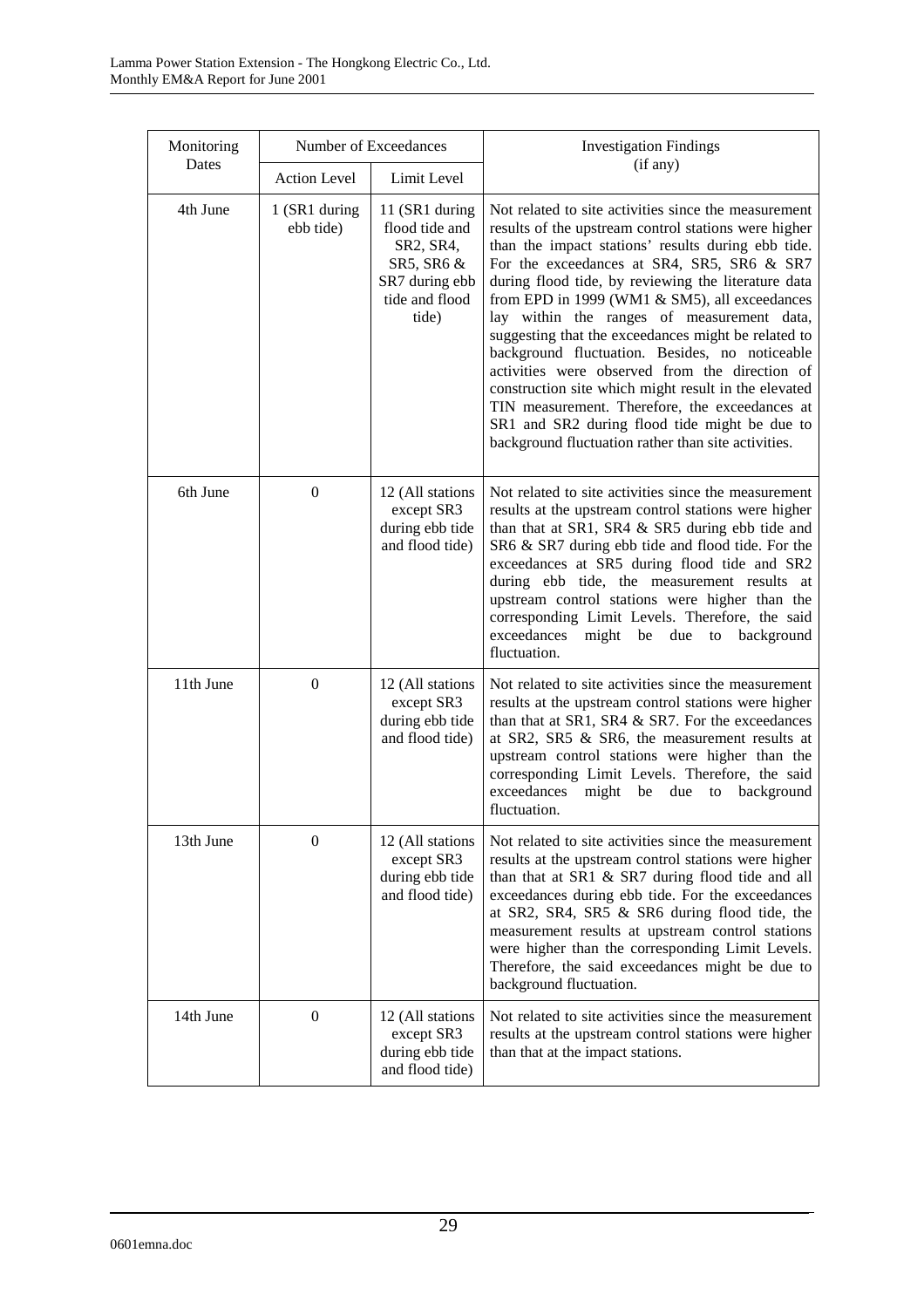| Monitoring |                                              | Number of Exceedances                                                                                     | <b>Investigation Findings</b>                                                                                                                                                                                                                                                                                                                                                                                         |
|------------|----------------------------------------------|-----------------------------------------------------------------------------------------------------------|-----------------------------------------------------------------------------------------------------------------------------------------------------------------------------------------------------------------------------------------------------------------------------------------------------------------------------------------------------------------------------------------------------------------------|
| Dates      | <b>Action Level</b>                          | Limit Level                                                                                               | (if any)                                                                                                                                                                                                                                                                                                                                                                                                              |
| 15th June  | 1 (SR1 during<br>ebb tide)                   | 11 (SR1 during<br>flood tide and<br>SR2, SR4,<br>SR5, SR6 &<br>SR7 during ebb<br>tide and flood<br>tide)  | Not related to site activities since the measurement<br>results at the upstream control stations were as high<br>as that at the impact stations.                                                                                                                                                                                                                                                                      |
| 18th June  | 2 (SR1 during<br>ebb tide and<br>flood tide) | 10 (SR2, SR4,<br>SR5, SR6 &<br>SR7 during ebb<br>tide and flood<br>tide)                                  | Not related to site activities since the measurement<br>results at the upstream control stations were higher<br>than that at the impact stations.                                                                                                                                                                                                                                                                     |
| 20th June  | 1 (SR1 during<br>flood tide)                 | 11 (SR1 during<br>ebb tide and<br>SR2, SR4,<br>SR5, SR6 &<br>SR7 during ebb<br>tide and flood<br>tide)    | Not related to site activities since the measurement<br>results at the upstream control stations were as high<br>as that at SR1, SR2, SR6 & SR7. For the<br>exceedances at SR4 & SR5, the measurement<br>results at upstream control stations were much<br>higher than the corresponding Limit Levels.<br>Therefore, the said exceedances might be due to<br>background fluctuation.                                  |
| 22nd June  | 1 (SR1 during<br>flood tide)                 | 11 (SR1 during<br>ebb tide and<br>SR2, SR4,<br>SR5, SR6 &<br>SR7 during ebb<br>tide and flood<br>tide)    | Not related to site activities since the measurement<br>results of the upstream control stations were as<br>high as that at SR1, SR2, SR6 & SR7. For the<br>exceedances at SR4 & SR5, the measurement<br>results at upstream control stations were much<br>higher than the corresponding Limit Levels.<br>Therefore, the said exceedances might be due to<br>background fluctuation.                                  |
| 25th June  | 1 (SR1 during<br>flood tide)                 | 11 (SR1 during<br>ebb tide and<br>SR2, SR4,<br>SR5, SR6 $\&$<br>SR7 during ebb<br>tide and flood<br>tide) | Not related to site activities since the measurement<br>results at the upstream control stations were higher<br>than that at the impact stations.                                                                                                                                                                                                                                                                     |
| 28th June  | 2 (SR1 during<br>ebb tide and<br>flood tide) | 10 (SR2, SR4,<br>SR5, SR6 &<br>SR7 during ebb<br>tide and flood<br>tide)                                  | Not related to site activities since the measurement<br>results at the upstream control stations were as high<br>as those at all stations except at SR2 during ebb<br>tide. For the exceedances at SR2 during ebb tide,<br>the measurement results at upstream control<br>stations were much higher than the corresponding<br>Limit Level. Therefore, the said exceedances might<br>be due to background fluctuation. |
| 29th June  | 1 (SR1 during<br>ebb tide)                   | 11 (SR1 during<br>flood tide and<br>SR2, SR4,<br>SR5, SR6 &<br>SR7 during ebb<br>tide and flood<br>tide)  | Not related to site activities since the measurement<br>results at the upstream control stations were as high<br>as that at the impact stations.                                                                                                                                                                                                                                                                      |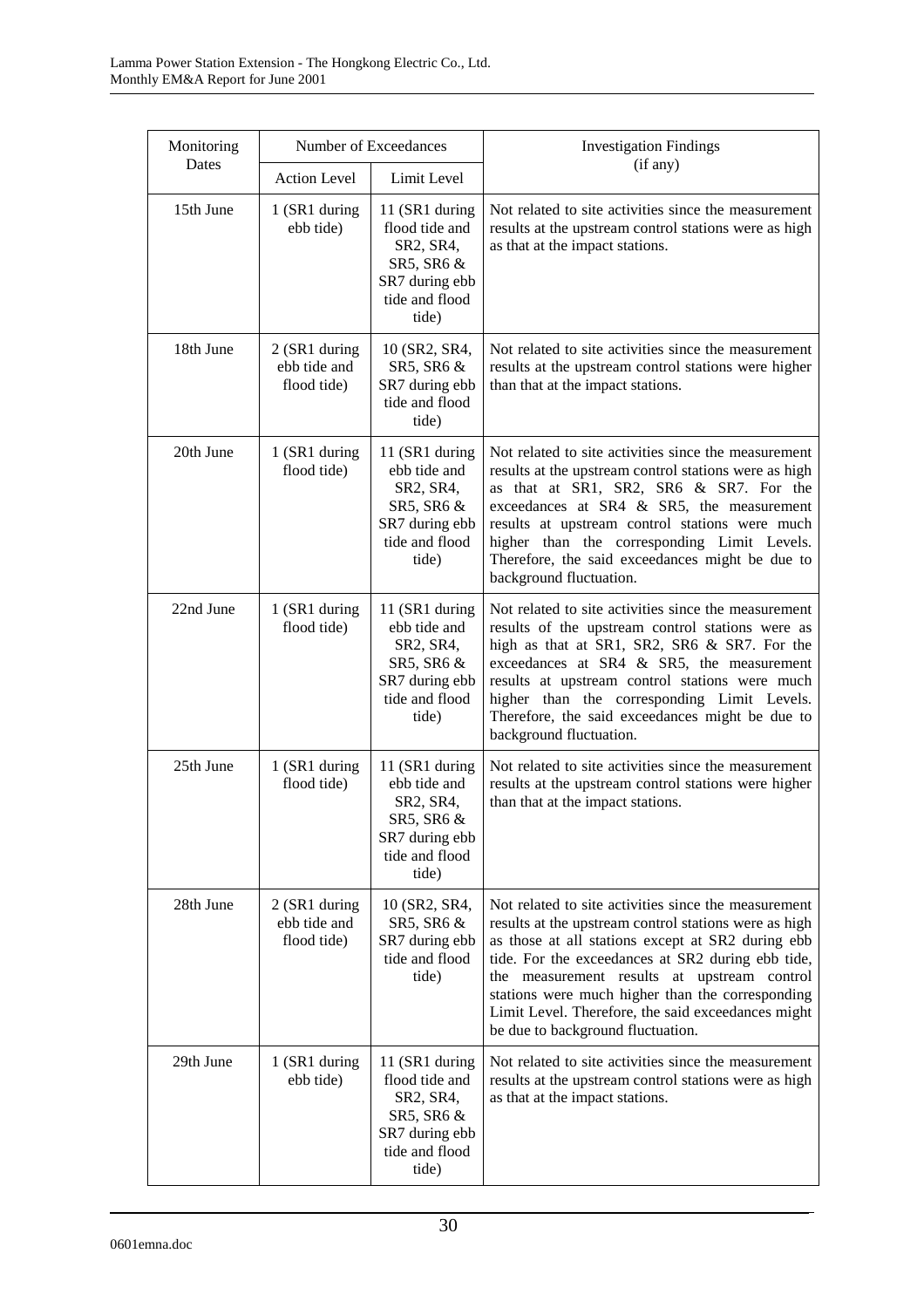There were three hundred and nine (309) cases of Action level exceedance and one hundred and forty-two (142) cases of Limit Level exceedance for water quality in the reporting month. 238 out of 451 cases of action/limit level exceedances were contributed by TIN and  $NH<sub>3</sub>-N$  while 205 cases by DO. For these exceedances, comprehensive investigations have been carried out. It is found that similar measurement results were also obtained at the control stations during the monitoring period, suggesting that the background DO levels were already low and TIN  $\&$  NH<sub>3</sub>-N levels were already high. Furthermore, when compared with EPD's published monitoring data at monitoring locations close to Lamma Island, all the measurement results exceeding Action/Limit Levels lay within the range of EPD's data. This showed that the Action/Limit level as established by the baseline monitoring work which was carried out during cooler season, was not appropriate for the current water body condition.

Hence, all of these exceedances were considered not related to site activities and have been explained to the satisfaction of EPD. No further action was required. IEC and the construction contractor have been informed of the exceedances accordingly as per the requirements of the EM&A Manual. Nevertheless, HEC would review with EPD the impact-monitoring programme for water quality and would revise the criteria for establishing action and limit levels accordingly.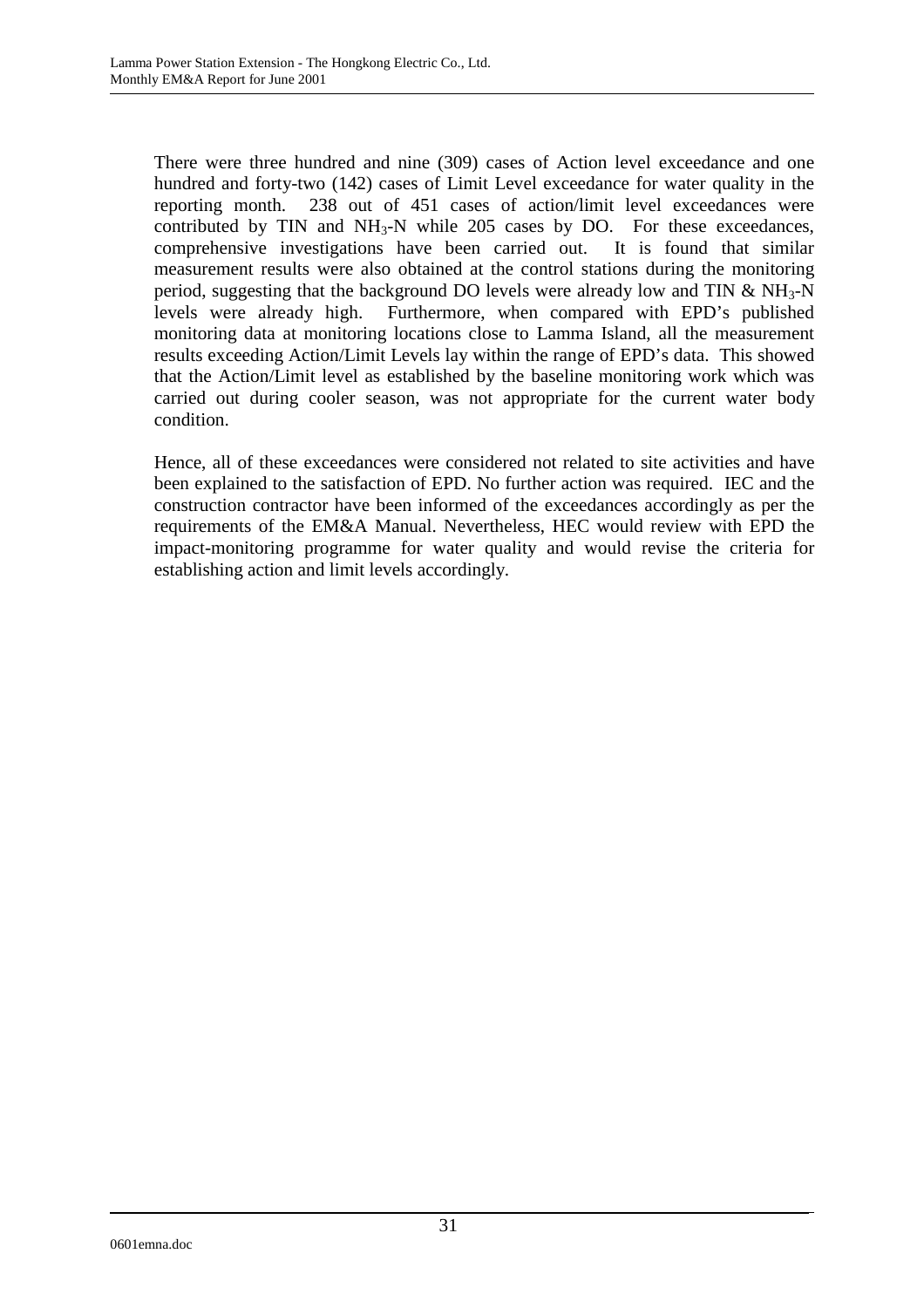

Figure 4.1 Location of Water Quality Monitoring Stations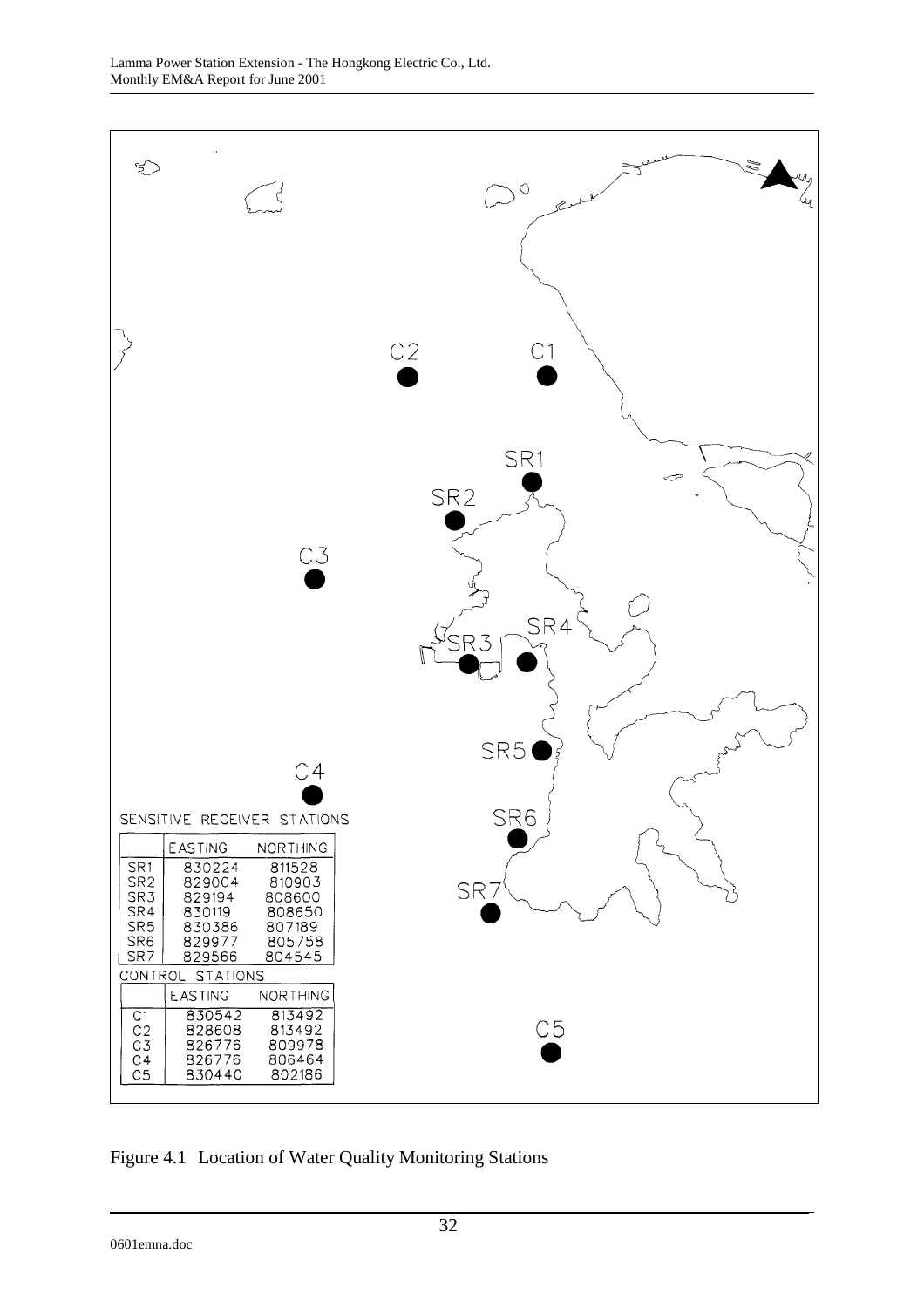### **5. ENVIRONMENTAL AUDIT**

#### **5.1 Review of Environmental Monitoring Procedures**

The environmental monitoring procedures were regularly reviewed by the Environmental Team. No modification to the existing monitoring procedures was recommended.

### **5.2 Assessment of Environmental Monitoring Results**

*Monitoring results for Air Quality, Noise and Water Quality* 

The environmental monitoring results for Air Quality, Noise and Water Quality in June 2001 presented in sections 2,3 and 4 respectively are summarized in Table 5.1.

| <b>Item</b>    | <b>Parameter</b>                                                                                | <b>Monitoring</b>        |                               | No. of                | <b>Event/Action Plan</b>                                                                                                                     |  |
|----------------|-------------------------------------------------------------------------------------------------|--------------------------|-------------------------------|-----------------------|----------------------------------------------------------------------------------------------------------------------------------------------|--|
|                | <b>Monitored</b>                                                                                | <b>Period</b>            |                               | <b>Exceedances In</b> | <b>Implementation Status</b>                                                                                                                 |  |
|                |                                                                                                 |                          | <b>Action</b><br><b>Level</b> | Limit<br><b>Level</b> | and Results                                                                                                                                  |  |
| Air            |                                                                                                 |                          |                               |                       |                                                                                                                                              |  |
| $\mathbf{1}$   | <b>Ambient TSP</b><br>$(24$ -hour)                                                              | $01/06/01 -$<br>30/06/01 | $\Omega$                      | $\Omega$              |                                                                                                                                              |  |
| $\overline{2}$ | <b>Ambient TSP</b><br>$(1-hour)$                                                                | $01/06/01 -$<br>30/06/01 | $\Omega$                      | $\Omega$              |                                                                                                                                              |  |
| Noise          |                                                                                                 |                          |                               |                       |                                                                                                                                              |  |
| $\mathbf{1}$   | Noise level at the<br>critical NSR's<br>predicted by the<br>noise alarm<br>monitoring<br>system | $01/06/01 -$<br>30/06/01 | $\Omega$                      | $\Omega$              |                                                                                                                                              |  |
| $\mathfrak{D}$ | Manual noise<br>monitoring at the<br>Pak Kok Tsui<br>residences                                 | $01/06/01 -$<br>30/06/01 | NA                            | NA                    | Construction of transmission<br>system not yet commenced.                                                                                    |  |
| Water          |                                                                                                 |                          |                               |                       |                                                                                                                                              |  |
| $\mathbf{1}$   | D <sub>O</sub><br>(Surface $&$<br>Middle)                                                       | $01/06/01 -$<br>30/06/01 | 76                            | $\Omega$              | The exceedances were<br>considered not related to the<br>construction activities. Please<br>refer to section 4 of the report<br>for details. |  |

Table 5.1 Summary of AL Level Exceedances on Monitoring Parameters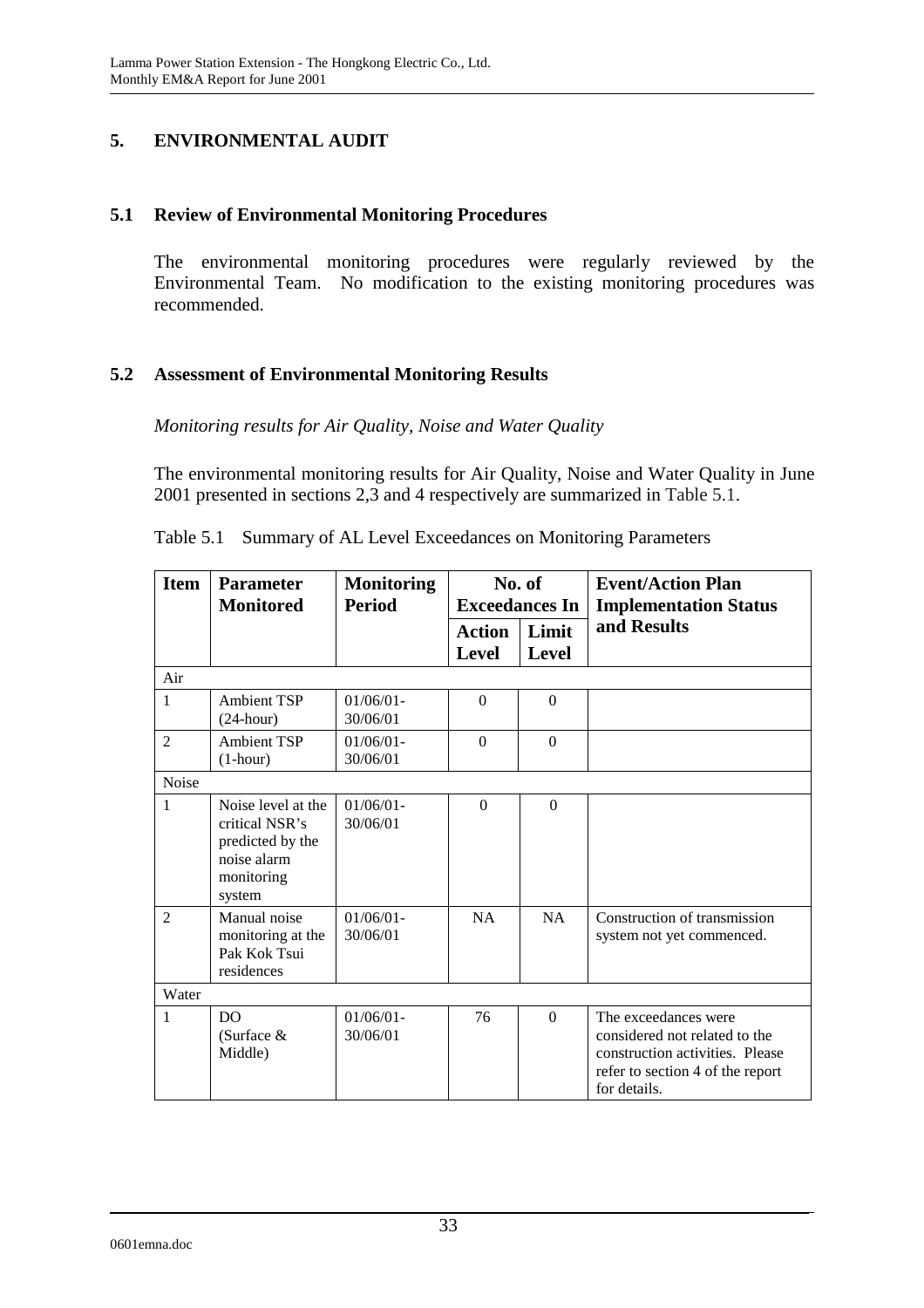| <b>Item</b>    | <b>Parameter</b><br><b>Monitored</b> | <b>Monitoring</b><br><b>Period</b> |                               | No. of<br><b>Exceedances In</b> | <b>Event/Action Plan</b><br><b>Implementation Status</b>                                                                                     |
|----------------|--------------------------------------|------------------------------------|-------------------------------|---------------------------------|----------------------------------------------------------------------------------------------------------------------------------------------|
|                |                                      |                                    | <b>Action</b><br><b>Level</b> | Limit<br>Level                  | and Results                                                                                                                                  |
| $\mathcal{L}$  | DO (Bottom)                          | $01/06/01 -$<br>30/06/01           | 129                           | $\Omega$                        | The exceedances were<br>considered not related to the<br>construction activities. Please<br>refer to section 4 of the report<br>for details. |
| 3              | <b>SS</b>                            | $01/06/01 -$<br>30/06/01           | $\mathcal{D}_{\mathcal{L}}$   | 6                               | The exceedances were<br>considered not related to the<br>construction activities. Please<br>refer to section 4 of the report<br>for details. |
| $\overline{4}$ | Turbidity                            | $01/06/01 -$<br>30/06/01           | $\Omega$                      | $\Omega$                        |                                                                                                                                              |
| 5              | $NH_{3}-N$                           | $01/06/01$ -<br>30/06/01           | 90                            | $\Omega$                        | The exceedances were<br>considered not related to the<br>construction activities. Please<br>refer to section 4 of the report<br>for details. |
| 6              | <b>TIN</b>                           | $01/06/01$ -<br>30/06/01           | 12                            | 136                             | The exceedances were<br>considered not related to the<br>construction activities. Please<br>refer to section 4 of the report<br>for details. |

## *Waste Management Records*

The estimated amounts of different types of waste generated in June 2001 are shown in Table 5.2.

| Table 5.2 Estimated Amounts of Waste Generated in June 2001 |  |  |
|-------------------------------------------------------------|--|--|
|                                                             |  |  |

| <b>Waste Type</b>          | <b>Examples</b>           | <b>Estimated Amount (m<sup>3</sup></b> |
|----------------------------|---------------------------|----------------------------------------|
| <b>Dredged Materials</b>   | Marine Mud                | 1,018,674                              |
| <b>Construction Waste</b>  | Concrete Waste, Used      |                                        |
|                            | formwork                  |                                        |
| <b>Excavated Materials</b> | Rock and soil             |                                        |
| <b>General Refuse</b>      | Domestic wastes collected |                                        |
|                            | on site                   |                                        |

The total bulk volume of dredged material was  $1,018,674m^3$ . No filling took place.

## **5.3 Site Environmental Audit**

EPD officials from Urban Environmental Assessment Group have inspected the construction site on  $20<sup>th</sup>$  June 2001. They were generally satisfied with the environmental performance of the Project.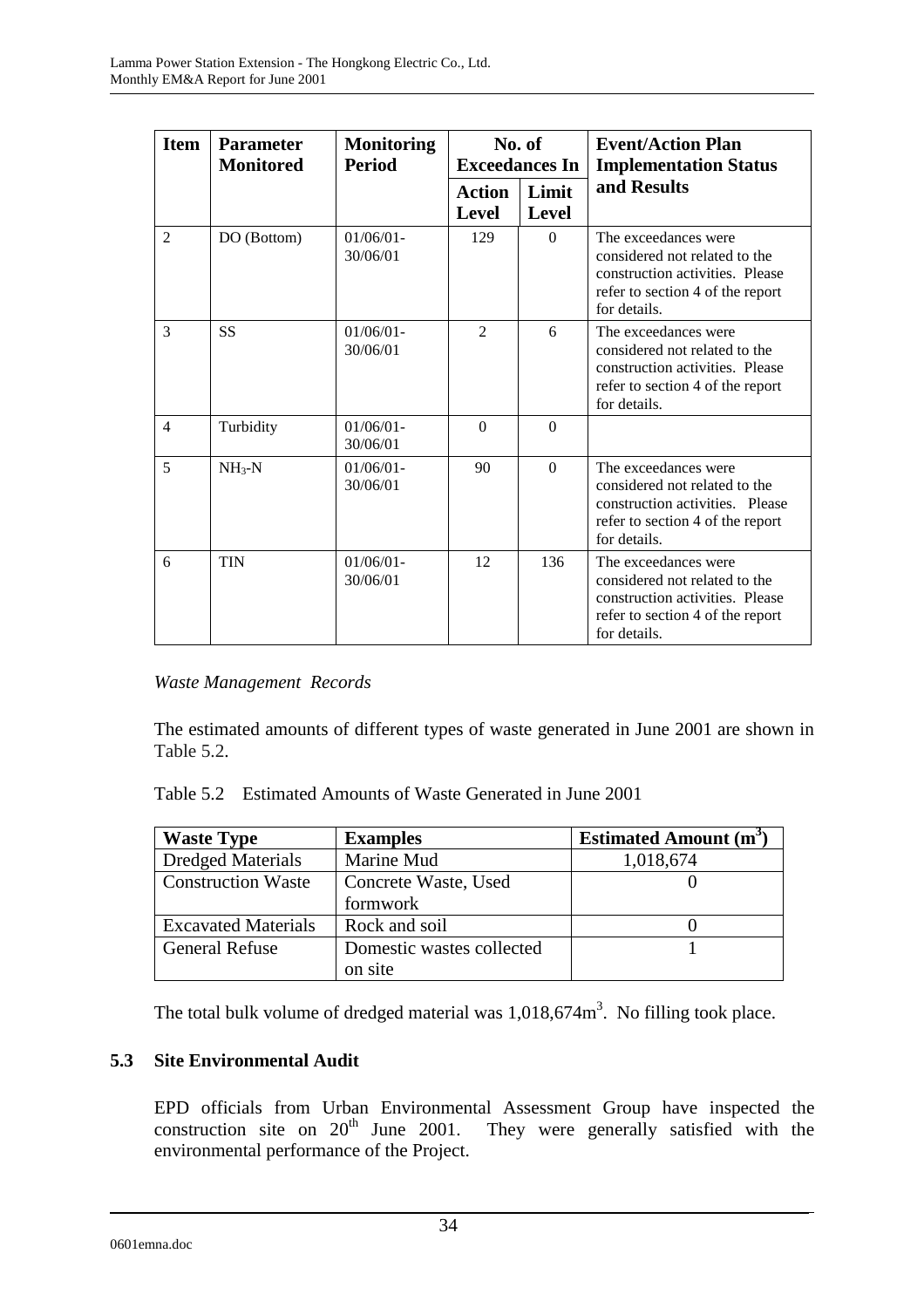Site audits were carried out by ET on a weekly basis to monitor environmental issues at the construction sites to ensure that all mitigation measures were implemented timely and properly. The site conditions were generally satisfactory. All required mitigation measures were implemented. The weekly site inspection results are attached in Appendix J.

# **5.4 Status of Environmental Licensing and Permitting**

All permits/licenses obtained for the project are summarised in Table 5.3.

| <b>Description</b>                | Permit No.    | <b>Valid Period</b> |          | highlights                                                                                                                                                                                                              | <b>Status</b>                     |
|-----------------------------------|---------------|---------------------|----------|-------------------------------------------------------------------------------------------------------------------------------------------------------------------------------------------------------------------------|-----------------------------------|
|                                   |               | From                | To       |                                                                                                                                                                                                                         |                                   |
| Varied<br>Environmental<br>Permit | EP-071/2000/A | 22/12/00            |          | The whole construction<br>work site.                                                                                                                                                                                    | Valid                             |
| Construction<br>Noise Permit      | GW-UW0109-01  | 02/04/01            | 01/10/01 | 4 derrick barges, 4<br>dredger grabs and 6 tug<br>boats for 0700 to 2300<br>& holiday                                                                                                                                   | Valid                             |
|                                   | GW-UW0180-01  | 08/05/01            | 18/10/01 | 4 grab dredgers and 2<br>tug boats for 2300 to<br>0700 next day with<br>conditions restricting<br>the location of the grab<br>dredgers and tug boats<br>to various zones of the<br>construction site                    | Superseded<br>by GW-<br>UW0256-01 |
|                                   | GW-UW0256-01  | 29/06/01            | 07/12/01 | 4 derrick barges, 5<br>dredger grabs and 6 tug<br>boats before 2300<br>5 grab dredgers and 2<br>tug boats from 2300 to<br>0700 next day with a<br>condition restricting the<br>location of the grab<br>dredger (CNP063) | Valid                             |
| Dumping<br>Permit                 | EP/MD/01-174  | 07/04/01            | 06/10/01 | Dumping at South<br>Cheung Chau Disposal<br>Area (Relocation of the<br>Spoil Disposal Area<br>with effective $24th$ May<br>2001)                                                                                        | Valid                             |

Table 5.3 Summary of Environmental Licensing and Permit Status

# **5.5 Implementation Status of Environmental Mitigation Measures**

Mitigation measures detailed in the permits and the EM&A Manual (Construction Phase) are required to be implemented. An updated summary of the Environmental Mitigation Implementation Schedule (EMIS) is presented in Appendix K.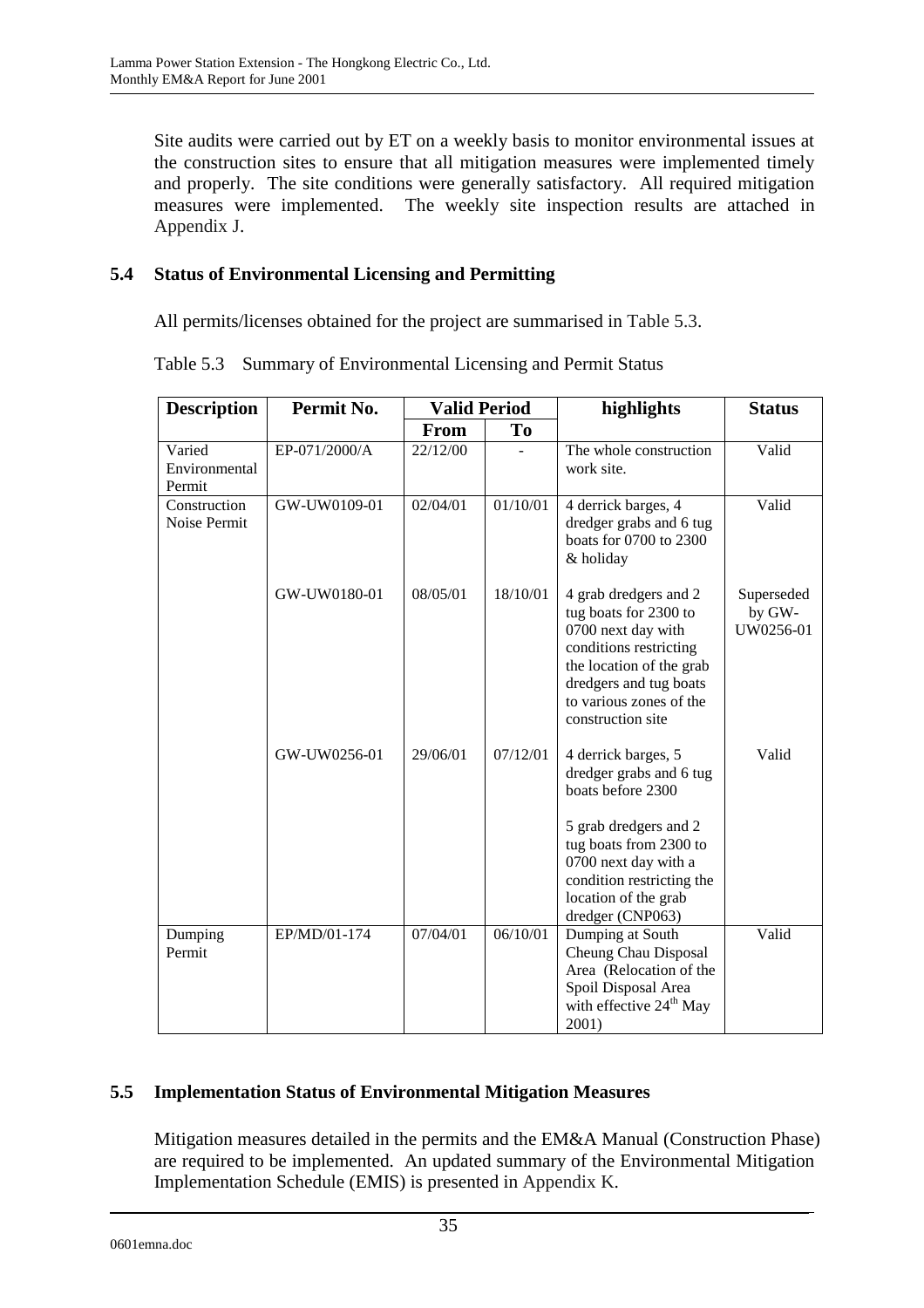### **5.6 Implementation Status of Action/Limit Plans**

The Action/Event Plans for air quality, noise and water quality extracted from the EM&A Manual (Construction Phase) are presented in Appendix I.

As all the action/limit level exceedances were not related to the construction work, no further action can be devised. Nevertheless, EPD, IEC and the construction contractor have been informed of the exceedances accordingly as per the requirements in the EM&A Manual.

### **5.7 Implementation Status of Environmental Complaint Handling Procedures**

No environmental complaint against the construction activities was received in June 2001.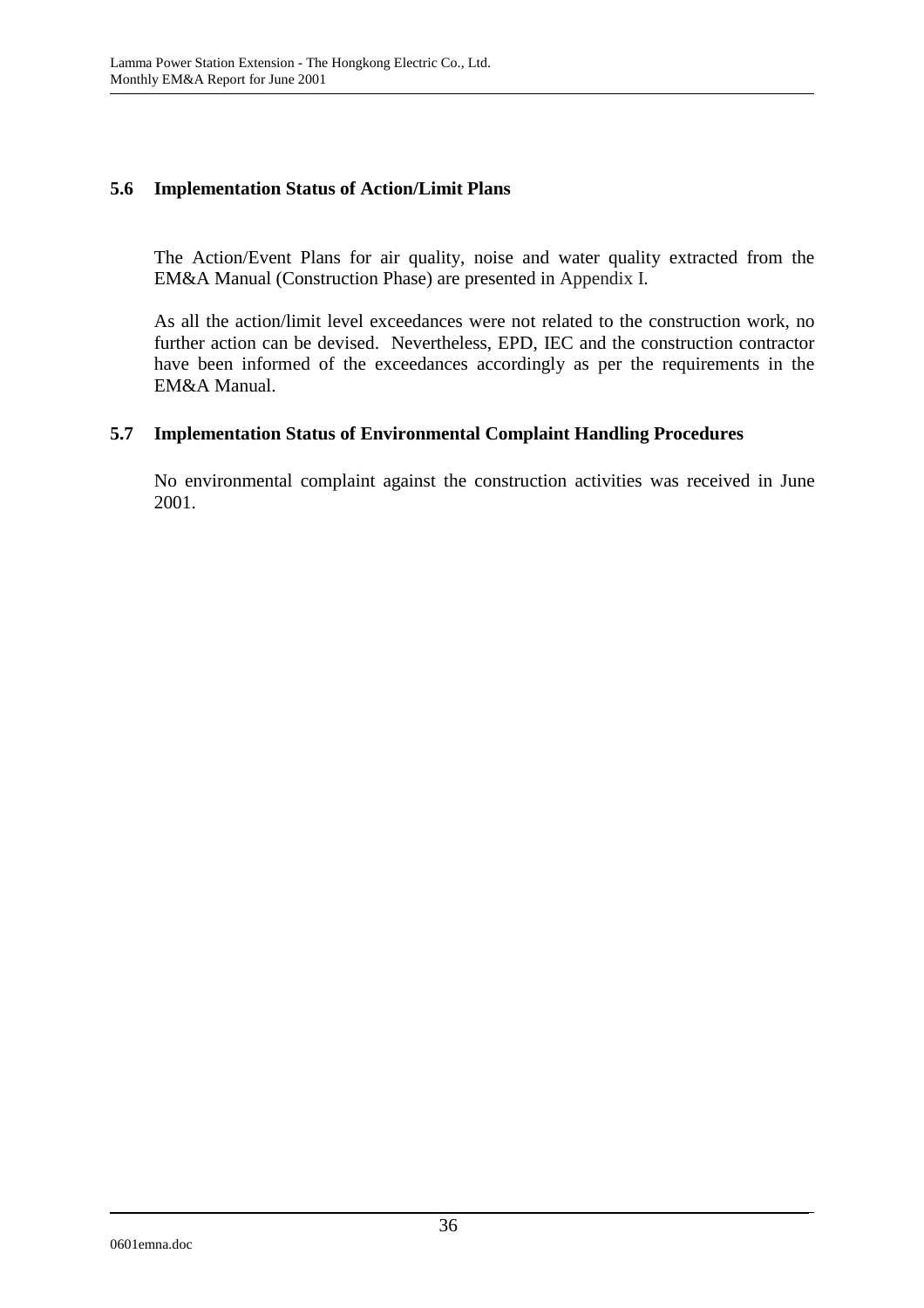| Case Reference /<br>Date, Time<br>Received /<br>Date, Time<br>Concerned | Descriptions / Actions Taken | Conclusion /<br><b>Status</b> |
|-------------------------------------------------------------------------|------------------------------|-------------------------------|
| Nil                                                                     | N/A                          | N/A                           |

|  |  | Table 5.4 Environmental Complaints / Enquiries Received in June 2001 |
|--|--|----------------------------------------------------------------------|
|  |  |                                                                      |

# Table 5.5 Outstanding Environmental Complaints / Enquiries Received Before

| Case Reference /<br>Date, Time<br>Received /<br>Date, Time<br>Concerned | Descriptions / Actions Taken | Conclusion /<br><b>Status</b> |
|-------------------------------------------------------------------------|------------------------------|-------------------------------|
| Nil                                                                     | N/A                          | N/A                           |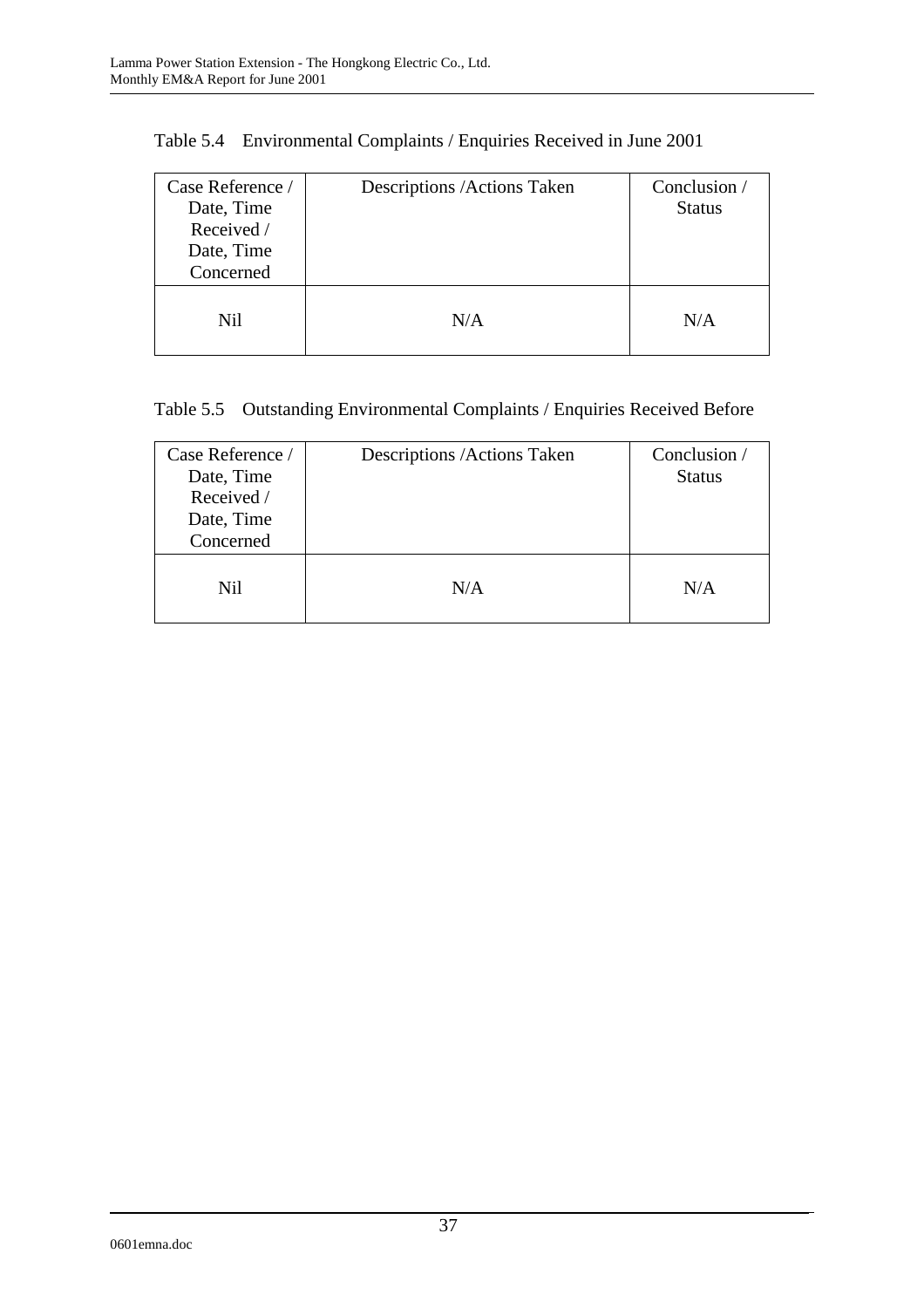## **6. FUTURE KEY ISSUES**

#### **6.1 Status of Natural Gas supply**

Based on current project schedule, HEC anticipates there is no delay in the supply of natural gas.

### **6.2 Key Issues for the Coming Month**

Key issues to be considered in the coming month include:

#### *Construction Noise Impact*

- To estimate the noise level induced during the bored piling operation and to prepare the CNP application for the bored piling works in advance.
- To continue the preventive measures for noise exceedance and keep monitoring/ reviewing the performance.

*Construction Water Impact* 

- To keep reviewing the monitoring results in order to take corresponding actions to ensure the seawater quality.
- To provide routine inspection and necessary maintenance for the silt curtains.

### **6.3 Monitoring Schedules for the Next 3 Months**

The tentative environmental monitoring schedules for the next 3 months are shown in Appendix D.

#### **6.4 Construction Program for the Next 3 Months**

The tentative construction program for the next 3 months is shown in Appendix L.